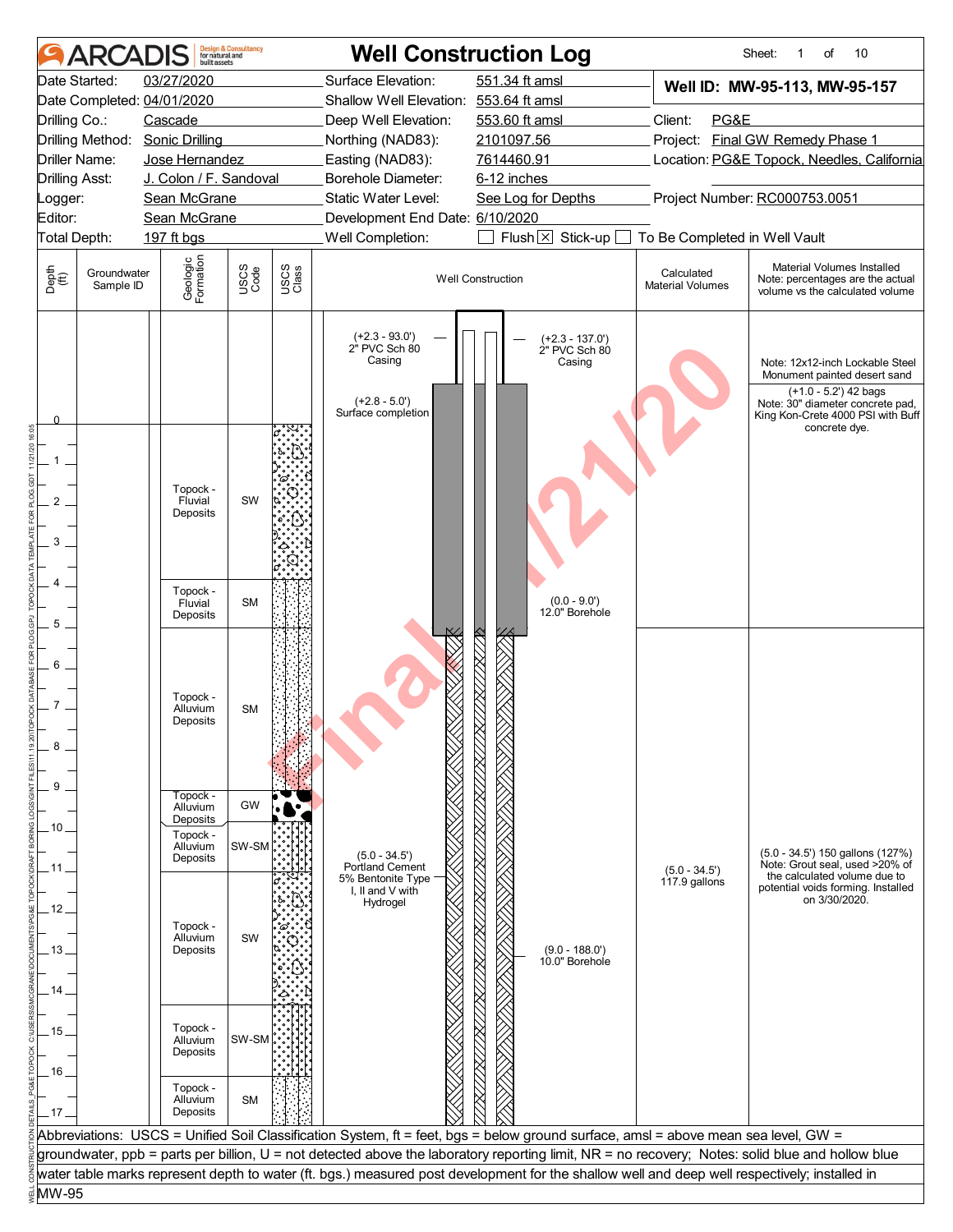|                       | <b>ARCAI</b>             | huilt assets                     | <b>Design &amp; Consultancy</b><br>for natural and |               |                                                                                                                | <b>Well Construction Log</b>                                                                                                                     |                                       | 2<br>10<br>Sheet:<br>οf                                                                                                                                  |
|-----------------------|--------------------------|----------------------------------|----------------------------------------------------|---------------|----------------------------------------------------------------------------------------------------------------|--------------------------------------------------------------------------------------------------------------------------------------------------|---------------------------------------|----------------------------------------------------------------------------------------------------------------------------------------------------------|
|                       | Date Started:            | 03/27/2020                       |                                                    |               | Surface Elevation:                                                                                             | 551.34 ft amsl                                                                                                                                   |                                       | Well ID: MW-95-113, MW-95-157                                                                                                                            |
|                       |                          | Date Completed: 04/01/2020       |                                                    |               | Shallow Well Elevation: 553.64 ft amsl                                                                         |                                                                                                                                                  |                                       |                                                                                                                                                          |
| Drilling Co.:         |                          | Cascade                          |                                                    |               | Deep Well Elevation:                                                                                           | 553.60 ft amsl                                                                                                                                   | Client:<br>PG&E                       |                                                                                                                                                          |
|                       | Drilling Method:         | <b>Sonic Drilling</b>            |                                                    |               | Northing (NAD83):                                                                                              | 2101097.56                                                                                                                                       |                                       | Project: Final GW Remedy Phase 1                                                                                                                         |
| Driller Name:         |                          | Jose Hernandez                   |                                                    |               | Easting (NAD83):                                                                                               | 7614460.91                                                                                                                                       |                                       | Location: PG&E Topock, Needles, California                                                                                                               |
| <b>Drilling Asst:</b> |                          | J. Colon / F. Sandoval           |                                                    |               | Borehole Diameter:                                                                                             | 6-12 inches                                                                                                                                      |                                       |                                                                                                                                                          |
| _ogger:               |                          | Sean McGrane                     |                                                    |               | Static Water Level:                                                                                            | See Log for Depths                                                                                                                               |                                       | Project Number: RC000753.0051                                                                                                                            |
| Editor:               |                          | Sean McGrane                     |                                                    |               | Development End Date: 6/10/2020                                                                                |                                                                                                                                                  |                                       |                                                                                                                                                          |
| Total Depth:          |                          | 197 ft bgs                       |                                                    |               | Well Completion:                                                                                               | Flush $\boxtimes$<br>Stick-up                                                                                                                    | To Be Completed in Well Vault         |                                                                                                                                                          |
| Depth<br>(ff)         | Groundwater<br>Sample ID | Geologic<br>Formation            | USCS<br>Code                                       | USCS<br>Class |                                                                                                                | <b>Well Construction</b>                                                                                                                         | Calculated<br><b>Material Volumes</b> | Material Volumes Installed<br>Note: percentages are the actual<br>volume vs the calculated volume                                                        |
| .18.                  |                          |                                  | <b>SM</b>                                          |               | $(+2.3 - 93.0')$<br>2" PVC Sch 80<br>Casing                                                                    | $(+2.3 - 137.0')$<br>2" PVC Sch 80<br>Casing                                                                                                     |                                       |                                                                                                                                                          |
|                       |                          | Topock -<br>Alluvium             | SW-SM                                              |               |                                                                                                                |                                                                                                                                                  |                                       |                                                                                                                                                          |
| 19.                   |                          | Deposits                         |                                                    |               |                                                                                                                |                                                                                                                                                  |                                       |                                                                                                                                                          |
| 20                    |                          | Topock -<br>Alluvium<br>Deposits | <b>SM</b>                                          |               |                                                                                                                |                                                                                                                                                  |                                       |                                                                                                                                                          |
| .21 .                 |                          | Topock -                         |                                                    |               |                                                                                                                |                                                                                                                                                  |                                       |                                                                                                                                                          |
| 22                    |                          | Alluvium<br>Deposits             | GW                                                 |               |                                                                                                                |                                                                                                                                                  |                                       |                                                                                                                                                          |
| $23 -$                |                          | Topock -<br>Alluvium<br>Deposits | <b>SM</b>                                          |               |                                                                                                                |                                                                                                                                                  |                                       |                                                                                                                                                          |
| 24                    |                          | Topock -<br>Alluvium<br>Deposits | SW                                                 |               |                                                                                                                |                                                                                                                                                  |                                       |                                                                                                                                                          |
| 25                    |                          | Topock -                         |                                                    |               | $(5.0 - 34.5')$                                                                                                |                                                                                                                                                  |                                       | (5.0 - 34.5') 150 gallons (127%)                                                                                                                         |
| 26.                   |                          | Alluvium<br>Deposits<br>Topock - | SW-SM                                              |               | Portland Cement<br>5% Bentonite Type<br>I, II and V with                                                       |                                                                                                                                                  | $(5.0 - 34.5')$<br>117.9 gallons      | Note: Grout seal, used >20% of<br>the calculated volume due to<br>potential voids forming. Installed                                                     |
| 27                    |                          | Alluvium<br>Deposits             | <b>SM</b>                                          |               | <b>Hydrogel</b>                                                                                                |                                                                                                                                                  |                                       | on 3/30/2020.                                                                                                                                            |
|                       |                          | Topock -<br>Alluvium             | GW                                                 |               |                                                                                                                | $(9.0 - 188.0')$<br>10.0" Borehole                                                                                                               |                                       |                                                                                                                                                          |
| 28                    |                          | Deposits<br>Topock -             | SW-SM                                              |               |                                                                                                                |                                                                                                                                                  |                                       |                                                                                                                                                          |
|                       |                          | Alluvium                         |                                                    |               |                                                                                                                |                                                                                                                                                  |                                       |                                                                                                                                                          |
| 29                    |                          | Deposits<br>Topock -             |                                                    |               |                                                                                                                |                                                                                                                                                  |                                       |                                                                                                                                                          |
|                       |                          | Alluvium<br>Deposits             | GW-GI                                              |               |                                                                                                                |                                                                                                                                                  |                                       |                                                                                                                                                          |
| 30 <sub>1</sub>       |                          |                                  |                                                    |               |                                                                                                                |                                                                                                                                                  |                                       |                                                                                                                                                          |
|                       |                          |                                  |                                                    |               |                                                                                                                |                                                                                                                                                  |                                       |                                                                                                                                                          |
| 31                    |                          |                                  |                                                    |               |                                                                                                                |                                                                                                                                                  |                                       |                                                                                                                                                          |
|                       |                          |                                  |                                                    |               |                                                                                                                |                                                                                                                                                  |                                       |                                                                                                                                                          |
| 32                    |                          | Topock -                         |                                                    |               |                                                                                                                |                                                                                                                                                  |                                       |                                                                                                                                                          |
|                       |                          | Alluvium                         | <b>SM</b>                                          |               |                                                                                                                |                                                                                                                                                  |                                       |                                                                                                                                                          |
| 33                    |                          | Deposits                         |                                                    |               |                                                                                                                |                                                                                                                                                  |                                       |                                                                                                                                                          |
|                       |                          |                                  |                                                    |               |                                                                                                                |                                                                                                                                                  |                                       |                                                                                                                                                          |
| 34.                   |                          |                                  |                                                    |               |                                                                                                                |                                                                                                                                                  |                                       |                                                                                                                                                          |
| 35                    |                          |                                  |                                                    |               | $(34.5 - 35.5')$                                                                                               |                                                                                                                                                  |                                       |                                                                                                                                                          |
| 36                    |                          | Topock -<br>Alluvium<br>Deposits | <b>SM</b>                                          |               | Centralizer<br>$(34.5 - 85.0')$<br><b>Portland Cement</b><br>5% Bentonite Type<br>I, II and V with<br>Hydrogel |                                                                                                                                                  | $(34.5 - 85.0')$<br>189.4 gallons     | (34.5 - 85.0') 400 gallons (211%)<br>Note: Grout seal, used >20% of<br>the calculated volume due to<br>potential voids forming. Installed<br>on 3/29/30. |
| .37.                  |                          |                                  |                                                    |               |                                                                                                                |                                                                                                                                                  |                                       |                                                                                                                                                          |
|                       |                          |                                  |                                                    |               |                                                                                                                | Abbreviations: USCS = Unified Soil Classification System, ft = feet, bgs = below ground surface, amsl = above mean sea level, GW =               |                                       |                                                                                                                                                          |
|                       |                          |                                  |                                                    |               |                                                                                                                | groundwater, ppb = parts per billion, U = not detected above the laboratory reporting limit, NR = no recovery; Notes: solid blue and hollow blue |                                       |                                                                                                                                                          |
|                       |                          |                                  |                                                    |               |                                                                                                                | water table marks represent depth to water (ft. bgs.) measured post development for the shallow well and deep well respectively; installed in    |                                       |                                                                                                                                                          |
| MW-95                 |                          |                                  |                                                    |               |                                                                                                                |                                                                                                                                                  |                                       |                                                                                                                                                          |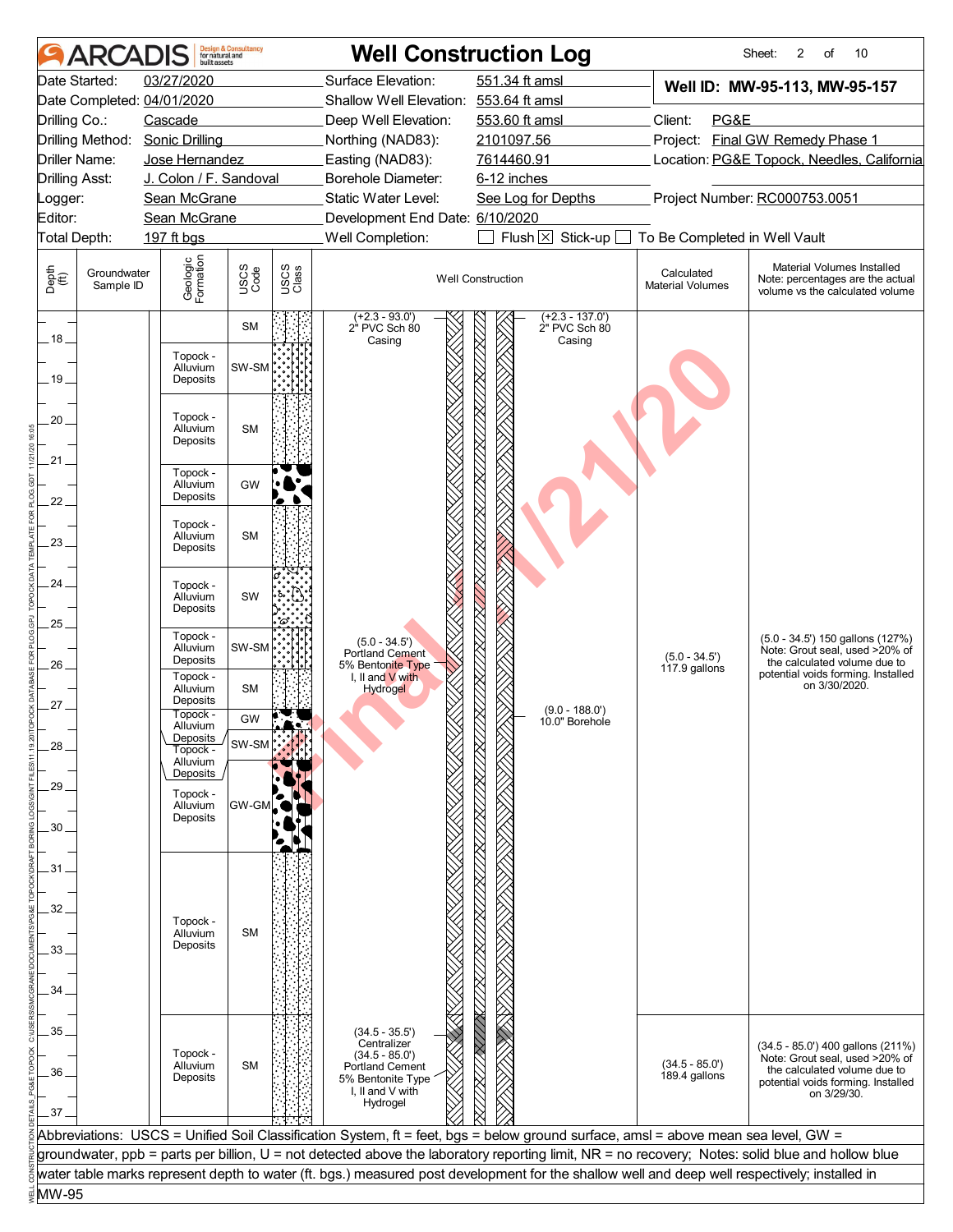|                       | <b>ARCAI</b>             | huilt assets                             | <b>Design &amp; Consultancy</b><br>for natural and |               |                                                                 | <b>Well Construction Log</b>                                                                                                                     |                                       | 10<br>Sheet:<br>3<br>of                                                                                                                   |  |
|-----------------------|--------------------------|------------------------------------------|----------------------------------------------------|---------------|-----------------------------------------------------------------|--------------------------------------------------------------------------------------------------------------------------------------------------|---------------------------------------|-------------------------------------------------------------------------------------------------------------------------------------------|--|
|                       | Date Started:            | 03/27/2020<br>Date Completed: 04/01/2020 |                                                    |               | Surface Elevation:<br>Shallow Well Elevation: 553.64 ft amsl    | 551.34 ft amsl                                                                                                                                   |                                       | Well ID: MW-95-113, MW-95-157                                                                                                             |  |
| Drilling Co.:         |                          | Cascade                                  |                                                    |               | Deep Well Elevation:                                            | 553.60 ft amsl                                                                                                                                   | Client:<br>PG&E                       |                                                                                                                                           |  |
|                       |                          |                                          |                                                    |               |                                                                 |                                                                                                                                                  |                                       |                                                                                                                                           |  |
|                       | Drilling Method:         | <b>Sonic Drilling</b>                    |                                                    |               | Northing (NAD83):                                               | 2101097.56                                                                                                                                       |                                       | Project: Final GW Remedy Phase 1                                                                                                          |  |
| Driller Name:         |                          | Jose Hernandez                           |                                                    |               | Easting (NAD83):                                                | 7614460.91                                                                                                                                       |                                       | Location: PG&E Topock, Needles, California                                                                                                |  |
| <b>Drilling Asst:</b> |                          | J. Colon / F. Sandoval                   |                                                    |               | Borehole Diameter:                                              | 6-12 inches                                                                                                                                      |                                       |                                                                                                                                           |  |
| _ogger:               |                          | Sean McGrane                             |                                                    |               | Static Water Level:                                             | See Log for Depths                                                                                                                               |                                       | Project Number: RC000753.0051                                                                                                             |  |
| Editor:               |                          | Sean McGrane                             |                                                    |               | Development End Date: 6/10/2020                                 |                                                                                                                                                  |                                       |                                                                                                                                           |  |
| Total Depth:          |                          | 197 ft bgs                               |                                                    |               | Well Completion:                                                | Flush $\boxtimes$<br>Stick-up [                                                                                                                  | To Be Completed in Well Vault         |                                                                                                                                           |  |
| Depth<br>(ff)         | Groundwater<br>Sample ID | Geologic<br>Formation                    | USCS<br>Code                                       | USCS<br>Class |                                                                 | <b>Well Construction</b>                                                                                                                         | Calculated<br><b>Material Volumes</b> | Material Volumes Installed<br>Note: percentages are the actual<br>volume vs the calculated volume                                         |  |
| 38                    |                          | Topock -<br>Alluvium<br>Deposits         | SM<br><b>SM</b>                                    |               | $(+2.3 - 93.0')$<br>2" PVC Sch 80<br>Casing                     | $(+2.3 - 137.0')$<br>2" PVC Sch 80<br>Casing                                                                                                     |                                       |                                                                                                                                           |  |
| 39.                   |                          | Topock -<br>Alluvium<br>Deposits         | <b>SM</b>                                          |               |                                                                 |                                                                                                                                                  |                                       |                                                                                                                                           |  |
|                       |                          | Topock -<br>Alluvium<br>Deposits         | <b>GW-GM</b>                                       | Ъ             |                                                                 |                                                                                                                                                  |                                       |                                                                                                                                           |  |
| 40<br>41.             |                          | Topock -<br>Alluvium                     | SW                                                 |               |                                                                 |                                                                                                                                                  |                                       |                                                                                                                                           |  |
| 42                    |                          | Deposits                                 |                                                    | 'ద            |                                                                 |                                                                                                                                                  |                                       |                                                                                                                                           |  |
| $43 -$                |                          | Topock -<br>Alluvium                     | <b>ML</b>                                          |               |                                                                 |                                                                                                                                                  |                                       |                                                                                                                                           |  |
| 44                    |                          | Deposits                                 |                                                    |               |                                                                 |                                                                                                                                                  |                                       |                                                                                                                                           |  |
| 45                    |                          |                                          |                                                    |               |                                                                 |                                                                                                                                                  |                                       |                                                                                                                                           |  |
| 46_                   |                          | Topock -<br>Alluvium                     | SW-SM                                              |               |                                                                 |                                                                                                                                                  |                                       |                                                                                                                                           |  |
| 47                    |                          | Deposits                                 |                                                    |               | $(34.5 - 85.0')$<br><b>Portland Cement</b><br>5% Bentonite Type | $(9.0 - 188.0')$<br>10.0" Borehole                                                                                                               | $(34.5 - 85.0')$<br>189.4 gallons     | (34.5 - 85.0') 400 gallons (211%)<br>Note: Grout seal, used >20% of<br>the calculated volume due to<br>potential voids forming. Installed |  |
| 48                    |                          |                                          |                                                    |               | I, II and V with<br>Hydrogel                                    |                                                                                                                                                  |                                       | on 3/29/30.                                                                                                                               |  |
|                       |                          | Topock -<br>Alluvium<br>Deposits         | <b>SM</b>                                          |               |                                                                 |                                                                                                                                                  |                                       |                                                                                                                                           |  |
| 49.                   |                          |                                          |                                                    |               |                                                                 |                                                                                                                                                  |                                       |                                                                                                                                           |  |
| 50.                   |                          | Topock -<br>Alluvium<br>Deposits         | <b>SM</b>                                          |               |                                                                 |                                                                                                                                                  |                                       |                                                                                                                                           |  |
|                       |                          |                                          |                                                    |               |                                                                 |                                                                                                                                                  |                                       |                                                                                                                                           |  |
| 51.                   |                          | Topock -                                 |                                                    |               |                                                                 |                                                                                                                                                  |                                       |                                                                                                                                           |  |
|                       |                          | Alluvium<br>Deposits                     | SW                                                 |               |                                                                 |                                                                                                                                                  |                                       |                                                                                                                                           |  |
| 52                    |                          |                                          |                                                    |               |                                                                 |                                                                                                                                                  |                                       |                                                                                                                                           |  |
|                       |                          |                                          |                                                    |               |                                                                 |                                                                                                                                                  |                                       |                                                                                                                                           |  |
| 53.                   |                          | Topock -<br>Alluvium                     | <b>SM</b>                                          |               |                                                                 |                                                                                                                                                  |                                       |                                                                                                                                           |  |
|                       |                          | Deposits                                 |                                                    |               |                                                                 |                                                                                                                                                  |                                       |                                                                                                                                           |  |
| $54 -$                |                          |                                          |                                                    |               |                                                                 |                                                                                                                                                  |                                       |                                                                                                                                           |  |
| 55.                   |                          | Topock -<br>Alluvium                     | SW                                                 |               |                                                                 |                                                                                                                                                  |                                       |                                                                                                                                           |  |
|                       |                          | Deposits<br>Topock -<br>Alluvium         | <b>SM</b>                                          |               |                                                                 |                                                                                                                                                  |                                       |                                                                                                                                           |  |
| .56.                  |                          | Deposits<br>Topock -<br>Alluvium         | SW-SM                                              |               |                                                                 |                                                                                                                                                  |                                       |                                                                                                                                           |  |
| $.57-$                |                          | Deposits                                 |                                                    |               |                                                                 |                                                                                                                                                  |                                       |                                                                                                                                           |  |
|                       |                          |                                          |                                                    |               |                                                                 | Abbreviations: USCS = Unified Soil Classification System, ft = feet, bgs = below ground surface, amsl = above mean sea level, GW =               |                                       |                                                                                                                                           |  |
|                       |                          |                                          |                                                    |               |                                                                 | groundwater, ppb = parts per billion, U = not detected above the laboratory reporting limit, NR = no recovery; Notes: solid blue and hollow blue |                                       |                                                                                                                                           |  |
| MW-95                 |                          |                                          |                                                    |               |                                                                 | water table marks represent depth to water (ft. bgs.) measured post development for the shallow well and deep well respectively; installed in    |                                       |                                                                                                                                           |  |
|                       |                          |                                          |                                                    |               |                                                                 |                                                                                                                                                  |                                       |                                                                                                                                           |  |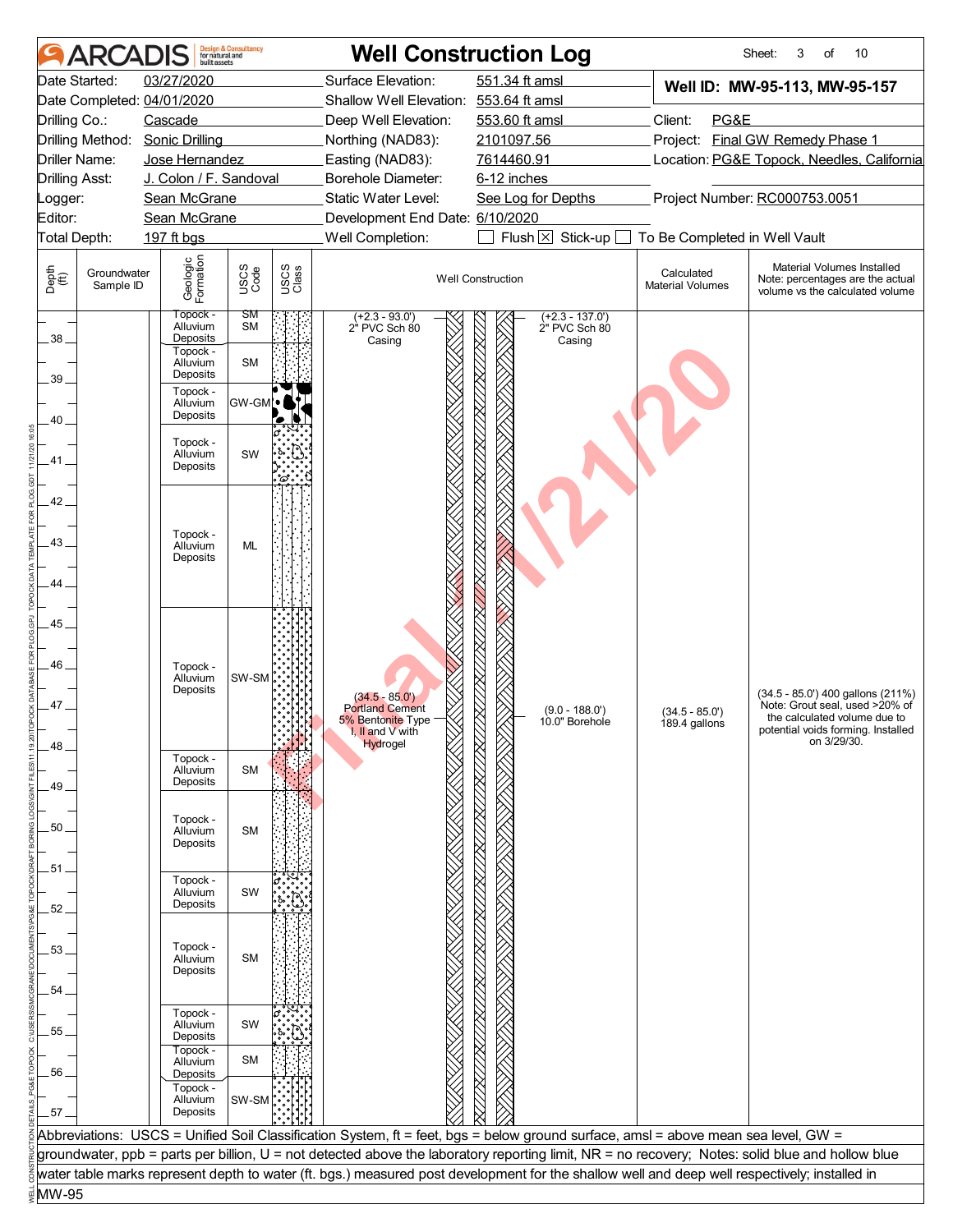|                                        | ARCADI                   | built assets                             | <b>Design &amp; Consultancy</b><br>for natural and |               |                                             | <b>Well Construction Log</b>                                                                                                                                                                                                                                                                      |                                       | 10<br>Sheet:<br>of<br>4                                                                           |  |
|----------------------------------------|--------------------------|------------------------------------------|----------------------------------------------------|---------------|---------------------------------------------|---------------------------------------------------------------------------------------------------------------------------------------------------------------------------------------------------------------------------------------------------------------------------------------------------|---------------------------------------|---------------------------------------------------------------------------------------------------|--|
| Date Started:                          |                          | 03/27/2020                               |                                                    |               | Surface Elevation:                          | 551.34 ft amsl                                                                                                                                                                                                                                                                                    |                                       | Well ID: MW-95-113, MW-95-157                                                                     |  |
|                                        |                          | Date Completed: 04/01/2020               |                                                    |               | Shallow Well Elevation: 553.64 ft amsl      |                                                                                                                                                                                                                                                                                                   |                                       |                                                                                                   |  |
| Drilling Co.:                          |                          | Cascade                                  |                                                    |               | Deep Well Elevation:                        | 553.60 ft amsl                                                                                                                                                                                                                                                                                    | Client:<br>PG&E                       |                                                                                                   |  |
|                                        | Drilling Method:         | <b>Sonic Drilling</b>                    |                                                    |               | Northing (NAD83):                           | 2101097.56                                                                                                                                                                                                                                                                                        |                                       | Project: Final GW Remedy Phase 1                                                                  |  |
| Driller Name:<br><b>Drilling Asst:</b> |                          | Jose Hernandez<br>J. Colon / F. Sandoval |                                                    |               | Easting (NAD83):<br>Borehole Diameter:      | 7614460.91<br>6-12 inches                                                                                                                                                                                                                                                                         |                                       | Location: PG&E Topock, Needles, California                                                        |  |
| Logger:                                |                          | Sean McGrane                             |                                                    |               | Static Water Level:                         | See Log for Depths                                                                                                                                                                                                                                                                                | Project Number: RC000753.0051         |                                                                                                   |  |
| Editor:                                |                          | Sean McGrane                             |                                                    |               | Development End Date: 6/10/2020             |                                                                                                                                                                                                                                                                                                   |                                       |                                                                                                   |  |
| Total Depth:                           |                          | 197 ft bgs                               |                                                    |               | Well Completion:                            | Flush $\times$ Stick-up [                                                                                                                                                                                                                                                                         | To Be Completed in Well Vault         |                                                                                                   |  |
| Depth<br>(ff)                          | Groundwater<br>Sample ID | Geologic<br>Formation                    | USCS<br>Code                                       | USCS<br>Class |                                             | <b>Well Construction</b>                                                                                                                                                                                                                                                                          | Calculated<br><b>Material Volumes</b> | Material Volumes Installed<br>Note: percentages are the actual<br>volume vs the calculated volume |  |
| 58.                                    |                          |                                          |                                                    |               | $(+2.3 - 93.0')$<br>2" PVC Sch 80<br>Casing | $(+2.3 - 137.0')$<br>2" PVC Sch 80<br>Casing                                                                                                                                                                                                                                                      |                                       |                                                                                                   |  |
| 59.                                    |                          |                                          |                                                    |               |                                             |                                                                                                                                                                                                                                                                                                   |                                       |                                                                                                   |  |
| 60.<br>.61.                            |                          |                                          |                                                    |               |                                             |                                                                                                                                                                                                                                                                                                   |                                       |                                                                                                   |  |
|                                        |                          |                                          |                                                    |               |                                             |                                                                                                                                                                                                                                                                                                   |                                       |                                                                                                   |  |
| 62                                     |                          | Topock -<br>Alluvium                     | SW-SM                                              |               |                                             |                                                                                                                                                                                                                                                                                                   |                                       |                                                                                                   |  |
|                                        |                          | Deposits                                 |                                                    |               |                                             |                                                                                                                                                                                                                                                                                                   |                                       |                                                                                                   |  |
| 63.                                    |                          |                                          |                                                    |               |                                             |                                                                                                                                                                                                                                                                                                   |                                       |                                                                                                   |  |
|                                        |                          |                                          |                                                    |               |                                             |                                                                                                                                                                                                                                                                                                   |                                       |                                                                                                   |  |
| 64.                                    |                          |                                          |                                                    |               |                                             |                                                                                                                                                                                                                                                                                                   |                                       |                                                                                                   |  |
|                                        |                          |                                          |                                                    |               |                                             |                                                                                                                                                                                                                                                                                                   |                                       |                                                                                                   |  |
| .65                                    |                          |                                          |                                                    |               |                                             |                                                                                                                                                                                                                                                                                                   |                                       |                                                                                                   |  |
| 66.                                    |                          |                                          |                                                    |               |                                             |                                                                                                                                                                                                                                                                                                   |                                       |                                                                                                   |  |
|                                        |                          |                                          |                                                    |               |                                             |                                                                                                                                                                                                                                                                                                   |                                       |                                                                                                   |  |
| 67.                                    |                          |                                          |                                                    |               | $(34.5 - 85.0')$<br><b>Portland Cement</b>  | $(9.0 - 188.0')$                                                                                                                                                                                                                                                                                  | $(34.5 - 85.0')$                      | (34.5 - 85.0') 400 gallons (211%)<br>Note: Grout seal, used >20% of                               |  |
|                                        |                          |                                          |                                                    |               | 5% Bentonite Type<br>I, II and V with       | 10.0" Borehole                                                                                                                                                                                                                                                                                    | 189.4 gallons                         | the calculated volume due to<br>potential voids forming. Installed                                |  |
| 68.                                    |                          | Topock -<br>Alluvium                     | <b>SM</b>                                          |               | Hydrogel                                    |                                                                                                                                                                                                                                                                                                   |                                       | on 3/29/30.                                                                                       |  |
|                                        |                          | Deposits                                 |                                                    |               |                                             |                                                                                                                                                                                                                                                                                                   |                                       |                                                                                                   |  |
| .69.                                   |                          |                                          |                                                    |               |                                             |                                                                                                                                                                                                                                                                                                   |                                       |                                                                                                   |  |
|                                        |                          | Topock -<br>Alluvium                     | <b>SM</b>                                          |               |                                             |                                                                                                                                                                                                                                                                                                   |                                       |                                                                                                   |  |
| .70                                    |                          | Deposits                                 | SW-SM                                              |               |                                             |                                                                                                                                                                                                                                                                                                   |                                       |                                                                                                   |  |
|                                        |                          | Topock -                                 | <b>SM</b>                                          |               |                                             |                                                                                                                                                                                                                                                                                                   |                                       |                                                                                                   |  |
| 71                                     |                          | Alluvium<br>Deposits                     |                                                    |               |                                             |                                                                                                                                                                                                                                                                                                   |                                       |                                                                                                   |  |
| 72                                     |                          |                                          |                                                    |               |                                             |                                                                                                                                                                                                                                                                                                   |                                       |                                                                                                   |  |
|                                        |                          |                                          |                                                    |               |                                             |                                                                                                                                                                                                                                                                                                   |                                       |                                                                                                   |  |
| 73                                     |                          |                                          |                                                    |               |                                             |                                                                                                                                                                                                                                                                                                   |                                       |                                                                                                   |  |
|                                        |                          |                                          |                                                    |               |                                             |                                                                                                                                                                                                                                                                                                   |                                       |                                                                                                   |  |
| 74.                                    |                          | Topock -                                 |                                                    |               |                                             |                                                                                                                                                                                                                                                                                                   |                                       |                                                                                                   |  |
|                                        |                          | Alluvium<br>Deposits                     | SW-SM                                              |               |                                             |                                                                                                                                                                                                                                                                                                   |                                       |                                                                                                   |  |
| .75                                    |                          |                                          |                                                    |               | $(74.5 - 75.5')$<br>Centralizer             |                                                                                                                                                                                                                                                                                                   |                                       |                                                                                                   |  |
|                                        |                          |                                          |                                                    |               |                                             |                                                                                                                                                                                                                                                                                                   |                                       |                                                                                                   |  |
| .76                                    |                          |                                          |                                                    |               |                                             |                                                                                                                                                                                                                                                                                                   |                                       |                                                                                                   |  |
|                                        |                          |                                          |                                                    |               |                                             |                                                                                                                                                                                                                                                                                                   |                                       |                                                                                                   |  |
| .77.                                   |                          |                                          |                                                    |               |                                             |                                                                                                                                                                                                                                                                                                   |                                       |                                                                                                   |  |
|                                        |                          |                                          |                                                    |               |                                             | Abbreviations: USCS = Unified Soil Classification System, ft = feet, bgs = below ground surface, amsl = above mean sea level, GW =                                                                                                                                                                |                                       |                                                                                                   |  |
|                                        |                          |                                          |                                                    |               |                                             | groundwater, ppb = parts per billion, U = not detected above the laboratory reporting limit, NR = no recovery; Notes: solid blue and hollow blue<br>water table marks represent depth to water (ft. bgs.) measured post development for the shallow well and deep well respectively; installed in |                                       |                                                                                                   |  |
| MW-95                                  |                          |                                          |                                                    |               |                                             |                                                                                                                                                                                                                                                                                                   |                                       |                                                                                                   |  |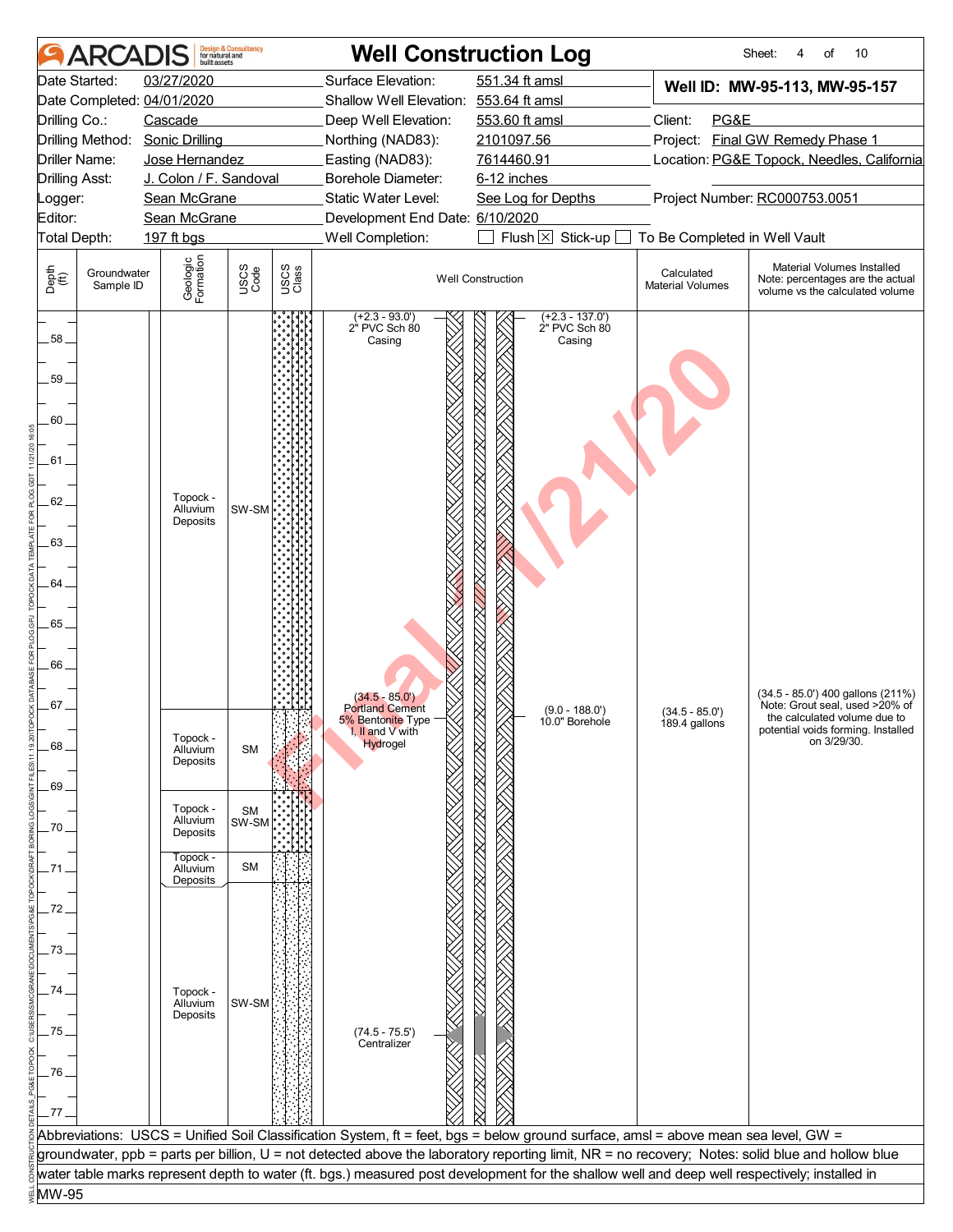|                | ARCAI                    | built assets                     | <b>Design &amp; Consultancy</b><br>for natural and |               | <b>Well Construction Log</b>                                                                                                                  |                                                      |                                              |                                            | 5<br>10<br>Sheet:<br>of                                                                                                                                  |  |
|----------------|--------------------------|----------------------------------|----------------------------------------------------|---------------|-----------------------------------------------------------------------------------------------------------------------------------------------|------------------------------------------------------|----------------------------------------------|--------------------------------------------|----------------------------------------------------------------------------------------------------------------------------------------------------------|--|
|                | Date Started:            | 03/27/2020                       |                                                    |               | Surface Elevation:                                                                                                                            | 551.34 ft amsl                                       |                                              |                                            | Well ID: MW-95-113, MW-95-157                                                                                                                            |  |
|                |                          | Date Completed: 04/01/2020       |                                                    |               | Shallow Well Elevation: 553.64 ft amsl                                                                                                        |                                                      |                                              |                                            |                                                                                                                                                          |  |
| Drilling Co.:  |                          | Cascade                          |                                                    |               | Deep Well Elevation:                                                                                                                          | 553.60 ft amsl                                       |                                              | Client:<br>PG&E                            |                                                                                                                                                          |  |
|                |                          | Drilling Method: Sonic Drilling  |                                                    |               | Northing (NAD83):                                                                                                                             | 2101097.56                                           |                                              |                                            | Project: Final GW Remedy Phase 1                                                                                                                         |  |
|                | Driller Name:            | Jose Hernandez                   |                                                    |               | Easting (NAD83):                                                                                                                              | 7614460.91                                           |                                              | Location: PG&E Topock, Needles, California |                                                                                                                                                          |  |
| Drilling Asst: |                          | J. Colon / F. Sandoval           |                                                    |               | Borehole Diameter:                                                                                                                            | 6-12 inches                                          |                                              |                                            |                                                                                                                                                          |  |
| Logger:        |                          | Sean McGrane                     |                                                    |               | Static Water Level:                                                                                                                           | See Log for Depths                                   |                                              |                                            | Project Number: RC000753.0051                                                                                                                            |  |
| Editor:        |                          | Sean McGrane                     |                                                    |               | Development End Date: 6/10/2020                                                                                                               |                                                      |                                              |                                            |                                                                                                                                                          |  |
| Total Depth:   |                          | 197 ft bgs                       |                                                    |               | Well Completion:                                                                                                                              | Flush $\times$                                       | Stick-up                                     | To Be Completed in Well Vault              |                                                                                                                                                          |  |
| Depth<br>(ff)  | Groundwater<br>Sample ID | Geologic<br>Formation            | USCS<br>Code                                       | USCS<br>Class |                                                                                                                                               | <b>Well Construction</b>                             |                                              | Calculated<br><b>Material Volumes</b>      | Material Volumes Installed<br>Note: percentages are the actual<br>volume vs the calculated volume                                                        |  |
| 78.            |                          |                                  | SW-SM                                              |               | $(+2.3 - 93.0')$<br>2" PVC Sch 80<br>Casing                                                                                                   |                                                      | $(+2.3 - 137.0')$<br>2" PVC Sch 80<br>Casing |                                            |                                                                                                                                                          |  |
| 79<br>$80-$    |                          | Topock -<br>Alluvium<br>Deposits | GW                                                 |               |                                                                                                                                               |                                                      |                                              |                                            |                                                                                                                                                          |  |
| 81.            |                          | Topock -<br>Alluvium<br>Deposits | <b>SM</b>                                          |               | $(34.5 - 85.0')$<br><b>Portland Cement</b><br>5% Bentonite Type<br>I, II and V with                                                           | 888888888888847X11X11X11XX11X11X11XX11XX11XX         |                                              | $(34.5 - 85.0')$<br>189.4 gallons          | (34.5 - 85.0') 400 gallons (211%)<br>Note: Grout seal, used >20% of<br>the calculated volume due to<br>potential voids forming. Installed<br>on 3/29/30. |  |
| 82             |                          |                                  |                                                    |               | Hydrogel                                                                                                                                      |                                                      |                                              |                                            |                                                                                                                                                          |  |
| 83.            |                          |                                  |                                                    |               |                                                                                                                                               |                                                      |                                              |                                            |                                                                                                                                                          |  |
| 84             |                          | Topock -<br>Alluvium             | SW-SM                                              |               |                                                                                                                                               |                                                      |                                              |                                            |                                                                                                                                                          |  |
|                |                          | Deposits                         |                                                    |               |                                                                                                                                               |                                                      |                                              |                                            |                                                                                                                                                          |  |
| 85.            |                          |                                  |                                                    |               |                                                                                                                                               |                                                      |                                              |                                            |                                                                                                                                                          |  |
|                |                          |                                  |                                                    |               |                                                                                                                                               |                                                      |                                              |                                            |                                                                                                                                                          |  |
| 86             |                          |                                  |                                                    |               |                                                                                                                                               |                                                      |                                              |                                            |                                                                                                                                                          |  |
|                |                          |                                  |                                                    |               |                                                                                                                                               |                                                      |                                              |                                            |                                                                                                                                                          |  |
| 87.            |                          |                                  |                                                    |               | ိုး<br>$(85.0 - 90.0)$                                                                                                                        |                                                      | $(9.0 - 188.0')$                             |                                            | $(85.0 - 90.0')$ 7 bags $(140%)$                                                                                                                         |  |
|                |                          |                                  |                                                    |               | Cemex #0/30 MESH                                                                                                                              |                                                      | 10.0" Borehole                               | $(85.0 - 90.0')$                           | Note: Transition sand, used >20%<br>of the calculated volume due to                                                                                      |  |
| 88.            |                          |                                  |                                                    |               | (30x50) Lapis Lustre<br>Sand                                                                                                                  |                                                      |                                              | 5 bags                                     | potential voids forming during<br>drilling.                                                                                                              |  |
|                |                          |                                  |                                                    | I۰'           |                                                                                                                                               |                                                      |                                              |                                            |                                                                                                                                                          |  |
| 89             |                          | Topock -<br>Alluvium             | SW                                                 |               |                                                                                                                                               |                                                      |                                              |                                            |                                                                                                                                                          |  |
|                |                          | Deposits                         |                                                    |               |                                                                                                                                               |                                                      |                                              |                                            |                                                                                                                                                          |  |
| .90.           |                          |                                  |                                                    |               |                                                                                                                                               | $\delta_{\alpha}^{\delta}$ وه وه وه وه وه وه وه وه . |                                              |                                            |                                                                                                                                                          |  |
|                |                          |                                  |                                                    |               |                                                                                                                                               |                                                      |                                              |                                            |                                                                                                                                                          |  |
| .91.           |                          |                                  |                                                    |               |                                                                                                                                               |                                                      |                                              |                                            |                                                                                                                                                          |  |
|                |                          |                                  |                                                    |               |                                                                                                                                               |                                                      |                                              |                                            |                                                                                                                                                          |  |
| 92             |                          |                                  |                                                    |               |                                                                                                                                               |                                                      |                                              |                                            |                                                                                                                                                          |  |
|                |                          |                                  |                                                    |               |                                                                                                                                               |                                                      |                                              |                                            |                                                                                                                                                          |  |
| 93.            |                          | Topock -<br>Alluvium             | <b>SM</b>                                          |               |                                                                                                                                               |                                                      |                                              |                                            | (90.0 - 116.0') 43 bags (163%)                                                                                                                           |  |
|                |                          | Deposits                         |                                                    |               | $(90.0 - 116.0')$<br>Cemex #3 MESH                                                                                                            |                                                      |                                              | $(90.0 - 116.0')$                          | Note: Filter pack, used >20% of                                                                                                                          |  |
| 94.            |                          |                                  |                                                    |               | (8x20) Lapis Lustre                                                                                                                           |                                                      |                                              | $26.4$ bags                                | the calculated volume due to<br>potential voids forming during                                                                                           |  |
|                |                          | Topock -<br>Alluvium             | SW-SM                                              |               | Sand<br>$(93.0 - 113.0')$                                                                                                                     |                                                      |                                              |                                            | drilling.                                                                                                                                                |  |
| 95.            |                          | Deposits<br>Topock -             | GW                                                 |               | 2" 20-Slot Sch 80                                                                                                                             |                                                      |                                              |                                            |                                                                                                                                                          |  |
|                |                          | Alluvium                         |                                                    |               | PVC Screen                                                                                                                                    |                                                      |                                              |                                            |                                                                                                                                                          |  |
| 96             |                          | Deposits<br>Topock -             |                                                    |               |                                                                                                                                               |                                                      |                                              |                                            |                                                                                                                                                          |  |
|                |                          | Alluvium<br>Deposits             | <b>SM</b>                                          |               |                                                                                                                                               |                                                      |                                              |                                            |                                                                                                                                                          |  |
| .97            |                          |                                  |                                                    |               |                                                                                                                                               |                                                      |                                              |                                            |                                                                                                                                                          |  |
|                |                          |                                  |                                                    |               | Abbreviations: USCS = Unified Soil Classification System, ft = feet, bgs = below ground surface, amsl = above mean sea level, GW =            |                                                      |                                              |                                            |                                                                                                                                                          |  |
|                |                          |                                  |                                                    |               |                                                                                                                                               |                                                      |                                              |                                            | groundwater, ppb = parts per billion, U = not detected above the laboratory reporting limit, NR = no recovery; Notes: solid blue and hollow blue         |  |
|                |                          |                                  |                                                    |               | water table marks represent depth to water (ft. bgs.) measured post development for the shallow well and deep well respectively; installed in |                                                      |                                              |                                            |                                                                                                                                                          |  |
| MW-95          |                          |                                  |                                                    |               |                                                                                                                                               |                                                      |                                              |                                            |                                                                                                                                                          |  |
|                |                          |                                  |                                                    |               |                                                                                                                                               |                                                      |                                              |                                            |                                                                                                                                                          |  |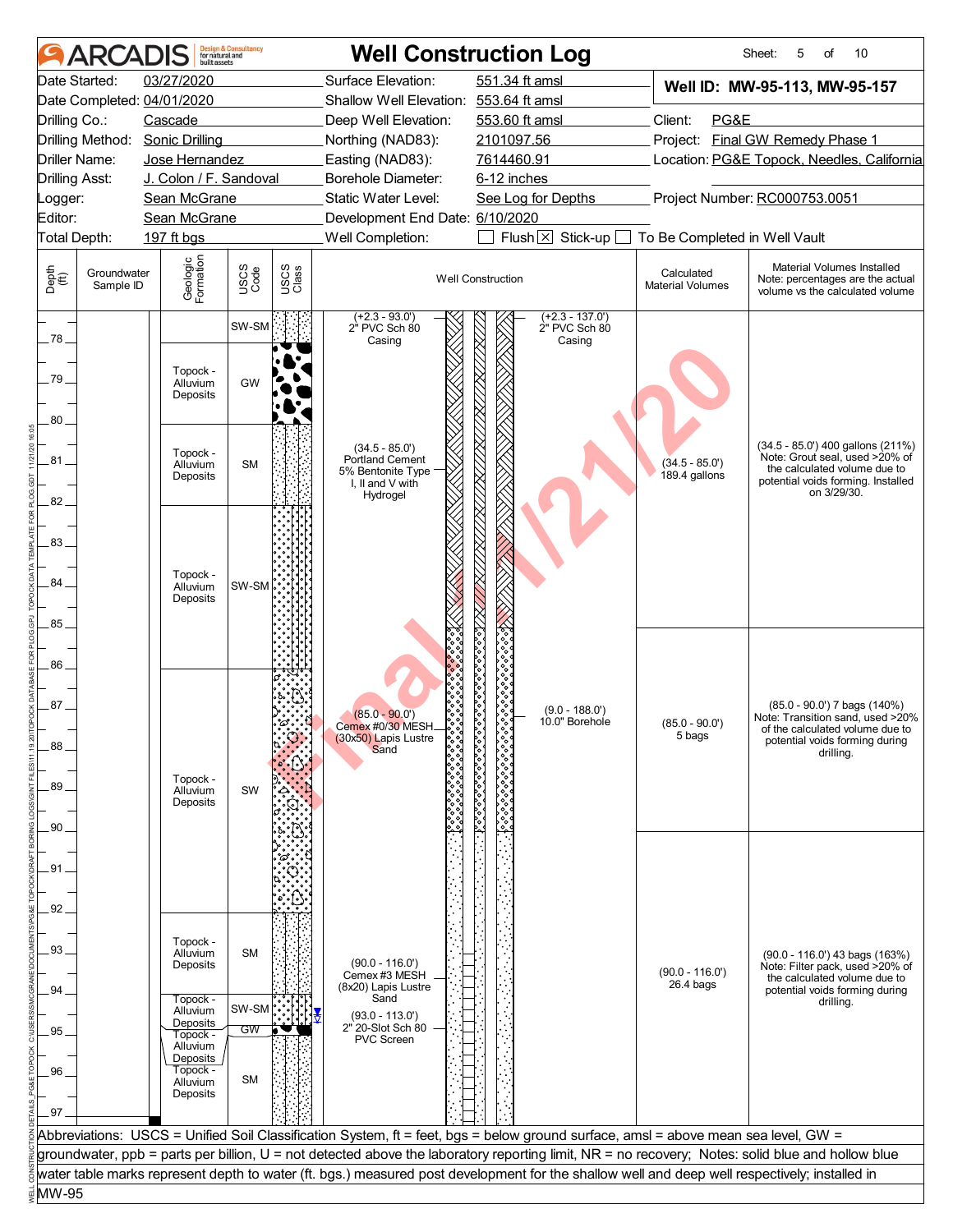|                       | <b>ARCAI</b>                                               | huilt assets                     | <b>Design &amp; Consultancy</b><br>for natural and |               | <b>Well Construction Log</b>                        |                                                                                                                                                  |                                       | 10<br>Sheet:<br>6<br>οf                                                                           |
|-----------------------|------------------------------------------------------------|----------------------------------|----------------------------------------------------|---------------|-----------------------------------------------------|--------------------------------------------------------------------------------------------------------------------------------------------------|---------------------------------------|---------------------------------------------------------------------------------------------------|
|                       | Date Started:                                              | 03/27/2020                       |                                                    |               | Surface Elevation:                                  | 551.34 ft amsl                                                                                                                                   |                                       | Well ID: MW-95-113, MW-95-157                                                                     |
|                       |                                                            | Date Completed: 04/01/2020       |                                                    |               | Shallow Well Elevation: 553.64 ft amsl              |                                                                                                                                                  |                                       |                                                                                                   |
| Drilling Co.:         |                                                            | Cascade                          |                                                    |               | Deep Well Elevation:                                | 553.60 ft amsl                                                                                                                                   | Client:<br>PG&E                       |                                                                                                   |
|                       | Drilling Method:                                           | <b>Sonic Drilling</b>            |                                                    |               | Northing (NAD83):                                   | 2101097.56                                                                                                                                       |                                       | Project: Final GW Remedy Phase 1                                                                  |
|                       | Driller Name:                                              | Jose Hernandez                   |                                                    |               | Easting (NAD83):                                    | 7614460.91                                                                                                                                       |                                       | Location: PG&E Topock, Needles, California                                                        |
| <b>Drilling Asst:</b> |                                                            | J. Colon / F. Sandoval           |                                                    |               | Borehole Diameter:                                  | 6-12 inches                                                                                                                                      |                                       |                                                                                                   |
| Logger:               |                                                            | Sean McGrane                     |                                                    |               | Static Water Level:                                 | Project Number: RC000753.0051<br>See Log for Depths                                                                                              |                                       |                                                                                                   |
| Editor:               |                                                            | Sean McGrane                     |                                                    |               | Development End Date: 6/10/2020                     |                                                                                                                                                  |                                       |                                                                                                   |
|                       | Total Depth:                                               | 197 ft bgs                       |                                                    |               | Well Completion:                                    | Flush $\boxtimes$<br>Stick-up                                                                                                                    | To Be Completed in Well Vault         |                                                                                                   |
| Depth<br>(ff)         | Groundwater<br>Sample ID                                   | Geologic<br>Formation            | USCS<br>Code                                       | USCS<br>Class |                                                     | <b>Well Construction</b>                                                                                                                         | Calculated<br><b>Material Volumes</b> | Material Volumes Installed<br>Note: percentages are the actual<br>volume vs the calculated volume |
| .98<br>.99<br>$100 -$ | MW-95-VAS-<br>97-102.0<br>(0.79 ppb)<br>3/10/2020<br>10:17 | Topock -<br>Alluvium<br>Deposits | <b>SM</b>                                          |               | $(93.0 - 113.0)$<br>2" 20-Slot Sch 80<br>PVC Screen | $(+2.3 - 137.0')$<br>2" PVC Sch 80<br>Casing                                                                                                     |                                       |                                                                                                   |
| $-101$                |                                                            | Topock -<br>Alluvium<br>Deposits | <b>SM</b>                                          |               |                                                     |                                                                                                                                                  |                                       |                                                                                                   |
| $-102$                |                                                            |                                  | <b>NR</b>                                          |               |                                                     |                                                                                                                                                  |                                       |                                                                                                   |
| $-103$<br>-104-       |                                                            | Topock -<br>Alluvium<br>Deposits | <b>SM</b>                                          |               |                                                     |                                                                                                                                                  |                                       |                                                                                                   |
| $-105$<br>$-106$      |                                                            | Topock -<br>Alluvium<br>Deposits | <b>SM</b>                                          |               | $(90.0 - 116.0')$<br>Cemex #3 MESH                  |                                                                                                                                                  | $(90.0 - 116.0')$<br>$26.4$ bags      | (90.0 - 116.0') 43 bags (163%)<br>Note: Filter pack, used >20% of<br>the calculated volume due to |
| _107_                 |                                                            | Topock -<br>Alluvium<br>Deposits | ML                                                 |               | (8x20) Lapis Lustre<br>Sand                         | $(9.0 - 188.0')$<br>10.0" Borehole                                                                                                               |                                       | potential voids forming during<br>drilling.                                                       |
| $-108$                |                                                            |                                  |                                                    |               |                                                     |                                                                                                                                                  |                                       |                                                                                                   |
| _109_                 |                                                            | Topock -<br>Alluvium<br>Deposits | ML                                                 |               |                                                     |                                                                                                                                                  |                                       |                                                                                                   |
| _110_                 |                                                            |                                  |                                                    |               |                                                     |                                                                                                                                                  |                                       |                                                                                                   |
|                       |                                                            |                                  |                                                    |               |                                                     |                                                                                                                                                  |                                       |                                                                                                   |
| _111_                 |                                                            | Topock -<br>Alluvium             | <b>SM</b>                                          |               |                                                     |                                                                                                                                                  |                                       |                                                                                                   |
|                       |                                                            | Deposits                         |                                                    |               |                                                     |                                                                                                                                                  |                                       |                                                                                                   |
| $-112$                |                                                            |                                  |                                                    |               |                                                     |                                                                                                                                                  |                                       |                                                                                                   |
|                       |                                                            |                                  |                                                    |               |                                                     |                                                                                                                                                  |                                       |                                                                                                   |
| _113_                 |                                                            | Topock -<br>Alluvium             | ML                                                 |               |                                                     |                                                                                                                                                  |                                       |                                                                                                   |
|                       |                                                            | Deposits                         |                                                    |               | $(113.5 - 114.2')$                                  |                                                                                                                                                  |                                       |                                                                                                   |
| _114_                 |                                                            |                                  |                                                    |               | Centralizer                                         |                                                                                                                                                  |                                       |                                                                                                   |
| _115_                 |                                                            | Topock -<br>Alluvium<br>Deposits | <b>SM</b>                                          |               | $(113.0 - 115.3')$<br>Sump and SS End               |                                                                                                                                                  |                                       |                                                                                                   |
| _116_                 |                                                            | Topock -                         |                                                    |               | Cap<br>$(116.0 - 130.0')$                           |                                                                                                                                                  |                                       |                                                                                                   |
| $-117$                |                                                            | Alluvium<br>Deposits             | <b>SM</b>                                          |               | Bentonite seal<br>pellets Pel-Plug                  |                                                                                                                                                  | $(116.0 - 130.0')$<br>11.7            |                                                                                                   |
|                       |                                                            |                                  |                                                    |               | (TR30) 3/8"                                         | Abbreviations: USCS = Unified Soil Classification System, ft = feet, bgs = below ground surface, amsl = above mean sea level, GW =               |                                       |                                                                                                   |
|                       |                                                            |                                  |                                                    |               |                                                     | groundwater, ppb = parts per billion, U = not detected above the laboratory reporting limit, NR = no recovery; Notes: solid blue and hollow blue |                                       |                                                                                                   |
|                       |                                                            |                                  |                                                    |               |                                                     | water table marks represent depth to water (ft. bgs.) measured post development for the shallow well and deep well respectively; installed in    |                                       |                                                                                                   |
| MW-95                 |                                                            |                                  |                                                    |               |                                                     |                                                                                                                                                  |                                       |                                                                                                   |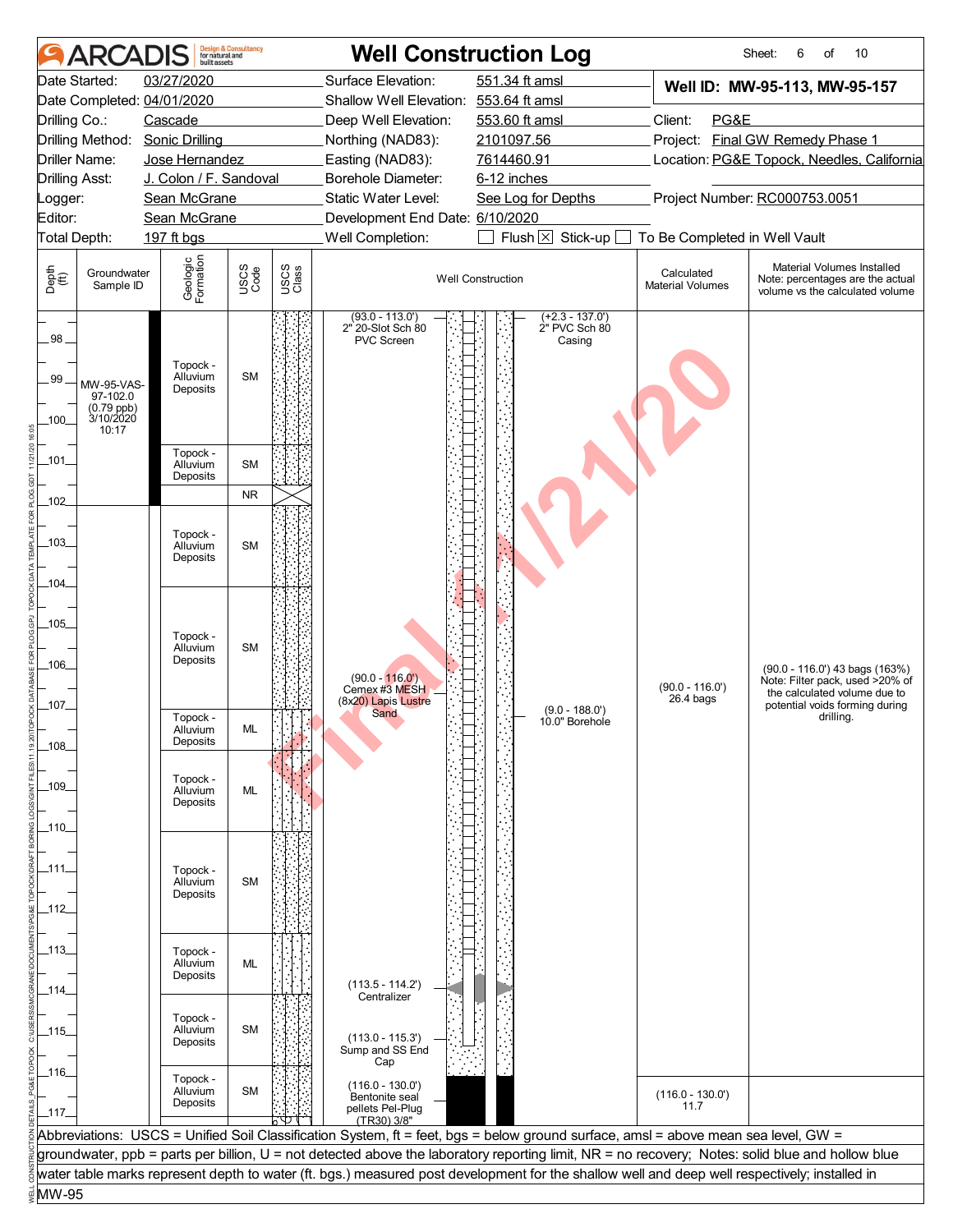|                       | <b>ARCADIS</b>            |                                  | <b>Design &amp; Consultancy</b><br>for natural and |               |                                        | <b>Well Construction Log</b>                                                                                                                     |                                       | Sheet:<br>7<br>οf<br>10                                                                           |  |
|-----------------------|---------------------------|----------------------------------|----------------------------------------------------|---------------|----------------------------------------|--------------------------------------------------------------------------------------------------------------------------------------------------|---------------------------------------|---------------------------------------------------------------------------------------------------|--|
|                       | Date Started:             | 03/27/2020                       |                                                    |               | Surface Elevation:                     | 551.34 ft amsl                                                                                                                                   |                                       | Well ID: MW-95-113, MW-95-157                                                                     |  |
|                       |                           | Date Completed: 04/01/2020       |                                                    |               | Shallow Well Elevation: 553.64 ft amsl |                                                                                                                                                  |                                       |                                                                                                   |  |
| Drilling Co.:         |                           | Cascade                          |                                                    |               | Deep Well Elevation:                   | 553.60 ft amsl                                                                                                                                   | Client:<br>PG&E                       |                                                                                                   |  |
|                       | Drilling Method:          | <b>Sonic Drilling</b>            |                                                    |               | Northing (NAD83):                      | 2101097.56                                                                                                                                       | Project:                              | <b>Final GW Remedy Phase 1</b>                                                                    |  |
|                       | Driller Name:             | Jose Hernandez                   |                                                    |               | Easting (NAD83):                       | 7614460.91                                                                                                                                       |                                       | Location: PG&E Topock, Needles, California                                                        |  |
| <b>Drilling Asst:</b> |                           | J. Colon / F. Sandoval           |                                                    |               | Borehole Diameter:                     | 6-12 inches                                                                                                                                      |                                       |                                                                                                   |  |
| Logger:               |                           | Sean McGrane                     |                                                    |               | Static Water Level:                    | See Log for Depths                                                                                                                               |                                       | Project Number: RC000753.0051                                                                     |  |
| Editor:               |                           | Sean McGrane                     |                                                    |               | Development End Date: 6/10/2020        |                                                                                                                                                  |                                       |                                                                                                   |  |
| <b>Total Depth:</b>   |                           | 197 ft bgs                       |                                                    |               | Well Completion:                       | Flush $\boxtimes$<br>Stick-up                                                                                                                    | To Be Completed in Well Vault         |                                                                                                   |  |
|                       |                           |                                  |                                                    |               |                                        |                                                                                                                                                  |                                       |                                                                                                   |  |
| Depth<br>(ff)         | Groundwater<br>Sample ID  | Geologic<br>Formation            | USCS<br>Code                                       | USCS<br>Class |                                        | <b>Well Construction</b>                                                                                                                         | Calculated<br><b>Material Volumes</b> | Material Volumes Installed<br>Note: percentages are the actual<br>volume vs the calculated volume |  |
| $-118$                |                           | Topock -<br>Alluvium<br>Deposits | GM<br><b>GM</b>                                    | $\circ$       |                                        | $(+2.3 - 137.0')$<br>2" PVC Sch 80                                                                                                               |                                       |                                                                                                   |  |
|                       |                           |                                  |                                                    |               |                                        | Casing                                                                                                                                           |                                       |                                                                                                   |  |
|                       |                           |                                  |                                                    |               |                                        |                                                                                                                                                  |                                       |                                                                                                   |  |
| _119_                 |                           |                                  |                                                    |               |                                        |                                                                                                                                                  |                                       |                                                                                                   |  |
|                       |                           | Topock -<br>Alluvium             | <b>GM</b>                                          |               |                                        |                                                                                                                                                  |                                       |                                                                                                   |  |
| 120                   |                           | Deposits                         |                                                    |               |                                        |                                                                                                                                                  |                                       |                                                                                                   |  |
|                       |                           |                                  |                                                    |               |                                        |                                                                                                                                                  |                                       |                                                                                                   |  |
| _121_                 |                           |                                  |                                                    |               |                                        |                                                                                                                                                  |                                       |                                                                                                   |  |
|                       |                           |                                  |                                                    |               |                                        |                                                                                                                                                  |                                       |                                                                                                   |  |
| _122_                 |                           |                                  |                                                    |               |                                        |                                                                                                                                                  |                                       |                                                                                                   |  |
|                       |                           | Topock -                         |                                                    |               |                                        |                                                                                                                                                  |                                       |                                                                                                   |  |
| _123_                 |                           | Alluvium                         | <b>SM</b>                                          |               |                                        |                                                                                                                                                  |                                       |                                                                                                   |  |
|                       |                           | Deposits                         |                                                    |               | $(116.0 - 130.0')$                     |                                                                                                                                                  |                                       | $(116.0 - 130.0)$ 24 $(205%)$<br>Note: Pel-Plug (TR30) 3/8", used                                 |  |
|                       |                           |                                  |                                                    |               | Bentonite seal<br>pellets Pel-Plug     |                                                                                                                                                  | $(116.0 - 130.0')$<br>11.7            | >20% of the calculated volume due                                                                 |  |
| _124__                | MW-95-VAS-<br>122-127     |                                  |                                                    |               | (TR30) 3/8"                            |                                                                                                                                                  |                                       | to potential voids forming during<br>drilling.                                                    |  |
|                       | $(0.87$ ppb)<br>3/10/2020 |                                  |                                                    |               |                                        |                                                                                                                                                  |                                       |                                                                                                   |  |
| $-125$                | 15:24                     | Topock -                         |                                                    |               | $(124.5 - 125.2')$<br>Centralizer      |                                                                                                                                                  |                                       |                                                                                                   |  |
|                       |                           | Alluvium                         | <b>SM</b>                                          |               |                                        |                                                                                                                                                  |                                       |                                                                                                   |  |
| 126_                  |                           | Deposits                         |                                                    |               |                                        |                                                                                                                                                  |                                       |                                                                                                   |  |
|                       |                           |                                  |                                                    |               |                                        |                                                                                                                                                  |                                       |                                                                                                   |  |
| _127_                 |                           |                                  |                                                    |               |                                        |                                                                                                                                                  |                                       |                                                                                                   |  |
|                       |                           |                                  |                                                    |               |                                        | $(9.0 - 188.0')$<br>10.0" Borehole                                                                                                               |                                       |                                                                                                   |  |
| $-128$                |                           |                                  |                                                    |               |                                        |                                                                                                                                                  |                                       |                                                                                                   |  |
|                       |                           | Topock -<br>Alluvium             | <b>GW-GM</b>                                       |               |                                        |                                                                                                                                                  |                                       |                                                                                                   |  |
|                       |                           | Deposits                         |                                                    |               |                                        |                                                                                                                                                  |                                       |                                                                                                   |  |
| _129_                 |                           |                                  |                                                    |               |                                        |                                                                                                                                                  |                                       |                                                                                                   |  |
|                       |                           |                                  |                                                    |               |                                        |                                                                                                                                                  |                                       |                                                                                                   |  |
| _130_                 |                           |                                  |                                                    |               |                                        |                                                                                                                                                  |                                       |                                                                                                   |  |
|                       |                           |                                  |                                                    |               |                                        |                                                                                                                                                  |                                       |                                                                                                   |  |
| -131-                 |                           | Topock -<br>Alluvium             | <b>GM</b>                                          |               |                                        |                                                                                                                                                  |                                       |                                                                                                   |  |
|                       |                           | Deposits                         |                                                    |               |                                        |                                                                                                                                                  |                                       |                                                                                                   |  |
| _132_                 |                           |                                  |                                                    |               |                                        |                                                                                                                                                  |                                       | (130.0 - 135.0') 7 bags (135%)                                                                    |  |
|                       |                           |                                  |                                                    |               | $(130.0 - 135.0')$<br>Cemex #0/30 MESH |                                                                                                                                                  | $(130.0 - 135.0')$                    | Note: Transition sand, used >20%                                                                  |  |
|                       |                           | Topock -                         |                                                    |               | (30x50) Lapis Lustre                   |                                                                                                                                                  | 5.2 bags                              | of the calculated volume due to<br>potential voids forming during                                 |  |
| _133_                 |                           | Alluvium<br>Deposits             | ML                                                 |               | Sand                                   |                                                                                                                                                  |                                       | drilling.                                                                                         |  |
|                       |                           |                                  |                                                    |               |                                        |                                                                                                                                                  |                                       |                                                                                                   |  |
| _134_                 |                           |                                  |                                                    |               |                                        |                                                                                                                                                  |                                       |                                                                                                   |  |
|                       |                           |                                  |                                                    |               |                                        |                                                                                                                                                  |                                       |                                                                                                   |  |
| _135_                 |                           | Topock -                         |                                                    |               |                                        |                                                                                                                                                  |                                       |                                                                                                   |  |
|                       |                           | Alluvium<br>Deposits             | <b>SM</b>                                          |               |                                        |                                                                                                                                                  |                                       | $(135.0 - 161.5)$ 35 bags $(128%)$                                                                |  |
| _136_                 |                           |                                  |                                                    |               | $(135.0 - 161.5)$<br>Cemex #3 MESH     |                                                                                                                                                  | $(135.0 - 161.5)$                     | Note: Filter pack, used >20% of                                                                   |  |
|                       |                           |                                  |                                                    |               | (8x20) Lapis Lustre                    |                                                                                                                                                  | $27.3$ bags                           | the calculated volume due to<br>potential voids forming during                                    |  |
| 137                   |                           |                                  |                                                    |               | Sand                                   |                                                                                                                                                  |                                       | drilling.                                                                                         |  |
|                       |                           |                                  |                                                    |               |                                        |                                                                                                                                                  |                                       |                                                                                                   |  |
|                       |                           |                                  |                                                    |               |                                        | Abbreviations: USCS = Unified Soil Classification System, ft = feet, bgs = below ground surface, amsl = above mean sea level, GW =               |                                       |                                                                                                   |  |
|                       |                           |                                  |                                                    |               |                                        | groundwater, ppb = parts per billion, U = not detected above the laboratory reporting limit, NR = no recovery; Notes: solid blue and hollow blue |                                       |                                                                                                   |  |
|                       |                           |                                  |                                                    |               |                                        | water table marks represent depth to water (ft. bgs.) measured post development for the shallow well and deep well respectively; installed in    |                                       |                                                                                                   |  |
| MW-95                 |                           |                                  |                                                    |               |                                        |                                                                                                                                                  |                                       |                                                                                                   |  |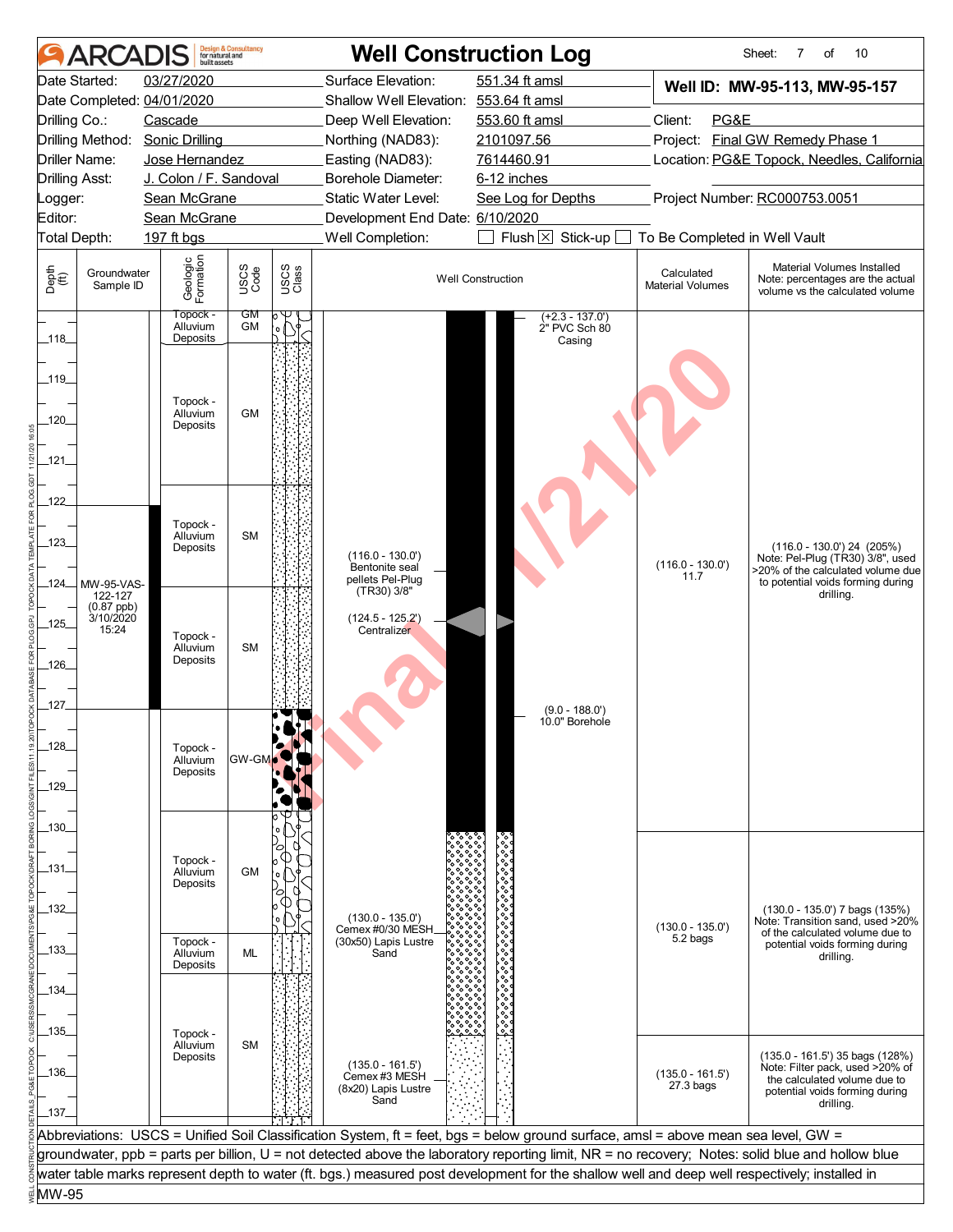|                       | ARCAI                      | huilt assets                     | <b>Design &amp; Consultancy</b><br>for natural and |               |                                        | <b>Well Construction Log</b>                                                                                                                     |                                       | 10<br>Sheet:<br>8<br>of                                                                           |  |
|-----------------------|----------------------------|----------------------------------|----------------------------------------------------|---------------|----------------------------------------|--------------------------------------------------------------------------------------------------------------------------------------------------|---------------------------------------|---------------------------------------------------------------------------------------------------|--|
|                       | Date Started:              | 03/27/2020                       |                                                    |               | Surface Elevation:                     | 551.34 ft amsl                                                                                                                                   |                                       | Well ID: MW-95-113, MW-95-157                                                                     |  |
|                       |                            | Date Completed: 04/01/2020       |                                                    |               | Shallow Well Elevation: 553.64 ft amsl |                                                                                                                                                  |                                       |                                                                                                   |  |
| Drilling Co.:         |                            | Cascade                          |                                                    |               | Deep Well Elevation:                   | 553.60 ft amsl                                                                                                                                   | Client:<br>PG&E                       |                                                                                                   |  |
|                       | Drilling Method:           | <b>Sonic Drilling</b>            |                                                    |               | Northing (NAD83):                      | 2101097.56                                                                                                                                       |                                       | Project: Final GW Remedy Phase 1                                                                  |  |
|                       | Driller Name:              | Jose Hernandez                   |                                                    |               | Easting (NAD83):                       | 7614460.91                                                                                                                                       |                                       | Location: PG&E Topock, Needles, California                                                        |  |
| <b>Drilling Asst:</b> |                            | J. Colon / F. Sandoval           |                                                    |               | Borehole Diameter:                     | 6-12 inches                                                                                                                                      |                                       |                                                                                                   |  |
| _ogger:               |                            | Sean McGrane                     |                                                    |               | Static Water Level:                    | See Log for Depths                                                                                                                               |                                       | Project Number: RC000753.0051                                                                     |  |
| Editor:               |                            | Sean McGrane                     |                                                    |               | Development End Date: 6/10/2020        |                                                                                                                                                  |                                       |                                                                                                   |  |
|                       | Total Depth:               | 197 ft bgs                       |                                                    |               | Well Completion:                       | Flush $\boxtimes$<br>Stick-up [                                                                                                                  | To Be Completed in Well Vault         |                                                                                                   |  |
| Depth<br>(ff)         | Groundwater<br>Sample ID   | Geologic<br>Formation            | USCS<br>Code                                       | USCS<br>Class |                                        | <b>Well Construction</b>                                                                                                                         | Calculated<br><b>Material Volumes</b> | Material Volumes Installed<br>Note: percentages are the actual<br>volume vs the calculated volume |  |
| $-138$                |                            | Topock -                         | ML                                                 |               |                                        | $(137.0 - 157.0')$<br>2" 20-Slot Sch 80<br>PVC Screen                                                                                            |                                       |                                                                                                   |  |
| $-139$                |                            | Alluvium<br>Deposits             | ML                                                 |               |                                        |                                                                                                                                                  |                                       |                                                                                                   |  |
| .140_<br>$-141$       |                            | Topock -<br>Alluvium<br>Deposits | SW-SM                                              |               |                                        |                                                                                                                                                  |                                       |                                                                                                   |  |
|                       |                            |                                  |                                                    |               |                                        |                                                                                                                                                  |                                       |                                                                                                   |  |
| $-142$                |                            |                                  |                                                    |               |                                        |                                                                                                                                                  |                                       |                                                                                                   |  |
| _143_                 |                            | Topock -<br>Alluvium<br>Deposits | ML                                                 |               |                                        |                                                                                                                                                  |                                       |                                                                                                   |  |
|                       |                            |                                  |                                                    |               |                                        |                                                                                                                                                  |                                       |                                                                                                   |  |
| 144.                  |                            |                                  |                                                    |               |                                        |                                                                                                                                                  |                                       |                                                                                                   |  |
|                       |                            |                                  |                                                    |               |                                        |                                                                                                                                                  |                                       |                                                                                                   |  |
| $-145$                |                            |                                  |                                                    |               |                                        |                                                                                                                                                  |                                       |                                                                                                   |  |
|                       |                            | Topock -<br>Alluvium             | SW-SM                                              |               |                                        |                                                                                                                                                  |                                       |                                                                                                   |  |
| $-146$                |                            | Deposits                         |                                                    |               |                                        |                                                                                                                                                  |                                       |                                                                                                   |  |
|                       |                            |                                  |                                                    |               |                                        |                                                                                                                                                  |                                       | (135.0 - 161.5') 35 bags (128%)                                                                   |  |
| _147_                 |                            |                                  |                                                    |               | $(135.0 - 161.5)$<br>Cemex #3 MESH     | $(9.0 - 188.0')$                                                                                                                                 | $(135.0 - 161.5)$                     | Note: Filter pack, used >20% of                                                                   |  |
|                       |                            |                                  |                                                    |               | (8x20) Lapis Lustre                    | 10.0" Borehole                                                                                                                                   | 27.3 bags                             | the calculated volume due to<br>potential voids forming during                                    |  |
| _148_                 |                            | Topock -<br>Alluvium             | ML                                                 |               | Sand                                   |                                                                                                                                                  |                                       | drilling.                                                                                         |  |
|                       |                            | Deposits                         |                                                    |               |                                        |                                                                                                                                                  |                                       |                                                                                                   |  |
| _149_                 |                            |                                  |                                                    |               |                                        |                                                                                                                                                  |                                       |                                                                                                   |  |
|                       |                            |                                  |                                                    |               |                                        |                                                                                                                                                  |                                       |                                                                                                   |  |
| $-150-$               |                            |                                  |                                                    |               |                                        |                                                                                                                                                  |                                       |                                                                                                   |  |
|                       |                            |                                  |                                                    |               |                                        |                                                                                                                                                  |                                       |                                                                                                   |  |
| -151-                 |                            | Topock -<br>Alluvium             | <b>SM</b>                                          |               |                                        |                                                                                                                                                  |                                       |                                                                                                   |  |
|                       |                            | Deposits                         |                                                    |               |                                        |                                                                                                                                                  |                                       |                                                                                                   |  |
| _152_                 |                            |                                  |                                                    |               |                                        |                                                                                                                                                  |                                       |                                                                                                   |  |
|                       |                            |                                  |                                                    |               |                                        |                                                                                                                                                  |                                       |                                                                                                   |  |
| $-153$                |                            |                                  |                                                    |               |                                        |                                                                                                                                                  |                                       |                                                                                                   |  |
|                       |                            |                                  |                                                    |               |                                        |                                                                                                                                                  |                                       |                                                                                                   |  |
| _154_                 | MW-95-<br>VAS152-157       |                                  |                                                    |               |                                        |                                                                                                                                                  |                                       |                                                                                                   |  |
|                       | $(0.033 \text{ U}$<br>ppb) | Topock -                         |                                                    |               |                                        |                                                                                                                                                  |                                       |                                                                                                   |  |
| _155_                 | 3/12/2020<br>09:57         | Alluvium                         | SW-SM                                              |               |                                        |                                                                                                                                                  |                                       |                                                                                                   |  |
|                       |                            | Deposits                         |                                                    |               |                                        |                                                                                                                                                  |                                       |                                                                                                   |  |
| $-156$                |                            |                                  |                                                    |               |                                        |                                                                                                                                                  |                                       |                                                                                                   |  |
|                       |                            |                                  |                                                    |               |                                        |                                                                                                                                                  |                                       |                                                                                                   |  |
| $-157$                |                            |                                  |                                                    |               |                                        |                                                                                                                                                  |                                       |                                                                                                   |  |
|                       |                            |                                  |                                                    |               |                                        | Abbreviations: USCS = Unified Soil Classification System, ft = feet, bgs = below ground surface, amsl = above mean sea level, GW =               |                                       |                                                                                                   |  |
|                       |                            |                                  |                                                    |               |                                        | groundwater, ppb = parts per billion, U = not detected above the laboratory reporting limit, NR = no recovery; Notes: solid blue and hollow blue |                                       |                                                                                                   |  |
|                       |                            |                                  |                                                    |               |                                        | water table marks represent depth to water (ft. bgs.) measured post development for the shallow well and deep well respectively; installed in    |                                       |                                                                                                   |  |
| MW-95                 |                            |                                  |                                                    |               |                                        |                                                                                                                                                  |                                       |                                                                                                   |  |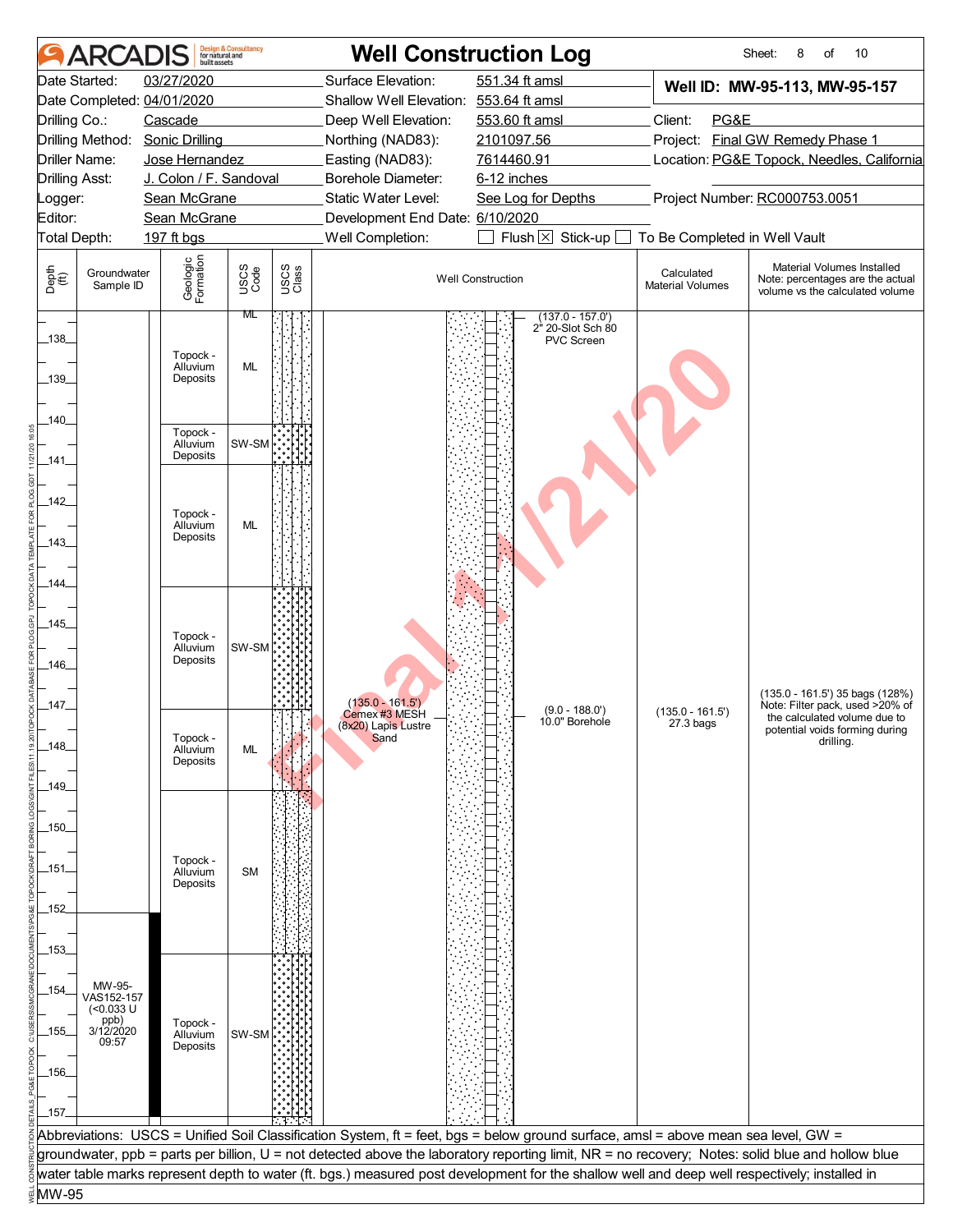|                       | <b>AR</b>                | built assets                    | <b>Design &amp; Consultancy</b><br>for natural and |               |                                                     | <b>Well Construction Log</b>                                                                                                                     |                                       | 10<br>Sheet:<br>9<br>of                                                                            |  |  |
|-----------------------|--------------------------|---------------------------------|----------------------------------------------------|---------------|-----------------------------------------------------|--------------------------------------------------------------------------------------------------------------------------------------------------|---------------------------------------|----------------------------------------------------------------------------------------------------|--|--|
|                       | Date Started:            | 03/27/2020                      |                                                    |               | Surface Elevation:                                  | 551.34 ft amsl                                                                                                                                   |                                       | Well ID: MW-95-113, MW-95-157                                                                      |  |  |
|                       |                          | Date Completed: 04/01/2020      |                                                    |               | Shallow Well Elevation: 553.64 ft amsl              |                                                                                                                                                  |                                       |                                                                                                    |  |  |
| Drilling Co.:         |                          | Cascade                         |                                                    |               | Deep Well Elevation:                                | 553.60 ft amsl                                                                                                                                   | Client:<br>PG&E                       |                                                                                                    |  |  |
|                       |                          | Drilling Method: Sonic Drilling |                                                    |               | Northing (NAD83):                                   | 2101097.56                                                                                                                                       |                                       | Project: Final GW Remedy Phase 1                                                                   |  |  |
|                       | Driller Name:            | Jose Hernandez                  |                                                    |               | Easting (NAD83):                                    | 7614460.91                                                                                                                                       |                                       | Location: PG&E Topock, Needles, California                                                         |  |  |
| <b>Drilling Asst:</b> |                          | J. Colon / F. Sandoval          |                                                    |               | Borehole Diameter:<br>Static Water Level:           | 6-12 inches                                                                                                                                      |                                       |                                                                                                    |  |  |
| Logger:<br>Editor:    |                          | Sean McGrane<br>Sean McGrane    |                                                    |               |                                                     | See Log for Depths                                                                                                                               |                                       | Project Number: RC000753.0051                                                                      |  |  |
| Total Depth:          |                          | 197 ft bgs                      |                                                    |               | Development End Date: 6/10/2020<br>Well Completion: | Flush $\boxtimes$ Stick-up [                                                                                                                     | To Be Completed in Well Vault         |                                                                                                    |  |  |
|                       |                          |                                 |                                                    |               |                                                     |                                                                                                                                                  |                                       |                                                                                                    |  |  |
| Depth<br>(ff)         | Groundwater<br>Sample ID | Geologic<br>Formation           | USCS<br>Code                                       | USCS<br>Class |                                                     | <b>Well Construction</b>                                                                                                                         | Calculated<br><b>Material Volumes</b> | Material Volumes Installed<br>Note: percentages are the actual<br>volume vs the calculated volume  |  |  |
| $-158$                |                          |                                 | ЗM                                                 |               | $(157.5 - 158.5')$<br>Centralizer                   |                                                                                                                                                  |                                       |                                                                                                    |  |  |
| $-159$                |                          |                                 |                                                    |               | $(135.0 - 161.5)$<br>Cemex #3 MESH                  | $(157.0 - 159.3')$<br>Sump and SS End                                                                                                            | $(135.0 - 161.5)$                     | (135.0 - 161.5') 35 bags (128%)<br>Note: Filter pack, used >20% of<br>the calculated volume due to |  |  |
| .160_                 |                          | Topock -<br>Alluvium            | <b>SM</b>                                          |               | (8x20) Lapis Lustre<br>Sand                         | Cap                                                                                                                                              | $27.3$ bags                           | potential voids forming during<br>drilling.                                                        |  |  |
|                       |                          | Deposits                        |                                                    |               |                                                     |                                                                                                                                                  |                                       |                                                                                                    |  |  |
| _161_                 |                          |                                 |                                                    |               |                                                     |                                                                                                                                                  |                                       |                                                                                                    |  |  |
|                       |                          |                                 |                                                    |               |                                                     |                                                                                                                                                  |                                       |                                                                                                    |  |  |
| 162                   |                          |                                 |                                                    |               |                                                     |                                                                                                                                                  |                                       |                                                                                                    |  |  |
| $-163-$               |                          |                                 |                                                    |               |                                                     |                                                                                                                                                  |                                       |                                                                                                    |  |  |
|                       |                          |                                 |                                                    |               |                                                     |                                                                                                                                                  |                                       |                                                                                                    |  |  |
| _164_                 |                          |                                 |                                                    |               |                                                     |                                                                                                                                                  |                                       |                                                                                                    |  |  |
|                       |                          | Topock -<br>Alluvium            | <b>ML</b>                                          |               |                                                     |                                                                                                                                                  |                                       |                                                                                                    |  |  |
| $-165$                |                          | Deposits                        |                                                    |               |                                                     |                                                                                                                                                  |                                       |                                                                                                    |  |  |
|                       |                          |                                 |                                                    |               |                                                     |                                                                                                                                                  |                                       |                                                                                                    |  |  |
| _166_                 |                          |                                 |                                                    |               |                                                     |                                                                                                                                                  |                                       |                                                                                                    |  |  |
|                       |                          |                                 |                                                    |               |                                                     |                                                                                                                                                  |                                       |                                                                                                    |  |  |
| _167_                 |                          |                                 |                                                    |               |                                                     | $(9.0 - 188.0')$<br>10.0" Borehole                                                                                                               |                                       |                                                                                                    |  |  |
| _168_                 |                          | Topock -<br>Alluvium            | <b>SM</b>                                          |               |                                                     |                                                                                                                                                  |                                       |                                                                                                    |  |  |
|                       |                          | Deposits                        |                                                    |               |                                                     |                                                                                                                                                  |                                       |                                                                                                    |  |  |
| $-169$                |                          |                                 |                                                    |               | $(161.5 - 193.0')$                                  |                                                                                                                                                  |                                       | (161.5 - 193.0') 32 buckets (124%)<br>Note: Decommissioned rathole,                                |  |  |
|                       |                          |                                 |                                                    |               | Bentonite seal<br>pellets Pel-Plug                  |                                                                                                                                                  | $(161.5 - 193.0')$<br>25.9 buckets    | used >20% of the calculated                                                                        |  |  |
| _170_                 |                          |                                 |                                                    |               | (TR30) 3/8"                                         |                                                                                                                                                  |                                       | volume due to potential voids<br>forming during drilling.                                          |  |  |
|                       |                          | Topock -<br>Alluvium            | ML                                                 |               |                                                     |                                                                                                                                                  |                                       |                                                                                                    |  |  |
| _171_                 |                          | Deposits                        |                                                    |               |                                                     |                                                                                                                                                  |                                       |                                                                                                    |  |  |
|                       |                          |                                 |                                                    |               |                                                     |                                                                                                                                                  |                                       |                                                                                                    |  |  |
| _172_                 |                          |                                 |                                                    |               |                                                     |                                                                                                                                                  |                                       |                                                                                                    |  |  |
|                       |                          |                                 |                                                    |               |                                                     |                                                                                                                                                  |                                       |                                                                                                    |  |  |
| _173_                 |                          | Topock -<br>Alluvium            | <b>SM</b>                                          |               |                                                     |                                                                                                                                                  |                                       |                                                                                                    |  |  |
| _174_                 |                          | Deposits                        |                                                    |               |                                                     |                                                                                                                                                  |                                       |                                                                                                    |  |  |
|                       |                          |                                 |                                                    |               |                                                     |                                                                                                                                                  |                                       |                                                                                                    |  |  |
| _175_                 |                          |                                 |                                                    |               |                                                     |                                                                                                                                                  |                                       |                                                                                                    |  |  |
|                       |                          |                                 |                                                    |               |                                                     |                                                                                                                                                  |                                       |                                                                                                    |  |  |
| _176_                 |                          | Topock -                        | <b>SM</b>                                          |               |                                                     |                                                                                                                                                  |                                       |                                                                                                    |  |  |
|                       |                          | Alluvium<br>Deposits            |                                                    |               |                                                     |                                                                                                                                                  |                                       |                                                                                                    |  |  |
| $-177$                |                          |                                 | ML                                                 |               |                                                     |                                                                                                                                                  |                                       |                                                                                                    |  |  |
|                       |                          |                                 |                                                    |               |                                                     | Abbreviations: USCS = Unified Soil Classification System, ft = feet, bgs = below ground surface, amsl = above mean sea level, GW =               |                                       |                                                                                                    |  |  |
|                       |                          |                                 |                                                    |               |                                                     | groundwater, ppb = parts per billion, U = not detected above the laboratory reporting limit, NR = no recovery; Notes: solid blue and hollow blue |                                       |                                                                                                    |  |  |
|                       |                          |                                 |                                                    |               |                                                     | water table marks represent depth to water (ft. bgs.) measured post development for the shallow well and deep well respectively; installed in    |                                       |                                                                                                    |  |  |
| MW-95                 |                          |                                 |                                                    |               |                                                     |                                                                                                                                                  |                                       |                                                                                                    |  |  |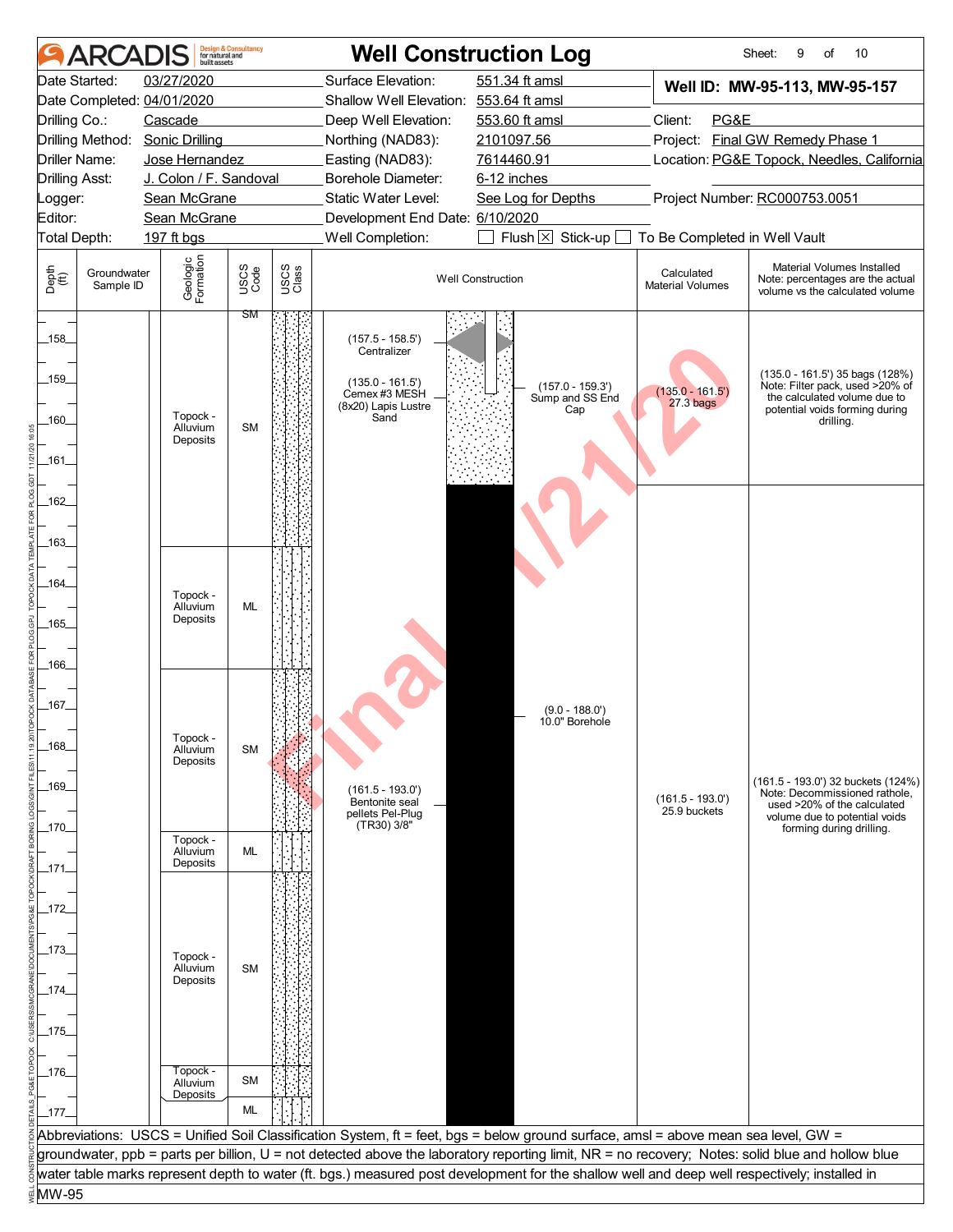| <b>ARCAD</b>                                                        | built assets                     | <b>Design &amp; Consultancy</b><br>for natural and |               |                                                     | <b>Well Construction Log</b>                                                                                                                     |                                       | 10<br>Sheet:<br>10<br>of                                                                          |
|---------------------------------------------------------------------|----------------------------------|----------------------------------------------------|---------------|-----------------------------------------------------|--------------------------------------------------------------------------------------------------------------------------------------------------|---------------------------------------|---------------------------------------------------------------------------------------------------|
| Date Started:                                                       | 03/27/2020                       |                                                    |               | Surface Elevation:                                  | 551.34 ft amsl                                                                                                                                   |                                       | Well ID: MW-95-113, MW-95-157                                                                     |
| Date Completed: 04/01/2020                                          |                                  |                                                    |               | Shallow Well Elevation: 553.64 ft amsl              |                                                                                                                                                  |                                       |                                                                                                   |
| Drilling Co.:                                                       | Cascade                          |                                                    |               | Deep Well Elevation:                                | 553.60 ft amsl                                                                                                                                   | Client:<br>PG&E                       |                                                                                                   |
| Drilling Method:                                                    | <b>Sonic Drilling</b>            |                                                    |               | Northing (NAD83):                                   | 2101097.56                                                                                                                                       |                                       | Project: Final GW Remedy Phase 1                                                                  |
| Driller Name:                                                       | Jose Hernandez                   |                                                    |               | Easting (NAD83):                                    | 7614460.91                                                                                                                                       |                                       | Location: PG&E Topock, Needles, California                                                        |
| <b>Drilling Asst:</b>                                               | J. Colon / F. Sandoval           |                                                    |               | Borehole Diameter:                                  | 6-12 inches                                                                                                                                      |                                       |                                                                                                   |
| Logger:<br>Editor:                                                  | Sean McGrane                     |                                                    |               | Static Water Level:                                 | See Log for Depths                                                                                                                               |                                       | Project Number: RC000753.0051                                                                     |
| Total Depth:                                                        | Sean McGrane<br>197 ft bgs       |                                                    |               | Development End Date: 6/10/2020<br>Well Completion: | Flush $\boxtimes$ Stick-up [                                                                                                                     | To Be Completed in Well Vault         |                                                                                                   |
|                                                                     |                                  |                                                    |               |                                                     |                                                                                                                                                  |                                       |                                                                                                   |
| Depth<br>$\widetilde{f}(\widetilde{f})$<br>Groundwater<br>Sample ID | Geologic<br>Formation            | USCS<br>Code                                       | USCS<br>Class |                                                     | <b>Well Construction</b>                                                                                                                         | Calculated<br><b>Material Volumes</b> | Material Volumes Installed<br>Note: percentages are the actual<br>volume vs the calculated volume |
| $-178$                                                              | Topock -<br>Alluvium<br>Deposits | <b>ML</b>                                          |               |                                                     |                                                                                                                                                  |                                       |                                                                                                   |
| $-179$                                                              |                                  |                                                    |               |                                                     |                                                                                                                                                  |                                       |                                                                                                   |
| .180_                                                               | Topock -                         |                                                    |               |                                                     |                                                                                                                                                  |                                       |                                                                                                   |
| _181_                                                               | Alluvium<br>Deposits             | <b>SM</b>                                          |               |                                                     |                                                                                                                                                  |                                       |                                                                                                   |
|                                                                     |                                  |                                                    |               |                                                     |                                                                                                                                                  |                                       |                                                                                                   |
| 182                                                                 |                                  |                                                    |               |                                                     |                                                                                                                                                  |                                       |                                                                                                   |
| $-183$                                                              | Topock -<br>Alluvium<br>Deposits | <b>SM</b>                                          |               |                                                     | $(9.0 - 188.0)$<br>10.0" Borehole                                                                                                                |                                       |                                                                                                   |
| -184<br>MW-95-VAS-                                                  |                                  |                                                    |               |                                                     |                                                                                                                                                  |                                       |                                                                                                   |
| 182-187<br>(<0.17 U ppb)                                            |                                  |                                                    |               |                                                     |                                                                                                                                                  |                                       | (161.5 - 193.0') 32 buckets (124%)                                                                |
| 3/20/2020<br>185<br>16:18                                           |                                  |                                                    |               | $(161.5 - 193.0)$<br>Bentonite seal                 |                                                                                                                                                  | $(161.5 - 193.0')$                    | Note: Decommissioned rathole,<br>used >20% of the calculated                                      |
|                                                                     | Topock -                         |                                                    |               | pellets Pel-Plug<br>(TR30) 3/8"                     |                                                                                                                                                  | 25.9 buckets                          | volume due to potential voids<br>forming during drilling.                                         |
| 186                                                                 | Alluvium<br>Deposits             | ML                                                 |               |                                                     |                                                                                                                                                  |                                       |                                                                                                   |
|                                                                     |                                  |                                                    |               |                                                     |                                                                                                                                                  |                                       |                                                                                                   |
| _187_                                                               |                                  |                                                    |               |                                                     |                                                                                                                                                  |                                       |                                                                                                   |
|                                                                     |                                  |                                                    |               |                                                     |                                                                                                                                                  |                                       |                                                                                                   |
| $-188$                                                              |                                  |                                                    |               |                                                     |                                                                                                                                                  |                                       |                                                                                                   |
| _189_                                                               | Topock -<br>Alluvium             | ML                                                 |               |                                                     |                                                                                                                                                  |                                       |                                                                                                   |
|                                                                     | Deposits                         |                                                    |               |                                                     |                                                                                                                                                  |                                       |                                                                                                   |
| _190_                                                               |                                  |                                                    |               |                                                     | $(188.0 - 193.0')$                                                                                                                               |                                       |                                                                                                   |
|                                                                     | Topock -<br>Weathered            |                                                    |               |                                                     | 8.0" Borehole                                                                                                                                    |                                       |                                                                                                   |
| -191-                                                               | Bedrock -                        | <b>SM</b>                                          |               |                                                     |                                                                                                                                                  |                                       |                                                                                                   |
| _192_                                                               | conglomerate                     |                                                    |               |                                                     |                                                                                                                                                  |                                       |                                                                                                   |
|                                                                     |                                  |                                                    |               |                                                     |                                                                                                                                                  |                                       |                                                                                                   |
| _193_                                                               |                                  |                                                    |               |                                                     |                                                                                                                                                  |                                       |                                                                                                   |
|                                                                     |                                  |                                                    |               |                                                     |                                                                                                                                                  |                                       |                                                                                                   |
| _194_                                                               | Topock -                         |                                                    |               |                                                     |                                                                                                                                                  |                                       |                                                                                                   |
|                                                                     | Competent<br>Bedrock -           |                                                    |               | $(193.0 - 197.0')$                                  | (193.0 - 196.0')                                                                                                                                 |                                       |                                                                                                   |
| _195_                                                               | conglomerate                     |                                                    |               | Bentonite seal                                      | 6.0" Borehole                                                                                                                                    | $(193.0 - 197.0')$                    | (193.0 - 197.0') 1 buckets (93%)<br>Note: Decommissioned rathole,                                 |
|                                                                     |                                  |                                                    |               | pellets Pel-Plug<br>(TR30) 3/8"                     |                                                                                                                                                  | 1.08 buckets                          | overshot draft design by 1 foot.                                                                  |
| _196_                                                               |                                  |                                                    |               |                                                     |                                                                                                                                                  |                                       |                                                                                                   |
|                                                                     |                                  |                                                    |               |                                                     | $(196.0 - 197.0)$                                                                                                                                |                                       |                                                                                                   |
| 197                                                                 |                                  |                                                    |               | End of Boring at<br>197.0 ft bgs.                   | 4.0" Borehole                                                                                                                                    |                                       |                                                                                                   |
|                                                                     |                                  |                                                    |               |                                                     | Abbreviations: USCS = Unified Soil Classification System, ft = feet, bgs = below ground surface, amsl = above mean sea level, GW =               |                                       |                                                                                                   |
|                                                                     |                                  |                                                    |               |                                                     | groundwater, ppb = parts per billion, U = not detected above the laboratory reporting limit, NR = no recovery; Notes: solid blue and hollow blue |                                       |                                                                                                   |
|                                                                     |                                  |                                                    |               |                                                     | water table marks represent depth to water (ft. bgs.) measured post development for the shallow well and deep well respectively; installed in    |                                       |                                                                                                   |
| MW-95                                                               |                                  |                                                    |               |                                                     |                                                                                                                                                  |                                       |                                                                                                   |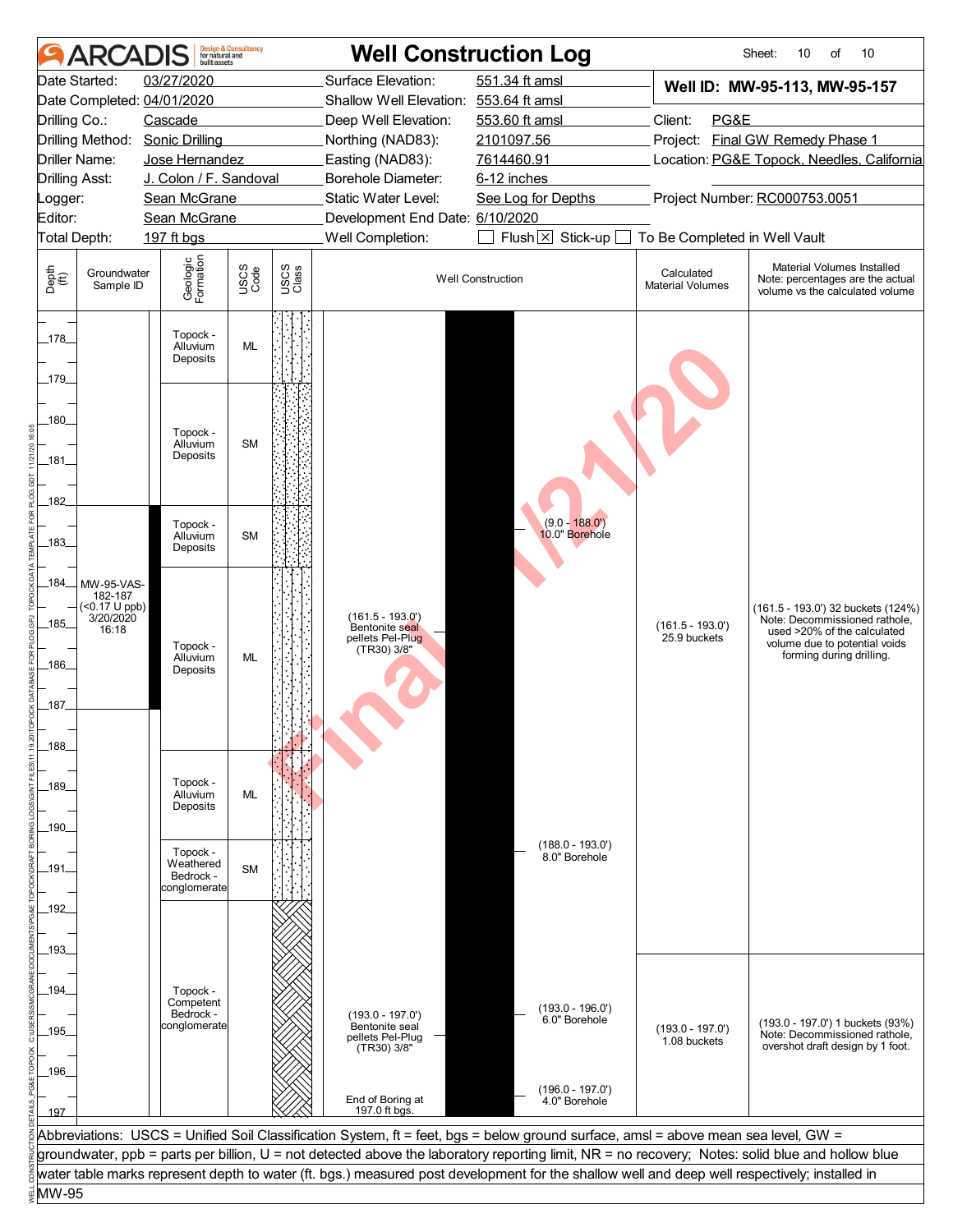|                                |                  | <b>ARCADIS</b>     | <b>Design &amp; Consultancy</b><br>for natural and<br>huilt assets          |                                                |                    | <b>Boring Log</b>                                                                                                                                                                                                                                                                                                                                                                                                                       |         |                                          |                                                                                                                                                                                                                                                                                                                                                                                                      |          | Sheet:     | οf                                                                                       | 10                               |
|--------------------------------|------------------|--------------------|-----------------------------------------------------------------------------|------------------------------------------------|--------------------|-----------------------------------------------------------------------------------------------------------------------------------------------------------------------------------------------------------------------------------------------------------------------------------------------------------------------------------------------------------------------------------------------------------------------------------------|---------|------------------------------------------|------------------------------------------------------------------------------------------------------------------------------------------------------------------------------------------------------------------------------------------------------------------------------------------------------------------------------------------------------------------------------------------------------|----------|------------|------------------------------------------------------------------------------------------|----------------------------------|
|                                | Date Started:    | 03/08/2020         |                                                                             |                                                | Surface Elevation: |                                                                                                                                                                                                                                                                                                                                                                                                                                         |         | 551.34 ft amsl                           |                                                                                                                                                                                                                                                                                                                                                                                                      |          |            | Boring No.: MW-95                                                                        |                                  |
|                                | Date Completed:  | 03/27/2020         |                                                                             |                                                | Northing (NAD83):  |                                                                                                                                                                                                                                                                                                                                                                                                                                         |         | 2101097.56                               |                                                                                                                                                                                                                                                                                                                                                                                                      |          |            |                                                                                          |                                  |
| Drilling Co.:                  |                  | Cascade            |                                                                             |                                                | Easting (NAD83):   |                                                                                                                                                                                                                                                                                                                                                                                                                                         |         | 7614460.91                               |                                                                                                                                                                                                                                                                                                                                                                                                      | Client:  | PG&E       |                                                                                          |                                  |
|                                | Drilling Method: | Sonic Drilling     |                                                                             | Total Depth:                                   |                    |                                                                                                                                                                                                                                                                                                                                                                                                                                         |         | 197 ft bgs                               |                                                                                                                                                                                                                                                                                                                                                                                                      | Project: |            | Final GW Remedy Phase 1                                                                  |                                  |
|                                | Drill Rig Type:  |                    | <b>Boart Longyear Track</b>                                                 |                                                | Borehole Diameter: |                                                                                                                                                                                                                                                                                                                                                                                                                                         |         |                                          | 6-12 inches                                                                                                                                                                                                                                                                                                                                                                                          |          |            | Location: PG&E Topock, Needles,                                                          |                                  |
|                                | Driller Name:    |                    | Jose Hernandez                                                              |                                                |                    |                                                                                                                                                                                                                                                                                                                                                                                                                                         |         | Depth to First Water: 96.7 ft bgs        |                                                                                                                                                                                                                                                                                                                                                                                                      |          | California |                                                                                          |                                  |
| <b>Drilling Asst:</b>          |                  |                    | J. Colon / F. Sandoval                                                      |                                                | Sampling Method:   |                                                                                                                                                                                                                                                                                                                                                                                                                                         |         |                                          | 4 inch x 10 ft. Core Barrel Project Number: RC000753.0051                                                                                                                                                                                                                                                                                                                                            |          |            |                                                                                          |                                  |
| Logger:                        |                  |                    | Sean McGrane                                                                |                                                | Sampling Interval: |                                                                                                                                                                                                                                                                                                                                                                                                                                         |         | Continuous                               |                                                                                                                                                                                                                                                                                                                                                                                                      |          |            |                                                                                          |                                  |
| Editor:                        |                  |                    | Sean McGrane                                                                |                                                | Converted to Well: |                                                                                                                                                                                                                                                                                                                                                                                                                                         |         | $\boxtimes$ Yes                          | No                                                                                                                                                                                                                                                                                                                                                                                                   |          |            |                                                                                          |                                  |
| Depth<br>(ft)                  | Recovery<br>(in) | Sieve<br>Sample ID | Groundwater<br>Sample ID                                                    | Geologic<br>Formation                          | USCS<br>Code       | USCS<br>Class                                                                                                                                                                                                                                                                                                                                                                                                                           |         |                                          | Soil Description                                                                                                                                                                                                                                                                                                                                                                                     |          |            | <b>Drilling Notes</b>                                                                    | <b>Drilling Fluid</b>            |
| $1_{-}$<br>$\overline{2}$<br>3 | 45.6             |                    |                                                                             | Topock -<br>Fluvial<br>Deposits                | SW                 | (0.0 - 3.8') Topock - Fluvial Deposits; Well graded sand with<br>gravel (SW); light brown (7.5YR 6/4); very fine grained to very<br>coarse grained, angular to round; little granules to very large<br>for utility<br>pebbles, angular to subangular; trace small to large cobbles,<br>angular to subangular; trace silt; coarser clasts composed of<br>ిద్<br>metadiorite; dry to moist<br>bgs, logged<br>from hand<br>auger cuttings. |         |                                          |                                                                                                                                                                                                                                                                                                                                                                                                      |          |            | $(0.0 - 3.8')$<br>Hand augered<br>clearance, had<br>refusal at 3.8 ft                    | $(0.0 - 32.0')$<br>No water used |
| 5                              |                  |                    |                                                                             | Topock -<br>Fluvial<br>Deposits                | <b>SM</b>          |                                                                                                                                                                                                                                                                                                                                                                                                                                         |         |                                          | (3.8 - 5.0') Topock - Fluvial Deposits; Silty sand (SM); light brown<br>(7.5YR 6/4); very fine grained to very coarse grained, angular to<br>round; some silt; little granules to very large pebbles, angular to<br>subangular; trace small to large cobbles, angular to subround;<br>trace boulders, subangular; coarser clasts composed of                                                         |          |            | $(3.8 - 9.0)$<br>Advanced<br>12-inch<br>conductor<br>material                            |                                  |
| 6<br>7.<br>8                   | 62.4             |                    |                                                                             | Topock -<br>Alluvium<br>Deposits               | <b>SM</b>          |                                                                                                                                                                                                                                                                                                                                                                                                                                         |         | metadiorite; moist<br>metadiorite; moist | (5.0 - 9.0') Topock - Alluvium Deposits; Silty sand with gravel<br>(SM); brown (7.5YR 4/4); very fine grained to very coarse grained,<br>angular to subround; some granules to very large pebbles, angular<br>to subround; little silt; trace clay; coarser clasts composed of                                                                                                                       |          |            | logged from<br>clean out<br>sample<br>disturbed.                                         |                                  |
| 9<br>.10.                      |                  |                    |                                                                             | Topock -<br>Alluvium<br>Deposits               | <b>GW</b>          | $\cdot$ . $\cdot$ .                                                                                                                                                                                                                                                                                                                                                                                                                     |         | staining; pulverized into rock flour     | (9.0 - 9.8') Topock - Alluvium Deposits; Well graded gravel (GW);<br>grayish green (GLEY1 5/2); boulders, subangular; dry; iron oxide                                                                                                                                                                                                                                                                |          |            | $(9.0 - 16.0')$<br>Normal Drilling<br>$(9.5 - 57.0')$                                    |                                  |
| _11                            |                  |                    |                                                                             | Topock -<br><b>Alluvium</b><br><b>Deposits</b> |                    |                                                                                                                                                                                                                                                                                                                                                                                                                                         |         |                                          | (9.8 - 11.0') Topock - Alluvium Deposits; Well graded sand with<br>silt and gravel (SW-SM); brown (7.5YR 5/3); very fine grained to<br>very coarse grained, angular to subround; some granules to very<br>large pebbles, angular to subangular; little silt; trace clay; coarser                                                                                                                     |          |            | Formation<br>tight when<br>advancing<br>10-inch                                          |                                  |
| .12.<br>.13.                   | 96               |                    |                                                                             | Topock -<br>Alluvium<br>Deposits               | SW                 | °ದ<br>ૢૺૢ૾ૺ                                                                                                                                                                                                                                                                                                                                                                                                                             |         |                                          | clasts composed of metadiorite; dry; iron oxide staining<br>(11.0 - 14.3') Topock - Alluvium Deposits; Well graded sand with<br>gravel (SW); gray (2.5Y 5/1); very fine grained to very coarse<br>grained, angular to subround; some granules to very large<br>pebbles, subangular to subround; trace silt; trace clay; coarser<br>clasts composed of metadiorite; dry to moist; iron oxide staining |          |            | casing.                                                                                  |                                  |
| 14                             |                  |                    |                                                                             |                                                |                    |                                                                                                                                                                                                                                                                                                                                                                                                                                         |         |                                          | (14.3 - 16.0') Topock - Alluvium Deposits; Well graded sand with                                                                                                                                                                                                                                                                                                                                     |          |            |                                                                                          |                                  |
| .15.                           |                  |                    |                                                                             | Topock -<br>Alluvium<br>Deposits               | SW-SM              |                                                                                                                                                                                                                                                                                                                                                                                                                                         |         | moist; iron oxide staining               | silt and gravel (SW-SM); brown (7.5YR 5/2) and brown (7.5YR<br>5/3); very fine grained to very coarse grained, angular to subround;<br>some granules to very large pebbles, angular to subround; little<br>silt; trace clay; coarser clasts composed of metadiorite; dry to                                                                                                                          |          |            |                                                                                          |                                  |
| .16.<br>.17                    |                  |                    |                                                                             | Topock -<br>Alluvium<br>Deposits               | <b>SM</b>          |                                                                                                                                                                                                                                                                                                                                                                                                                                         |         | composed of metadiorite; dry to moist    | (16.0 - 18.0') Topock - Alluvium Deposits; Silty sand with gravel<br>(SM); brown (7.5YR 5/2) and brown (7.5YR 5/3); very fine grained<br>to very coarse grained, angular to subround; little granules to very<br>large pebbles, angular to subround; little silt; coarser clasts<br>(17.5'); trace clay; decrease in sand, increase in granules and                                                  |          |            | $(16.0 - 17.0')$<br>Hard drilling<br>$(17.0 - 22.0')$<br>Core came out<br>hot and melted |                                  |
| .18.<br>.19.                   | 60               |                    |                                                                             | Topock -<br>Alluvium<br>Deposits               | SW-SM              |                                                                                                                                                                                                                                                                                                                                                                                                                                         | pebbles |                                          | (18.0 - 19.3') Topock - Alluvium Deposits; Well graded sand with<br>silt and gravel (SW-SM); brown (7.5YR 5/3); very fine grained to<br>very coarse grained, angular to subround; some granules to very<br>large pebbles, angular to subangular; little silt; dry to moist                                                                                                                           |          |            | bag 20 to 22 ft.<br>bgs disturbed,<br>potential<br>boulder at 22<br>ft. bgs.             |                                  |
|                                |                  |                    |                                                                             | Topock -<br>Alluvium                           | SM                 |                                                                                                                                                                                                                                                                                                                                                                                                                                         |         |                                          | (19.3 - 21.0') Topock - Alluvium Deposits; Silty sand with gravel<br>(SM); brown (7.5YR 5/3); very fine grained to very coarse grained,<br>Abbreviations: USCS = Unified Soil Classification System, ft = feet, bgs = below ground surface, amsl = above mean sea level, GW =                                                                                                                        |          |            |                                                                                          |                                  |
|                                |                  |                    |                                                                             |                                                |                    |                                                                                                                                                                                                                                                                                                                                                                                                                                         |         |                                          | groundwater, ppb = parts per billion, U = not detected above the laboratory reporting limit, NR = no recovery; Notes: blue water table symbol                                                                                                                                                                                                                                                        |          |            |                                                                                          |                                  |
|                                |                  |                    |                                                                             |                                                |                    |                                                                                                                                                                                                                                                                                                                                                                                                                                         |         |                                          | represents depth to water measurement during the first VAS interval; apparent partial recoveries can be the result of potential compaction of                                                                                                                                                                                                                                                        |          |            |                                                                                          |                                  |
|                                |                  |                    |                                                                             |                                                |                    |                                                                                                                                                                                                                                                                                                                                                                                                                                         |         |                                          |                                                                                                                                                                                                                                                                                                                                                                                                      |          |            |                                                                                          |                                  |
|                                |                  |                    | sediments in the core bag; wells MW-95-113, MW-95-157 installed in borehole |                                                |                    |                                                                                                                                                                                                                                                                                                                                                                                                                                         |         |                                          |                                                                                                                                                                                                                                                                                                                                                                                                      |          |            |                                                                                          |                                  |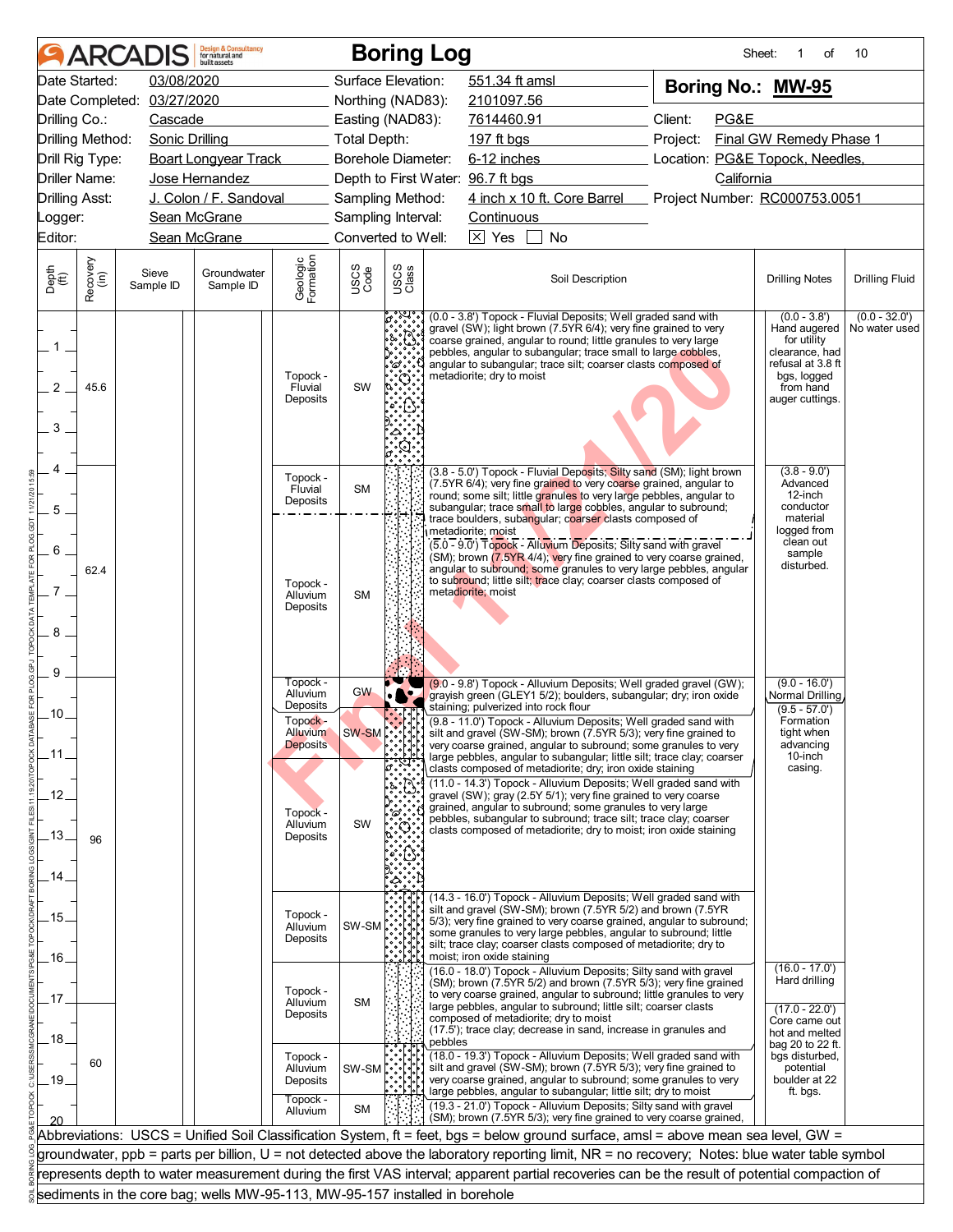|                       |                  | <b>ARCADIS</b>     | <b>Design &amp; Consultancy</b><br>for natural and<br>huilt assets          |                                                          |                    |                | <b>Boring Log</b>                 |                                                                                                                                                                                                                                        |                  |                                                                                                                                                                                                                 | 2<br>Sheet:<br>of                                                     | 10                                |
|-----------------------|------------------|--------------------|-----------------------------------------------------------------------------|----------------------------------------------------------|--------------------|----------------|-----------------------------------|----------------------------------------------------------------------------------------------------------------------------------------------------------------------------------------------------------------------------------------|------------------|-----------------------------------------------------------------------------------------------------------------------------------------------------------------------------------------------------------------|-----------------------------------------------------------------------|-----------------------------------|
|                       | Date Started:    | 03/08/2020         |                                                                             |                                                          | Surface Elevation: |                |                                   | 551.34 ft amsl                                                                                                                                                                                                                         |                  | Boring No.: MW-95                                                                                                                                                                                               |                                                                       |                                   |
|                       | Date Completed:  | 03/27/2020         |                                                                             |                                                          | Northing (NAD83):  |                |                                   | 2101097.56                                                                                                                                                                                                                             |                  |                                                                                                                                                                                                                 |                                                                       |                                   |
| Drilling Co.:         |                  | Cascade            |                                                                             |                                                          | Easting (NAD83):   |                |                                   | 7614460.91                                                                                                                                                                                                                             |                  | Client:<br>PG&E                                                                                                                                                                                                 |                                                                       |                                   |
| Drilling Method:      |                  | Sonic Drilling     |                                                                             |                                                          | Total Depth:       |                | 197 ft bgs                        |                                                                                                                                                                                                                                        |                  | Project:                                                                                                                                                                                                        | Final GW Remedy Phase 1                                               |                                   |
|                       | Drill Rig Type:  |                    | <b>Boart Longyear Track</b>                                                 |                                                          | Borehole Diameter: |                |                                   | $6-12$ inches                                                                                                                                                                                                                          |                  | Location: PG&E Topock, Needles,                                                                                                                                                                                 |                                                                       |                                   |
| Driller Name:         |                  |                    | Jose Hernandez                                                              |                                                          |                    |                | Depth to First Water: 96.7 ft bgs |                                                                                                                                                                                                                                        |                  | California                                                                                                                                                                                                      |                                                                       |                                   |
| <b>Drilling Asst:</b> |                  |                    | J. Colon / F. Sandoval                                                      |                                                          | Sampling Method:   |                |                                   | 4 inch x 10 ft. Core Barrel                                                                                                                                                                                                            |                  | Project Number: RC000753.0051                                                                                                                                                                                   |                                                                       |                                   |
| _ogger:               |                  |                    | Sean McGrane                                                                |                                                          | Sampling Interval: |                |                                   | Continuous                                                                                                                                                                                                                             |                  |                                                                                                                                                                                                                 |                                                                       |                                   |
| Editor:               |                  |                    | Sean McGrane                                                                |                                                          | Converted to Well: |                | $\boxtimes$ Yes                   | No                                                                                                                                                                                                                                     |                  |                                                                                                                                                                                                                 |                                                                       |                                   |
| Depth<br>(ft)         | Recovery<br>(in) | Sieve<br>Sample ID | Groundwater<br>Sample ID                                                    | Geologic<br>Formation                                    | USCS<br>Code       | USCS<br>Class  |                                   |                                                                                                                                                                                                                                        | Soil Description |                                                                                                                                                                                                                 | <b>Drilling Notes</b>                                                 | <b>Drilling Fluid</b>             |
| $21 -$                | 60               |                    |                                                                             | <b>Deposits</b><br>Topock -<br>Alluvium<br>Deposits      | <b>SM</b>          |                | metadiorite; dry to moist         | to subangular; little silt; trace clay; coarser clasts composed of                                                                                                                                                                     |                  | angular to subround; some granules to very large pebbles, angular                                                                                                                                               |                                                                       |                                   |
| $22^{1}$              |                  |                    |                                                                             | Topock -<br>Alluvium<br>Deposits                         | GW                 |                |                                   | (21.0 - 22.0') Topock - Alluvium Deposits; Well graded gravel<br>cobbles and boulders pulverized into pieces and rock flour                                                                                                            |                  | (GW); greenish gray (GLEY1 5/1); small cobbles to boulders; dry;                                                                                                                                                |                                                                       |                                   |
| 23.                   |                  |                    |                                                                             | Topock -<br>Alluvium<br>Deposits                         | <b>SM</b>          |                |                                   | (22.0 - 23.5') Topock - Alluvium Deposits; Silty sand with gravel<br>to very coarse grained, angular to subround; some granules to<br>very large pebbles, angular to subangular; little silt; trace clay;                              |                  | (SM); brown (7.5YR 5/4) with brown (7.5YR 5/3); very fine grained<br>coarser clasts composed of metadiorite; dry to moist; organic odor                                                                         | $(22.0 - 27.0')$<br>Hard drilling,<br>top 0.5 feet of<br>core slough. |                                   |
| 24.<br>25.            | 66               |                    |                                                                             | Topock -<br>Alluvium<br>Deposits                         | SW                 | °ದಿ            |                                   | grained, angular to subround; some granules to very large<br>subround; trace silt; trace clay; coarser clasts composed of                                                                                                              |                  | (23.5 - 25.0') Topock - Alluvium Deposits; Well graded sand with<br>gravel (SW); brown (7.5YR 5/2); very fine grained to very coarse<br>pebbles, angular to subround; trace small cobbles, subangular to        |                                                                       |                                   |
| 26.                   |                  |                    |                                                                             | Topock -<br>Alluvium<br>Deposits                         | SW-SM              |                | metadiorite; dry to moist         | silt and gravel (SW-SM); brown (7.5YR 5/3); very fine grained to                                                                                                                                                                       |                  | (25.0 - 26.0') Topock - Alluvium Deposits; Well graded sand with<br>very coarse grained, angular to subround; some granules to very                                                                             | (25.0)<br>Slow drilling<br>with 10-inch<br>casing due to              |                                   |
| 27.                   |                  |                    |                                                                             | Topock -<br>Alluvium<br>Deposits<br>Topock -             | SM                 |                |                                   | large pebbles, angular to subround; little silt; trace clay; coarser<br>clasts composed of metadiorite; dry to moist<br>(26.0 - 27.0') Topock - Alluvium Deposits; Silty sand with gravel                                              |                  |                                                                                                                                                                                                                 | potential<br>boulder.<br>$(27.0 - 32.0')$                             |                                   |
| 28.                   |                  |                    |                                                                             | Alluvium<br>Deposits<br>Topock -                         | GW<br>SW-SM        |                |                                   | coarser clasts composed of metadiorite; dry to moist                                                                                                                                                                                   |                  | (SM); brown (7.5YR 5/3); very fine grained to very coarse grained,<br>angular to subround; some granules to very large pebbles, angular<br>to subround; little silt; trace small cobbles, subround; trace clay; | Hard drilling                                                         |                                   |
| $29 -$<br>30.         |                  |                    |                                                                             | Alluvium<br>Deposits<br>Topock -<br>Alluvium<br>Deposits | GW-GML             | $\bullet$<br>Ł |                                   | sand (GW); dark greenish gray (GLEY1 4/1); small cobbles,<br>to subround; trace silt; coarser clasts composed of metadiorite;<br>moist; iron oxide staining; cobbles pulverized into rock flour<br>difficult to determine silt content |                  | (27.0 - 27.5') Topock - Alluvium Deposits; Well graded gravel with<br>subangular to round; and small to very large pebbles, angular to<br>subangular; some very fine to very coarse grained sand, angular       |                                                                       |                                   |
| $-31$                 |                  |                    |                                                                             |                                                          |                    |                |                                   | silt and gravel (SW-SM); brown (7.5YR 5/2); very fine grained to<br>very coarse grained, angular to subround; and granules to very<br>large pebbles, angular to subround; little silt; trace clay; coarser                             |                  | (27.5 - 28.3') Topock - Alluvium Deposits; Well graded sand with                                                                                                                                                |                                                                       |                                   |
| 32.                   | 120              |                    |                                                                             | Topock -<br>Alluvium                                     | <b>SM</b>          |                |                                   | clasts composed of metadiorite; moist to dry<br>subangular; and granules to very large pebbles, angular to                                                                                                                             |                  | (28.3 - 30.5') Topock - Alluvium Deposits; Well graded gravel with<br>silt and sand (GW-GM); gray (2.5Y 5/1); small cobbles, angular to                                                                         | $(32.0 - 37.0')$<br>Drilling got<br>softer                            | $(32.0 - 67.0')$<br>No water used |
| 33.                   |                  |                    |                                                                             | Deposits                                                 |                    |                |                                   | to round; little silt; dry; iron oxide staining; cobbles pulverized to<br>rock flour difficult to determine silt content                                                                                                               |                  | subangular; some very fine to very coarse grained sand, angular                                                                                                                                                 |                                                                       |                                   |
| 34<br>35.             |                  |                    |                                                                             |                                                          |                    |                |                                   | (30.5 - 34.5') Topock - Alluvium Deposits; Silty sand with gravel<br>to very coarse grained, angular to round; some granules to very<br>large pebbles, angular to subround; little silt; trace clay; coarser                           |                  | (SM); brown (7.5YR 5/3) and brown (7.5YR 5/4); very fine grained                                                                                                                                                |                                                                       |                                   |
| 36.                   |                  |                    |                                                                             | Topock -<br>Alluvium<br>Deposits                         | <b>SM</b>          |                |                                   | clasts composed of metadiorite; dry to moist<br>(34.5 - 37.0') Topock - Alluvium Deposits; Silty sand with gravel                                                                                                                      |                  | (SM); brown (7.5YR 5/3); very fine grained to very coarse grained,<br>angular to round; some granules to very large pebbles, angular to                                                                         |                                                                       |                                   |
| 37                    |                  |                    |                                                                             | Topock -                                                 |                    |                |                                   | subangular; some silt; dry to moist<br>in sand, increase in granules and pebbles<br>(37.0 - 38.0') Topock - Alluvium Deposits; Silty sand with gravel                                                                                  |                  | (35'); little silt; trace small cobbles, subround; trace clay; increase                                                                                                                                         | $(37.0 - 39.0')$                                                      |                                   |
| 38.                   | 24               |                    |                                                                             | Alluvium<br>Deposits<br>Topock -                         | SM                 |                |                                   | (SM); yellowish brown / moderate yellowish brown (10YR 5/4);                                                                                                                                                                           |                  | very fine grained to medium grained, angular to subround; some<br>granules to very large pebbles, angular to subangular; some silt;                                                                             | Formation<br>tight 2 foot drill<br>run.                               |                                   |
| 39                    |                  |                    |                                                                             | Alluvium<br>Deposits<br>Topock -                         | <b>SM</b>          |                | staining                          | little coarse to very coarse grained sand, angular to subround;<br>trace small cobbles, subangular; trace clay; coarser clasts                                                                                                         |                  | composed of metadiorite; trace; dry; weak cementation; iron oxide                                                                                                                                               | $(39.0 - 47.0')$                                                      |                                   |
| 40                    | 108              |                    |                                                                             | Alluvium<br>Deposits                                     | GW-GML             | ъ              |                                   | (38.0 - 39.0') Topock - Alluvium Deposits; Silty sand with gravel                                                                                                                                                                      |                  | (SM); grayish brown (10YR 5/2); very fine grained to very coarse<br>Abbreviations: USCS = Unified Soil Classification System, ft = feet, bgs = below ground surface, amsl = above mean sea level, GW =          | Soft drilling,<br>top one foot of                                     |                                   |
|                       |                  |                    |                                                                             |                                                          |                    |                |                                   |                                                                                                                                                                                                                                        |                  | groundwater, ppb = parts per billion, U = not detected above the laboratory reporting limit, NR = no recovery; Notes: blue water table symbol                                                                   |                                                                       |                                   |
|                       |                  |                    |                                                                             |                                                          |                    |                |                                   |                                                                                                                                                                                                                                        |                  | represents depth to water measurement during the first VAS interval; apparent partial recoveries can be the result of potential compaction of                                                                   |                                                                       |                                   |
|                       |                  |                    | sediments in the core bag; wells MW-95-113, MW-95-157 installed in borehole |                                                          |                    |                |                                   |                                                                                                                                                                                                                                        |                  |                                                                                                                                                                                                                 |                                                                       |                                   |
|                       |                  |                    |                                                                             |                                                          |                    |                |                                   |                                                                                                                                                                                                                                        |                  |                                                                                                                                                                                                                 |                                                                       |                                   |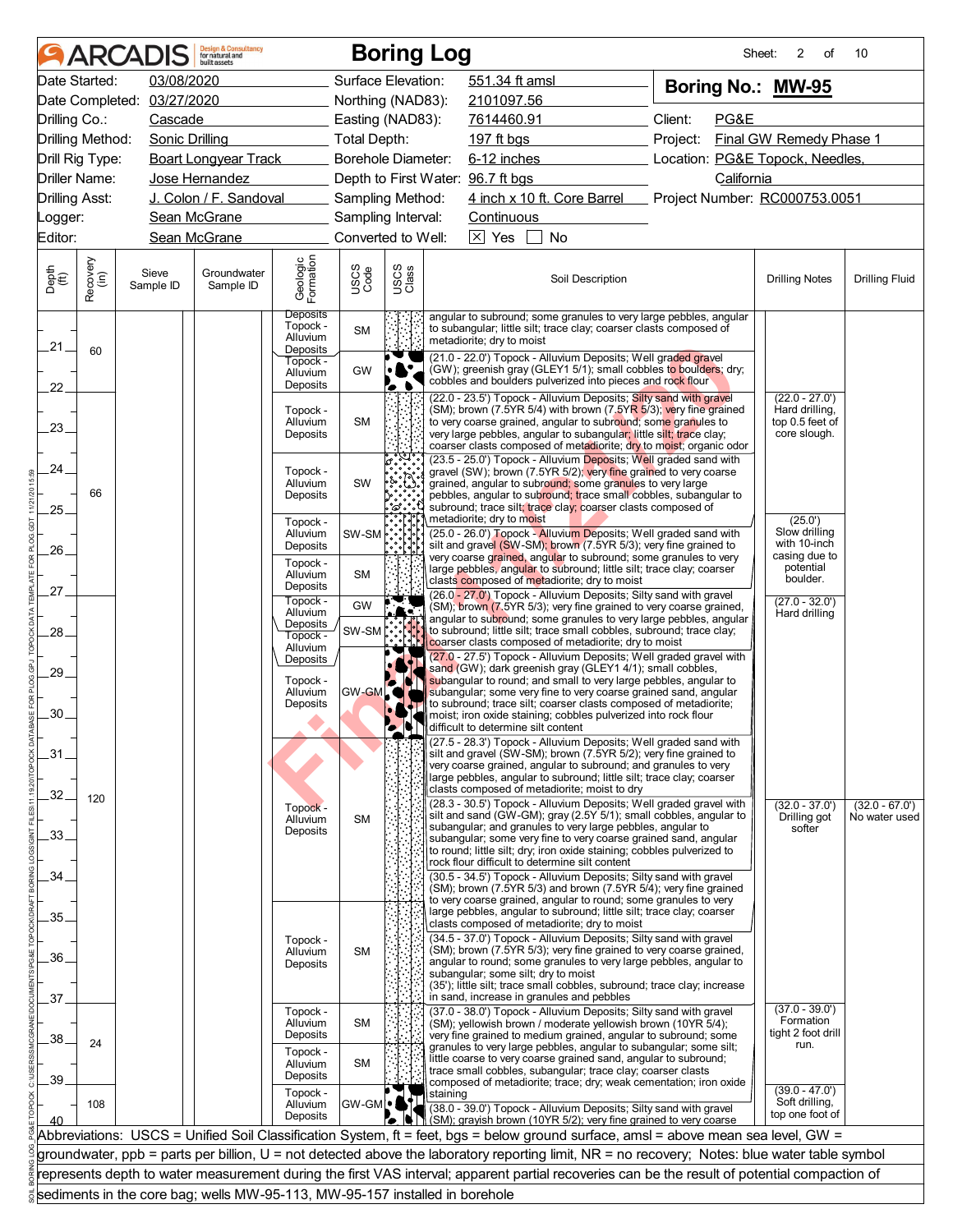|                       |                  | ARCADIS            | <b>Design &amp; Consultancy</b><br>for natural and<br>huilt assets          |                                              |                           |                                                                                                                                                                                                                                                                                                                                                     | <b>Boring Log</b> |                                        |                                                                                                                                                                                                                                                                                                                                                                                                                                                                                                                                                                                                                                         |                                                                                                                                               | Sheet:<br>3<br>οf                                                                      | 10                    |
|-----------------------|------------------|--------------------|-----------------------------------------------------------------------------|----------------------------------------------|---------------------------|-----------------------------------------------------------------------------------------------------------------------------------------------------------------------------------------------------------------------------------------------------------------------------------------------------------------------------------------------------|-------------------|----------------------------------------|-----------------------------------------------------------------------------------------------------------------------------------------------------------------------------------------------------------------------------------------------------------------------------------------------------------------------------------------------------------------------------------------------------------------------------------------------------------------------------------------------------------------------------------------------------------------------------------------------------------------------------------------|-----------------------------------------------------------------------------------------------------------------------------------------------|----------------------------------------------------------------------------------------|-----------------------|
|                       | Date Started:    | 03/08/2020         |                                                                             |                                              | Surface Elevation:        |                                                                                                                                                                                                                                                                                                                                                     |                   | 551.34 ft amsl                         |                                                                                                                                                                                                                                                                                                                                                                                                                                                                                                                                                                                                                                         | Boring No.: MW-95                                                                                                                             |                                                                                        |                       |
|                       | Date Completed:  | 03/27/2020         |                                                                             |                                              | Northing (NAD83):         |                                                                                                                                                                                                                                                                                                                                                     |                   | 2101097.56                             |                                                                                                                                                                                                                                                                                                                                                                                                                                                                                                                                                                                                                                         |                                                                                                                                               |                                                                                        |                       |
| Drilling Co.:         |                  | Cascade            |                                                                             |                                              | Easting (NAD83):          |                                                                                                                                                                                                                                                                                                                                                     |                   | 7614460.91                             |                                                                                                                                                                                                                                                                                                                                                                                                                                                                                                                                                                                                                                         | Client:<br>PG&E                                                                                                                               |                                                                                        |                       |
| Drilling Method:      |                  | Sonic Drilling     |                                                                             |                                              | <b>Total Depth:</b>       |                                                                                                                                                                                                                                                                                                                                                     |                   | 197 ft bgs                             |                                                                                                                                                                                                                                                                                                                                                                                                                                                                                                                                                                                                                                         | Project:                                                                                                                                      | Final GW Remedy Phase 1                                                                |                       |
|                       | Drill Rig Type:  |                    | <b>Boart Longyear Track</b>                                                 |                                              | <b>Borehole Diameter:</b> |                                                                                                                                                                                                                                                                                                                                                     |                   | 6-12 inches                            |                                                                                                                                                                                                                                                                                                                                                                                                                                                                                                                                                                                                                                         | Location: PG&E Topock, Needles,                                                                                                               |                                                                                        |                       |
|                       | Driller Name:    |                    | Jose Hernandez                                                              |                                              |                           |                                                                                                                                                                                                                                                                                                                                                     |                   | Depth to First Water: 96.7 ft bgs      |                                                                                                                                                                                                                                                                                                                                                                                                                                                                                                                                                                                                                                         | California                                                                                                                                    |                                                                                        |                       |
| <b>Drilling Asst:</b> |                  |                    | J. Colon / F. Sandoval                                                      |                                              | Sampling Method:          |                                                                                                                                                                                                                                                                                                                                                     |                   |                                        | 4 inch x 10 ft. Core Barrel                                                                                                                                                                                                                                                                                                                                                                                                                                                                                                                                                                                                             | Project Number: RC000753.0051                                                                                                                 |                                                                                        |                       |
| _ogger:               |                  |                    | Sean McGrane                                                                |                                              | Sampling Interval:        |                                                                                                                                                                                                                                                                                                                                                     |                   | Continuous                             |                                                                                                                                                                                                                                                                                                                                                                                                                                                                                                                                                                                                                                         |                                                                                                                                               |                                                                                        |                       |
| Editor:               |                  |                    | Sean McGrane                                                                |                                              | Converted to Well:        |                                                                                                                                                                                                                                                                                                                                                     |                   | $\boxed{\times}$ Yes                   | <b>No</b>                                                                                                                                                                                                                                                                                                                                                                                                                                                                                                                                                                                                                               |                                                                                                                                               |                                                                                        |                       |
| Depth<br>(ft)         | Recovery<br>(in) | Sieve<br>Sample ID | Groundwater<br>Sample ID                                                    | Geologic<br>Formation                        | USCS<br>Code              | USCS<br>Class                                                                                                                                                                                                                                                                                                                                       |                   |                                        | Soil Description                                                                                                                                                                                                                                                                                                                                                                                                                                                                                                                                                                                                                        |                                                                                                                                               | <b>Drilling Notes</b>                                                                  | <b>Drilling Fluid</b> |
| .41                   |                  |                    |                                                                             | Topock -<br>Alluvium<br>Deposits             | SW                        | $\begin{picture}(220,20) \put(0,0){\line(1,0){15}} \put(15,0){\line(1,0){15}} \put(15,0){\line(1,0){15}} \put(15,0){\line(1,0){15}} \put(15,0){\line(1,0){15}} \put(15,0){\line(1,0){15}} \put(15,0){\line(1,0){15}} \put(15,0){\line(1,0){15}} \put(15,0){\line(1,0){15}} \put(15,0){\line(1,0){15}} \put(15,0){\line(1,0){15}} \put(15,0){\line($ |                   |                                        | grained, angular to round; some granules to large pebbles,<br>of metadiorite; dry; weak cementation; iron oxide staining                                                                                                                                                                                                                                                                                                                                                                                                                                                                                                                | angular to subround; little silt; trace clay; coarser clasts composed<br>(39.0 - 40.0') Topock - Alluvium Deposits; Well graded gravel with   | core slough.                                                                           |                       |
| 42.<br>43.<br>44.     | 108              |                    |                                                                             | Topock -<br>Alluvium<br>Deposits             | ML                        |                                                                                                                                                                                                                                                                                                                                                     |                   |                                        | pebbles, angular to subround; some very fine to very coarse<br>grained sand, angular to subround; little silt; trace clay; coarser<br>clasts composed of metadiorite; moist to dry<br>(40.0 - 41.5') Topock - Alluvium Deposits; Well graded sand with<br>gravel (SW); brown (7.5YR 4/3); very fine grained to very coarse<br>grained, angular to round; some granules to large pebbles,<br>angular to subround; trace silt; trace clay; coarser clasts<br>composed of metadiorite; moist to dry<br>(41.5 - 44.5') Topock - Alluvium Deposits; Silt with sand (ML);<br>brown (10YR 5/3); no plasticity; some granules to large pebbles, | silt and sand (GW-GM); brown (7.5YR 5/3); granules to very large                                                                              |                                                                                        |                       |
| .45.<br>46.           |                  |                    |                                                                             | Topock -<br>Alluvium<br>Deposits             | SW-SM                     |                                                                                                                                                                                                                                                                                                                                                     |                   |                                        | angular to subround; some very fine to very coarse grained sand,<br>angular to subround; trace clay; coarser clasts composed of<br>metadiorite; dry; weak cementation<br>silt and gravel (SW-SM); brown (7.5YR 5/3); very fine grained to<br>very coarse grained, angular to subround; some granules to very<br>large pebbles, angular to subround; little silt; trace clay; coarser                                                                                                                                                                                                                                                    | (44.5 - 48.0') Topock - Alluvium Deposits; Well graded sand with                                                                              |                                                                                        |                       |
| 47.<br>48.            |                  |                    |                                                                             | Topock -                                     |                           |                                                                                                                                                                                                                                                                                                                                                     | flour             |                                        | clasts composed of metadiorite; moist to dry; iron oxide staining<br>(46.5') boulders; dry; trace boulder subround pulverized into rock<br>(48.0 - 49.0') Topock - Alluvium Deposits; Silty sand with gravel                                                                                                                                                                                                                                                                                                                                                                                                                            |                                                                                                                                               | $(47.0 - 56.0')$<br>Got tight at 56<br>ft. tripped out<br>core barrel.<br>top $0.5$ ft |                       |
| .49.<br>50.           |                  |                    |                                                                             | Alluvium<br>Deposits<br>Topock -<br>Alluvium | <b>SM</b><br><b>SM</b>    |                                                                                                                                                                                                                                                                                                                                                     |                   |                                        | (SM); grayish brown (10YR 5/2); very fine grained to very coarse<br>grained, angular to subround; some granules to very large<br>pebbles, angular to subround; little silt; trace clay; coarser clasts<br>composed of metadiorite; dry; boulder pulverized into rock flour<br>(49.0 - 51.0') Topock - Alluvium Deposits; Silty sand with gravel                                                                                                                                                                                                                                                                                         | (SM); brown (7.5YR 5/3); very fine grained to very coarse grained,                                                                            | slough.                                                                                |                       |
| .51.                  |                  |                    |                                                                             | <b>Deposits</b><br>Topock -                  | SW                        |                                                                                                                                                                                                                                                                                                                                                     |                   |                                        | subround; some silt; trace clay; coarser clasts composed of<br>metadiorite; moist; weak cementation; iron oxide staining<br>(51.0 - 52.0') Topock - Alluvium Deposits; Well graded sand with                                                                                                                                                                                                                                                                                                                                                                                                                                            | angular to subround; some granules to large pebbles, angular to                                                                               | (50.0')<br>Hard drilling                                                               |                       |
| .52.                  | 114              |                    |                                                                             | Alluvium<br><b>Deposits</b><br>Topock -      |                           |                                                                                                                                                                                                                                                                                                                                                     |                   | composed of metadiorite; dry           | gravel (SW); brown (7.5YR 5/3); very fine grained to very coarse<br>grained, angular to subround; some granules to very large<br>(52.0 - 54.3') Topock - Alluvium Deposits; Silty sand with gravel                                                                                                                                                                                                                                                                                                                                                                                                                                      | pebbles, angular to subround; trace silt; trace clay; coarser clasts                                                                          |                                                                                        |                       |
| .53.<br>54.           |                  |                    |                                                                             | Alluvium<br>Deposits                         | <b>SM</b>                 |                                                                                                                                                                                                                                                                                                                                                     |                   |                                        | angular to subround; some granules to large pebbles, angular to<br>subround; some silt; trace clay; coarser clasts composed of<br>metadiorite; moist; weak cementation<br>(53'); some granules to very large pebbles, angular to subround;                                                                                                                                                                                                                                                                                                                                                                                              | (SM); brown (7.5YR 5/3); very fine grained to very coarse grained,                                                                            | (54.0')                                                                                |                       |
| 55.                   |                  |                    |                                                                             | Topock -<br>Alluvium<br>Deposits<br>Topock - | SW<br><b>SM</b>           |                                                                                                                                                                                                                                                                                                                                                     |                   | little silt; increase in sand, no clay | (54.3 - 55.3') Topock - Alluvium Deposits; Well graded sand with<br>gravel (SW); brown (7.5YR 5/3); very fine grained to very coarse<br>grained, angular to subround; some granules to very large                                                                                                                                                                                                                                                                                                                                                                                                                                       |                                                                                                                                               | <b>Hard Drilling</b>                                                                   |                       |
| 56.                   |                  |                    |                                                                             | Alluvium<br>Deposits                         |                           |                                                                                                                                                                                                                                                                                                                                                     |                   | of metadiorite; strong cementation     |                                                                                                                                                                                                                                                                                                                                                                                                                                                                                                                                                                                                                                         | pebbles, angular to subround; trace silt; coarser clasts composed                                                                             |                                                                                        |                       |
| 57.                   |                  |                    |                                                                             |                                              |                           |                                                                                                                                                                                                                                                                                                                                                     |                   |                                        | (55.3 - 56.0') Topock - Alluvium Deposits; Silty sand with gravel<br>angular to subround; some silt; little granules to large pebbles,<br>angular to subround; trace clay; coarser clasts composed of                                                                                                                                                                                                                                                                                                                                                                                                                                   | (SM); brown (10YR 5/3); very fine grained to very coarse grained,                                                                             | $(56.0 - 67.0')$<br>Normal<br>drilling,<br>interbedded                                 |                       |
| .58.<br>.59.          | 132              |                    |                                                                             | Topock -<br>Alluvium<br>Deposits             | SW-SM                     |                                                                                                                                                                                                                                                                                                                                                     |                   |                                        | metadiorite; dry; weak cementation; iron oxide staining<br>(56.0 - 67.0') Topock - Alluvium Deposits; Well graded sand with<br>silt and gravel (SW-SM); brown (7.5YR 5/3); very fine grained to<br>very coarse grained, angular to subround; and granules to very<br>large pebbles, angular to subround; little silt; coarser clasts<br>composed of metadiorite; dry to moist<br>(59') brown (7.5YR 5/2); weak cementation; iron oxide staining                                                                                                                                                                                         |                                                                                                                                               | moist and dry<br>layers.                                                               |                       |
| 60                    |                  |                    |                                                                             |                                              |                           |                                                                                                                                                                                                                                                                                                                                                     |                   |                                        |                                                                                                                                                                                                                                                                                                                                                                                                                                                                                                                                                                                                                                         |                                                                                                                                               |                                                                                        |                       |
|                       |                  |                    |                                                                             |                                              |                           |                                                                                                                                                                                                                                                                                                                                                     |                   |                                        |                                                                                                                                                                                                                                                                                                                                                                                                                                                                                                                                                                                                                                         | Abbreviations: USCS = Unified Soil Classification System, ft = feet, bgs = below ground surface, amsl = above mean sea level, GW =            |                                                                                        |                       |
|                       |                  |                    |                                                                             |                                              |                           |                                                                                                                                                                                                                                                                                                                                                     |                   |                                        |                                                                                                                                                                                                                                                                                                                                                                                                                                                                                                                                                                                                                                         | groundwater, ppb = parts per billion, U = not detected above the laboratory reporting limit, NR = no recovery; Notes: blue water table symbol |                                                                                        |                       |
|                       |                  |                    |                                                                             |                                              |                           |                                                                                                                                                                                                                                                                                                                                                     |                   |                                        |                                                                                                                                                                                                                                                                                                                                                                                                                                                                                                                                                                                                                                         | represents depth to water measurement during the first VAS interval; apparent partial recoveries can be the result of potential compaction of |                                                                                        |                       |
|                       |                  |                    | sediments in the core bag; wells MW-95-113, MW-95-157 installed in borehole |                                              |                           |                                                                                                                                                                                                                                                                                                                                                     |                   |                                        |                                                                                                                                                                                                                                                                                                                                                                                                                                                                                                                                                                                                                                         |                                                                                                                                               |                                                                                        |                       |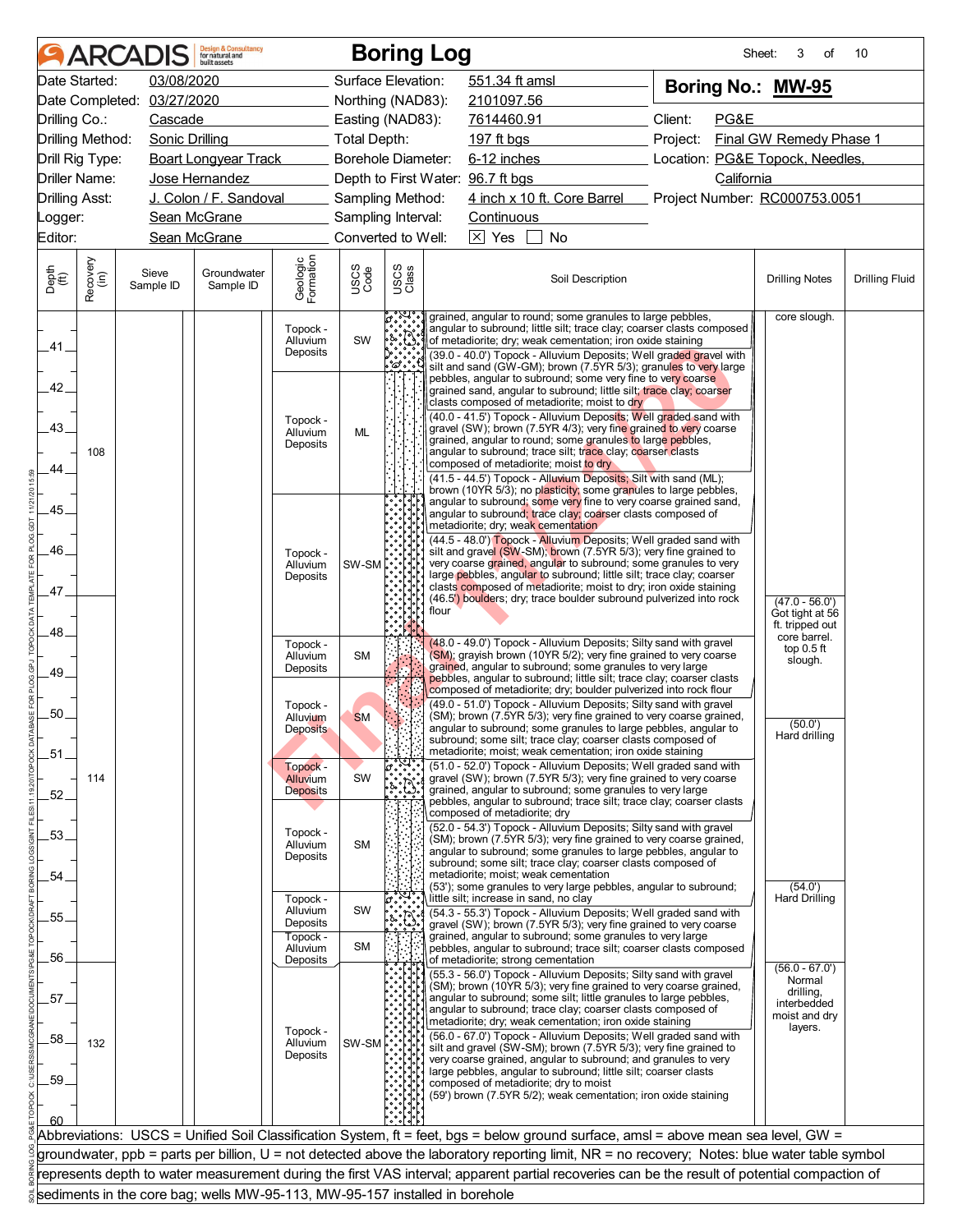|                                                   | <b>AR</b>        |                       | <b>Design &amp; Consultancy</b><br>for natural and<br>huilt assets          |                                                                        |                                 | <b>Boring Log</b>  |                                                                                                                                                                                                                                                                                                                                                                                                                                    | Sheet:                          | οf                                                       | 10                                 |
|---------------------------------------------------|------------------|-----------------------|-----------------------------------------------------------------------------|------------------------------------------------------------------------|---------------------------------|--------------------|------------------------------------------------------------------------------------------------------------------------------------------------------------------------------------------------------------------------------------------------------------------------------------------------------------------------------------------------------------------------------------------------------------------------------------|---------------------------------|----------------------------------------------------------|------------------------------------|
|                                                   | Date Started:    | 03/08/2020            |                                                                             |                                                                        |                                 | Surface Elevation: | 551.34 ft amsl                                                                                                                                                                                                                                                                                                                                                                                                                     | Boring No.: MW-95               |                                                          |                                    |
|                                                   | Date Completed:  | 03/27/2020            |                                                                             |                                                                        |                                 | Northing (NAD83):  | 2101097.56                                                                                                                                                                                                                                                                                                                                                                                                                         |                                 |                                                          |                                    |
| Drilling Co.:                                     |                  | Cascade               |                                                                             |                                                                        |                                 | Easting (NAD83):   | 7614460.91                                                                                                                                                                                                                                                                                                                                                                                                                         | Client:<br>PG&E                 |                                                          |                                    |
| Drilling Method:                                  |                  | <b>Sonic Drilling</b> |                                                                             | <u>and a strategic state</u>                                           | Total Depth:                    |                    | 197 ft bgs                                                                                                                                                                                                                                                                                                                                                                                                                         | Project:                        | Final GW Remedy Phase 1                                  |                                    |
| Drill Rig Type:                                   |                  |                       | <b>Boart Longyear Track</b>                                                 |                                                                        |                                 | Borehole Diameter: | 6-12 inches                                                                                                                                                                                                                                                                                                                                                                                                                        | Location: PG&E Topock, Needles, |                                                          |                                    |
| Driller Name:                                     |                  |                       | Jose Hernandez                                                              |                                                                        |                                 |                    | Depth to First Water: 96.7 ft bgs                                                                                                                                                                                                                                                                                                                                                                                                  | California                      |                                                          |                                    |
| <b>Drilling Asst:</b>                             |                  |                       | J. Colon / F. Sandoval                                                      |                                                                        |                                 | Sampling Method:   | 4 inch x 10 ft. Core Barrel                                                                                                                                                                                                                                                                                                                                                                                                        | Project Number: RC000753.0051   |                                                          |                                    |
| Logger:                                           |                  |                       | Sean McGrane                                                                |                                                                        |                                 | Sampling Interval: | Continuous                                                                                                                                                                                                                                                                                                                                                                                                                         |                                 |                                                          |                                    |
| Editor:                                           |                  |                       | Sean McGrane                                                                |                                                                        |                                 | Converted to Well: | $\boxtimes$ Yes<br>No                                                                                                                                                                                                                                                                                                                                                                                                              |                                 |                                                          |                                    |
| Depth<br>(ft)                                     | Recovery<br>(in) | Sieve<br>Sample ID    | Groundwater<br>Sample ID                                                    | Geologic<br>Formation                                                  | USCS<br>Code                    | USCS<br>Class      | Soil Description                                                                                                                                                                                                                                                                                                                                                                                                                   |                                 | <b>Drilling Notes</b>                                    | <b>Drilling Fluid</b>              |
| .61.<br>62.<br>.63.<br>64.<br>.65.<br>66.<br>.67. | 132              |                       |                                                                             | Topock -<br>Alluvium<br>Deposits                                       | SW-SM                           |                    | (61.5'); and granules to large pebbles, angular to subround<br>(64'); and granules to very large pebbles, angular to subround;<br>trace small cobbles, subround                                                                                                                                                                                                                                                                    |                                 |                                                          |                                    |
| .68.<br>.69                                       |                  |                       |                                                                             | Topock -<br>Alluvium<br>Deposits                                       | <b>SM</b>                       |                    | (67.0 - 69.0') Topock - Alluvium Deposits; Silty sand with gravel<br>(SM); brown (7.5YR 5/3); very fine grained to very coarse grained,<br>angular to subround; some granules to very large pebbles, angular<br>to subround; little silt; trace clay; coarser clasts composed of<br>metadiorite; dry to moist<br>(69.0 - 70.5') Topock - Alluvium Deposits; Well graded sand with                                                  |                                 | $(67.0 - 77.0')$<br>Normal Drilling                      | $(67.0 - 107.0')$<br>No water used |
| .70.                                              |                  |                       |                                                                             | Topock -<br>Alluvium<br><b>Deposits</b><br><b>Topock -</b><br>Alluvium | <b>SM</b><br>SW-SM<br><b>SM</b> |                    | silt and gravel (SW-SM); brown (7.5YR 5/3); very fine grained to<br>very coarse grained, angular to subround; some granules to large<br>pebbles, angular to subround; little silt; trace clay; coarser clasts<br>composed or metadiorite; dry to moist<br>(69.5') Silty sand with gravel (SM); gray / light brownish gray (5YR<br>6/1); dry; weak cementation; 0.4 foot lens                                                       |                                 |                                                          |                                    |
| .72.                                              | 120              |                       |                                                                             | <b>Deposits</b>                                                        |                                 |                    | (70.5 - 71.3') Topock - Alluvium Deposits; Silty sand with gravel<br>(SM); pinkish gray (7.5YR 6/2); very fine grained to very coarse<br>grained, angular to subround; little granules to large pebbles,<br>angular to subround; little silt; trace clay; dry to moist; weak<br>cementation<br>(71.3 - 78.0') Topock - Alluvium Deposits; Well graded sand with                                                                    |                                 |                                                          |                                    |
| 73.<br>74                                         |                  |                       |                                                                             | Topock -<br>Alluvium                                                   | SW-SM                           |                    | silt and gravel (SW-SM); brown (7.5YR 5/3); very fine grained to<br>very coarse grained, angular to subround; some granules to very<br>large pebbles, angular to subangular; little silt; trace clay; coarser<br>clasts composed of metadiorite; dry to moist<br>(73.5'); some granules to large pebbles, angular to subangular                                                                                                    |                                 |                                                          |                                    |
| 75.<br>.76.                                       |                  |                       |                                                                             | Deposits                                                               |                                 |                    | (75'); some granules to very large pebbles, angular to subangular<br>(75.5'); some granules to large pebbles, angular to subangular;<br>weak cementation                                                                                                                                                                                                                                                                           |                                 |                                                          |                                    |
| 77<br>78.                                         |                  |                       |                                                                             |                                                                        |                                 |                    | (77'); some granules to very large pebbles, angular to subround;<br>moist; weak cementation                                                                                                                                                                                                                                                                                                                                        |                                 | $(77.0 - 82.0')$<br>Normal<br>Drilling,<br>stopped at 82 |                                    |
| .79.<br>80                                        | 60               |                       |                                                                             | Topock -<br>Alluvium<br>Deposits                                       | GW                              |                    | (78.0 - 80.0') Topock - Alluvium Deposits; Well graded gravel with<br>sand (GW); grayish brown (2.5Y 5/2); granules to very large<br>pebbles, angular to subangular; some very fine to very coarse<br>grained sand, angular to subround; little small cobbles,<br>subangular; coarser clasts composed of metadiorite; dry; iron<br>oxide staining; pebbles and cobbles pulverized into rock flour<br>cannot determine silt content |                                 | ft core barrel<br>full with<br>slough.                   |                                    |
|                                                   |                  |                       |                                                                             |                                                                        |                                 |                    | Abbreviations: USCS = Unified Soil Classification System, ft = feet, bgs = below ground surface, amsl = above mean sea level, GW =                                                                                                                                                                                                                                                                                                 |                                 |                                                          |                                    |
|                                                   |                  |                       |                                                                             |                                                                        |                                 |                    | groundwater, ppb = parts per billion, U = not detected above the laboratory reporting limit, NR = no recovery; Notes: blue water table symbol                                                                                                                                                                                                                                                                                      |                                 |                                                          |                                    |
|                                                   |                  |                       |                                                                             |                                                                        |                                 |                    | represents depth to water measurement during the first VAS interval; apparent partial recoveries can be the result of potential compaction of                                                                                                                                                                                                                                                                                      |                                 |                                                          |                                    |
|                                                   |                  |                       | sediments in the core bag; wells MW-95-113, MW-95-157 installed in borehole |                                                                        |                                 |                    |                                                                                                                                                                                                                                                                                                                                                                                                                                    |                                 |                                                          |                                    |
|                                                   |                  |                       |                                                                             |                                                                        |                                 |                    |                                                                                                                                                                                                                                                                                                                                                                                                                                    |                                 |                                                          |                                    |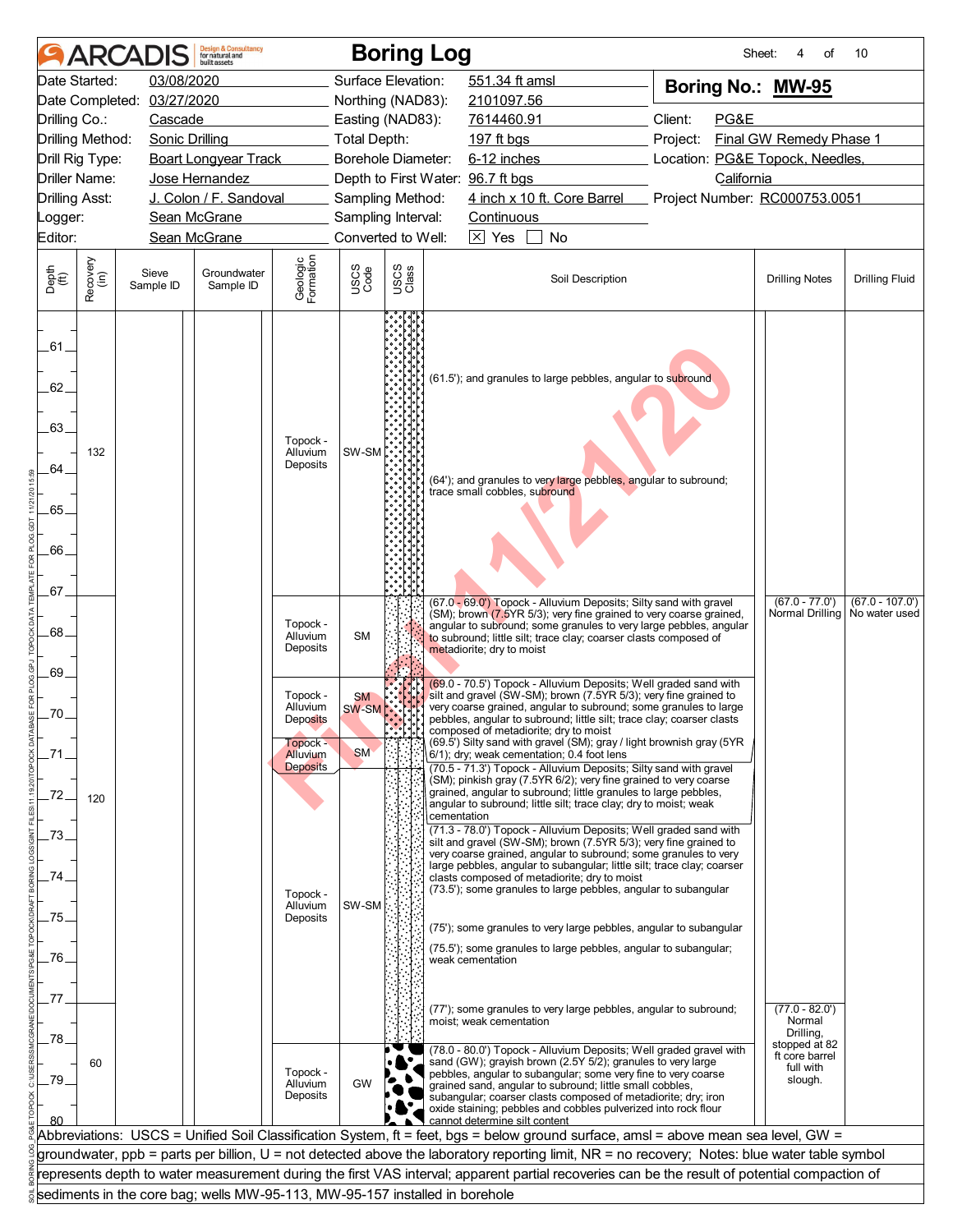|                       |                  | <b>ARCADIS</b>             | <b>Design &amp; Consultancy</b><br>for natural and<br>built assets          |                                  |                     |               | <b>Boring Log</b> |                                       |                                                                                                                                                                                                                                                                                   |          | Sheet:     | 5<br>οf                          | 10                    |
|-----------------------|------------------|----------------------------|-----------------------------------------------------------------------------|----------------------------------|---------------------|---------------|-------------------|---------------------------------------|-----------------------------------------------------------------------------------------------------------------------------------------------------------------------------------------------------------------------------------------------------------------------------------|----------|------------|----------------------------------|-----------------------|
|                       | Date Started:    | 03/08/2020                 |                                                                             |                                  | Surface Elevation:  |               |                   | 551.34 ft amsl                        |                                                                                                                                                                                                                                                                                   |          |            | Boring No.: MW-95                |                       |
|                       |                  | Date Completed: 03/27/2020 |                                                                             |                                  | Northing (NAD83):   |               |                   | 2101097.56                            |                                                                                                                                                                                                                                                                                   |          |            |                                  |                       |
| Drilling Co.:         |                  | Cascade                    |                                                                             |                                  | Easting (NAD83):    |               |                   | 7614460.91                            |                                                                                                                                                                                                                                                                                   | Client:  | PG&E       |                                  |                       |
|                       | Drilling Method: | Sonic Drilling             |                                                                             |                                  | <b>Total Depth:</b> |               |                   | 197 ft bgs                            |                                                                                                                                                                                                                                                                                   | Project: |            | Final GW Remedy Phase 1          |                       |
|                       | Drill Rig Type:  |                            | <b>Boart Longyear Track</b>                                                 |                                  | Borehole Diameter:  |               |                   | 6-12 inches                           |                                                                                                                                                                                                                                                                                   |          |            | Location: PG&E Topock, Needles,  |                       |
|                       | Driller Name:    |                            | Jose Hernandez                                                              |                                  |                     |               |                   | Depth to First Water: 96.7 ft bgs     |                                                                                                                                                                                                                                                                                   |          | California |                                  |                       |
| <b>Drilling Asst:</b> |                  |                            | J. Colon / F. Sandoval                                                      |                                  | Sampling Method:    |               |                   |                                       | 4 inch x 10 ft. Core Barrel Project Number: RC000753.0051                                                                                                                                                                                                                         |          |            |                                  |                       |
| _ogger:               |                  |                            | Sean McGrane                                                                |                                  | Sampling Interval:  |               |                   | Continuous                            |                                                                                                                                                                                                                                                                                   |          |            |                                  |                       |
| Editor:               |                  |                            | Sean McGrane                                                                |                                  | Converted to Well:  |               |                   | $\boxed{\times}$ Yes                  | No                                                                                                                                                                                                                                                                                |          |            |                                  |                       |
| Depth<br>(ft)         | Recovery<br>(in) | Sieve<br>Sample ID         | Groundwater<br>Sample ID                                                    | Geologic<br>Formation            | USCS<br>Code        | USCS<br>Class |                   |                                       | Soil Description                                                                                                                                                                                                                                                                  |          |            | <b>Drilling Notes</b>            | <b>Drilling Fluid</b> |
| .81.                  | 60               |                            |                                                                             | Topock -<br>Alluvium<br>Deposits | <b>SM</b>           |               | dry               |                                       | (80.0 - 82.0') Topock - Alluvium Deposits; Silty sand with gravel<br>(SM); brown (7.5YR 5/3); very fine grained to very coarse grained,<br>angular to subround; some granules to very large pebbles, angular<br>to subround; some silt; trace small cobbles, subangular; moist to |          |            |                                  |                       |
| 82.                   |                  |                            |                                                                             |                                  |                     |               |                   |                                       | (82.0 - 86.0') Topock - Alluvium Deposits; Well graded sand with                                                                                                                                                                                                                  |          |            | $(82.0 - 92.0')$                 |                       |
| .83.                  |                  |                            |                                                                             | Topock -                         |                     |               |                   | metadiorite; moist                    | silt and gravel (SW-SM); very fine grained to very coarse grained,<br>angular to subround; some granules to very large pebbles, angular<br>to subround; little silt; trace clay; coarser clasts composed of                                                                       |          |            | Normal Drilling                  |                       |
| 84                    |                  |                            |                                                                             | Alluvium<br>Deposits             | SW-SM               |               |                   |                                       |                                                                                                                                                                                                                                                                                   |          |            |                                  |                       |
| 85.                   |                  |                            |                                                                             |                                  |                     |               |                   |                                       |                                                                                                                                                                                                                                                                                   |          |            |                                  |                       |
| .86.                  |                  |                            |                                                                             |                                  |                     |               |                   |                                       | (85.5'); trace small cobbles, angular to subangular<br>(86.0 - 92.0') Topock - Alluvium Deposits; Well graded sand with                                                                                                                                                           |          |            |                                  |                       |
| .87                   | 120              |                            |                                                                             |                                  |                     |               |                   | composed of metadiorite; moist to dry | gravel (SW); reddish brown (5YR 5/3); very fine grained to very<br>coarse grained, angular to subround; and granules to very large<br>pebbles, angular to subround; trace silt; trace clay; coarser clasts                                                                        |          |            |                                  |                       |
| .88                   |                  |                            |                                                                             |                                  |                     |               |                   |                                       | (87'); and granules to large pebbles, angular to subround<br>(88'); and granules to very large pebbles, angular to subangular                                                                                                                                                     |          |            |                                  |                       |
| .89.                  |                  |                            |                                                                             | Topock -<br>Alluvium             | SW                  |               |                   | (88.45') reddish brown (5YR 5/3)      | (88.25') grayish brown (2.5Y 5/2); 0.2 foot lens                                                                                                                                                                                                                                  |          |            |                                  |                       |
| .90                   |                  |                            |                                                                             | Deposits                         |                     |               |                   |                                       |                                                                                                                                                                                                                                                                                   |          |            |                                  |                       |
|                       |                  |                            |                                                                             |                                  |                     |               |                   |                                       |                                                                                                                                                                                                                                                                                   |          |            |                                  |                       |
| .91                   |                  |                            |                                                                             |                                  |                     |               |                   |                                       |                                                                                                                                                                                                                                                                                   |          |            |                                  |                       |
|                       |                  |                            |                                                                             |                                  |                     |               |                   |                                       |                                                                                                                                                                                                                                                                                   |          |            |                                  |                       |
| .92                   |                  |                            |                                                                             |                                  |                     |               |                   |                                       |                                                                                                                                                                                                                                                                                   |          |            |                                  |                       |
| .93.                  |                  |                            |                                                                             | Topock -                         |                     |               |                   |                                       | (92.0 - 94.0') Topock - Alluvium Deposits; Silty sand with gravel<br>(SM); brown (7.5YR 5/3); very fine grained to very coarse grained,<br>angular to subround; and granules to very large pebbles, angular                                                                       |          |            |                                  |                       |
|                       |                  |                            |                                                                             | Alluvium<br>Deposits             | <b>SM</b>           |               |                   | metadiorite: moist                    | to subround; little silt; trace clay; coarser clasts composed of<br>(93.5'); little granules to large pebbles, angular to subround;                                                                                                                                               |          |            |                                  |                       |
| .94                   |                  |                            |                                                                             | Topock -                         |                     |               |                   | increase in sand                      | (94.0 - 94.8') Topock - Alluvium Deposits; Well graded sand with                                                                                                                                                                                                                  |          |            |                                  |                       |
| 95.                   | 60               |                            |                                                                             | Alluvium<br>Deposits<br>Topock - | SW-SM<br>GW         |               |                   |                                       | silt and gravel (SW-SM); brown (7.5YR 5/2); very fine grained to<br>very coarse grained, angular to subround; some granules to very<br>large pebbles, angular to subround; little silt; trace clay; coarser                                                                       |          |            |                                  |                       |
| .96                   |                  |                            |                                                                             | Alluvium<br>Deposits             |                     |               |                   | clasts composed of metadiorite; moist | (94.8 - 95.0') Topock - Alluvium Deposits; Well graded gravel                                                                                                                                                                                                                     |          |            |                                  |                       |
|                       |                  |                            |                                                                             |                                  |                     |               |                   | been pulverized into some rock flour  | (GW); (GLEY1 5/3); boulders, subangular; dry; boulders have<br>(95.0 - 100.5') Topock - Alluvium Deposits; Silty sand with gravel                                                                                                                                                 |          |            |                                  |                       |
| 97                    |                  |                            |                                                                             | Topock -                         |                     |               |                   |                                       | (SM); brown (7.5YR 5/3); very fine grained to very coarse grained,                                                                                                                                                                                                                |          |            | (96.8')<br>Approximate           |                       |
|                       |                  |                            | MW-95-                                                                      | Alluvium<br>Deposits             | <b>SM</b>           |               |                   |                                       | angular to subround; some silt; little granules to large pebbles,<br>angular to subangular; trace clay; coarser clasts composed of                                                                                                                                                |          |            | depth to                         |                       |
| .98                   |                  |                            | <b>VAS-97-</b>                                                              |                                  |                     |               |                   |                                       | metadiorite; moist; weak cementation; iron oxide staining<br>(97'); little clay; moist to wet; increase in silt, decrease in sand                                                                                                                                                 |          |            | groundwater.<br>$(97.0 - 102.0)$ |                       |
|                       | 54               |                            | 102.0<br>$(0.79$ ppb)                                                       |                                  |                     |               |                   |                                       | (98'); trace small to large cobbles, subangular<br>(98.25'); increase in sand, decrease in silt, no clay                                                                                                                                                                          |          |            | Tight drilling,<br>core barrel   |                       |
| .99                   |                  |                            | 3/10/2020<br>10:17                                                          |                                  |                     |               |                   |                                       |                                                                                                                                                                                                                                                                                   |          |            | came out hot,<br>bag melted      |                       |
| 100                   |                  |                            |                                                                             |                                  |                     |               |                   |                                       |                                                                                                                                                                                                                                                                                   |          |            | lost 0.5 ft in                   |                       |
|                       |                  |                            |                                                                             |                                  |                     |               |                   |                                       | Abbreviations: USCS = Unified Soil Classification System, ft = feet, bgs = below ground surface, amsl = above mean sea level, GW =                                                                                                                                                |          |            | hopper.                          |                       |
|                       |                  |                            |                                                                             |                                  |                     |               |                   |                                       | groundwater, ppb = parts per billion, U = not detected above the laboratory reporting limit, NR = no recovery; Notes: blue water table symbol                                                                                                                                     |          |            |                                  |                       |
|                       |                  |                            |                                                                             |                                  |                     |               |                   |                                       | represents depth to water measurement during the first VAS interval; apparent partial recoveries can be the result of potential compaction of                                                                                                                                     |          |            |                                  |                       |
|                       |                  |                            | sediments in the core bag; wells MW-95-113, MW-95-157 installed in borehole |                                  |                     |               |                   |                                       |                                                                                                                                                                                                                                                                                   |          |            |                                  |                       |
|                       |                  |                            |                                                                             |                                  |                     |               |                   |                                       |                                                                                                                                                                                                                                                                                   |          |            |                                  |                       |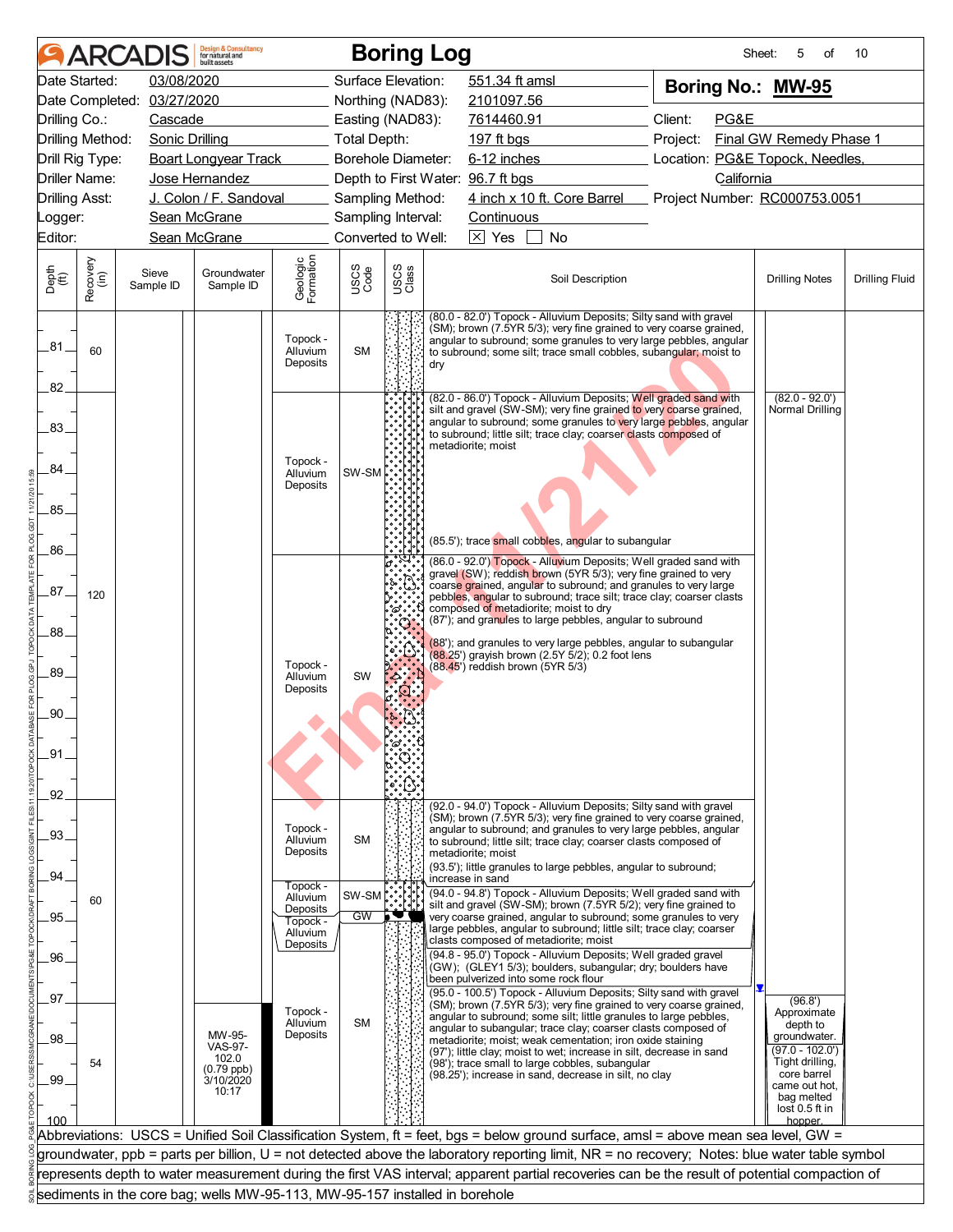|                             |                  | <b>ARCADIS</b>     | <b>Design &amp; Consultancy</b><br>for natural and<br>huilt assets          |                       |                    |               | <b>Boring Log</b> |                                                                                                                                      |                  |                                                                                                                                               | Sheet:<br>6                        | 10<br>οf              |
|-----------------------------|------------------|--------------------|-----------------------------------------------------------------------------|-----------------------|--------------------|---------------|-------------------|--------------------------------------------------------------------------------------------------------------------------------------|------------------|-----------------------------------------------------------------------------------------------------------------------------------------------|------------------------------------|-----------------------|
|                             | Date Started:    | 03/08/2020         |                                                                             |                       | Surface Elevation: |               |                   | 551.34 ft amsl                                                                                                                       |                  | Boring No.: MW-95                                                                                                                             |                                    |                       |
| Date Completed:             |                  | 03/27/2020         |                                                                             |                       | Northing (NAD83):  |               |                   | 2101097.56                                                                                                                           |                  |                                                                                                                                               |                                    |                       |
| Drilling Co.:               |                  | Cascade            |                                                                             |                       | Easting (NAD83):   |               |                   | 7614460.91                                                                                                                           |                  | Client:<br>PG&E                                                                                                                               |                                    |                       |
| Drilling Method:            |                  | Sonic Drilling     |                                                                             |                       | Total Depth:       |               |                   | 197 ft bgs                                                                                                                           |                  | Project:                                                                                                                                      | Final GW Remedy Phase 1            |                       |
| Drill Rig Type:             |                  |                    | <b>Boart Longyear Track</b>                                                 |                       | Borehole Diameter: |               |                   | $6-12$ inches                                                                                                                        |                  | Location: PG&E Topock, Needles,                                                                                                               |                                    |                       |
| Driller Name:               |                  |                    | Jose Hernandez                                                              |                       |                    |               |                   | Depth to First Water: 96.7 ft bgs                                                                                                    |                  | California                                                                                                                                    |                                    |                       |
| <b>Drilling Asst:</b>       |                  |                    | J. Colon / F. Sandoval                                                      |                       | Sampling Method:   |               |                   |                                                                                                                                      |                  | 4 inch x 10 ft. Core Barrel Project Number: RC000753.0051                                                                                     |                                    |                       |
| _ogger:                     |                  |                    | Sean McGrane                                                                |                       | Sampling Interval: |               |                   | Continuous                                                                                                                           |                  |                                                                                                                                               |                                    |                       |
| Editor:                     |                  |                    | Sean McGrane                                                                |                       | Converted to Well: |               |                   | $\boxtimes$ Yes<br>No                                                                                                                |                  |                                                                                                                                               |                                    |                       |
| Depth<br>$\widetilde{f(t)}$ | Recovery<br>(in) | Sieve<br>Sample ID | Groundwater<br>Sample ID                                                    | Geologic<br>Formation | USCS<br>Code       | USCS<br>Class |                   |                                                                                                                                      | Soil Description |                                                                                                                                               | <b>Drilling Notes</b>              | <b>Drilling Fluid</b> |
|                             |                  |                    | MW-95-<br><b>VAS-97-</b>                                                    |                       | <b>SM</b>          |               |                   | (99.75'); trace boulders, subround<br>(99.9'); some granules to large pebbles, angular to subangular;                                |                  |                                                                                                                                               | $(97.1 - 107.0')$<br>Drilling easy |                       |
| _101__                      | 54               |                    | 102.0<br>$(0.79$ ppb)                                                       | Topock -<br>Alluvium  | SM                 |               |                   | trace clay; decrease in sand, increase in silt                                                                                       |                  | (100.5 - 101.5') Topock - Alluvium Deposits; Silty sand with gravel                                                                           | with 8-inch<br>core barrel.        |                       |
|                             |                  |                    | 3/10/2020                                                                   | Deposits              |                    |               |                   |                                                                                                                                      |                  | (SM); reddish brown / moderate brown (5YR 4/4); very fine grained                                                                             |                                    |                       |
| 102                         |                  |                    | 10:17                                                                       |                       | <b>NR</b>          |               |                   | to very coarse grained, angular to subround; some granules to<br>very large pebbles, angular to subangular; little silt; trace clay; |                  |                                                                                                                                               |                                    |                       |
|                             |                  |                    |                                                                             |                       |                    |               |                   | (101.5 - 102.0') No recovery (NR); fell out of core barrel into                                                                      |                  | coarser clasts composed of metadiorite; well sorted; moist to wet                                                                             | $(102.0 -$<br>107.0'               |                       |
| 103                         |                  |                    |                                                                             | Topock -<br>Alluvium  | <b>SM</b>          |               | hopper            |                                                                                                                                      |                  |                                                                                                                                               | Hard drilling                      |                       |
|                             |                  |                    |                                                                             | Deposits              |                    |               |                   |                                                                                                                                      |                  | (102.0 - 104.0') Topock - Alluvium Deposits; Silty sand with gravel<br>(SM); brown (7.5YR 4/4); very fine grained to very coarse grained,     |                                    |                       |
| 104                         |                  |                    |                                                                             |                       |                    |               |                   | angular to subround; some silt; little granules to large pebbles,<br>angular to subangular; trace clay; coarser clasts composed of   |                  |                                                                                                                                               |                                    |                       |
|                             | 60               |                    |                                                                             |                       |                    |               |                   | metadiorite; wet                                                                                                                     |                  |                                                                                                                                               |                                    |                       |
| _105_                       |                  |                    |                                                                             |                       |                    |               |                   | (103.5'); some granules to very large pebbles, angular to<br>subangular; increase in sand, decrease in silt                          |                  |                                                                                                                                               |                                    |                       |
|                             |                  |                    |                                                                             | Topock -<br>Alluvium  | <b>SM</b>          |               |                   |                                                                                                                                      |                  | (104.0 - 107.0') Topock - Alluvium Deposits; Silty sand with gravel                                                                           |                                    |                       |
| $-106$                      |                  |                    |                                                                             | Deposits              |                    |               |                   | (SM); brown (10YR 5/3); very fine grained to very coarse grained,                                                                    |                  | angular to subround; some granules to very large pebbles, angular                                                                             |                                    |                       |
|                             |                  |                    |                                                                             |                       |                    |               |                   | to subround; some silt; trace clay; coarser clasts composed of<br>metadiorite; moist to wet; weak cementation                        |                  |                                                                                                                                               |                                    |                       |
| _107_                       |                  |                    |                                                                             |                       |                    |               |                   |                                                                                                                                      |                  |                                                                                                                                               |                                    |                       |
|                             |                  |                    |                                                                             | Topock -<br>Alluvium  | <b>ML</b>          |               |                   | (ML); brown (7.5YR 4/4); no plasticity; some very fine to very                                                                       |                  | (107.0 - 108.0') Topock - Alluvium Deposits; Sandy silt with gravel                                                                           | (107.0')<br><b>Hard Drilling</b>   | $(107.0 -$<br>147.0'  |
| _108_                       |                  |                    |                                                                             | Deposits              |                    |               |                   |                                                                                                                                      |                  | coarse grained sand, angular to subangular; little granules to very                                                                           |                                    | No water used         |
|                             |                  |                    |                                                                             |                       |                    |               | stiff             |                                                                                                                                      |                  | large pebbles, angular to subangular; trace clay; moist to wet; very                                                                          |                                    |                       |
| _109_                       |                  |                    |                                                                             | Topock -<br>Alluvium  | <b>ML</b>          |               |                   |                                                                                                                                      |                  | (108.0 - 110.0') Topock - Alluvium Deposits; Sandy silt with gravel<br>(ML); brown (7.5YR 5/3); no plasticity; some granules to very large    |                                    |                       |
|                             |                  |                    |                                                                             | Deposits              |                    |               |                   | pebbles, angular to subangular; some very fine to very coarse                                                                        |                  |                                                                                                                                               |                                    |                       |
| 110                         |                  |                    |                                                                             |                       |                    |               |                   | grained sand, angular to subround; trace clay; coarser clasts<br>composed of metadiorite; dry to moist; hard                         |                  |                                                                                                                                               |                                    |                       |
|                             |                  |                    |                                                                             |                       |                    | NF 1          | rock flour        | (109.5'); trace small cobbles, subangular; cobbles pulverized into                                                                   |                  |                                                                                                                                               | (110.0')<br><b>Hard Drilling</b>   |                       |
| 111                         |                  |                    |                                                                             | Topock -              |                    |               |                   |                                                                                                                                      |                  | (110.0 - 112.5') Topock - Alluvium Deposits; Silty sand with gravel                                                                           |                                    |                       |
|                             |                  |                    |                                                                             | Alluvium              | <b>SM</b>          |               |                   |                                                                                                                                      |                  | (SM); brown (7.5YR 5/3); very fine grained to very coarse grained,<br>angular to subround; some granules to very large pebbles, angular       |                                    |                       |
| $112$                       |                  |                    |                                                                             | <b>Deposits</b>       |                    |               | to wet            | to subangular; some silt; trace small cobbles, subangular; moist                                                                     |                  |                                                                                                                                               |                                    |                       |
|                             | 120              |                    |                                                                             |                       |                    |               |                   |                                                                                                                                      |                  |                                                                                                                                               |                                    |                       |
| $-113$                      |                  |                    |                                                                             |                       |                    |               |                   |                                                                                                                                      |                  | (112.5 - 114.0') Topock - Alluvium Deposits; Sandy silt with gravel                                                                           |                                    |                       |
|                             |                  |                    |                                                                             | Topock -<br>Alluvium  | ML                 |               |                   | pebbles, angular to subangular; some very fine to very coarse                                                                        |                  | (ML); brown (10YR 5/3); low plasticity; some granules to very large                                                                           |                                    |                       |
| _114_                       |                  |                    |                                                                             | Deposits              |                    |               |                   | grained sand, angular to subround; coarser clasts composed of<br>metadiorite; moist to wet; very stiff                               |                  |                                                                                                                                               |                                    |                       |
|                             |                  |                    |                                                                             |                       |                    |               |                   |                                                                                                                                      |                  | (114.0 - 115.8') Topock - Alluvium Deposits; Silty sand with gravel                                                                           | (114.0')                           |                       |
| $-115$                      |                  |                    |                                                                             | Topock -<br>Alluvium  | <b>SM</b>          |               |                   | (SM); brown (7.5YR 5/2); very fine grained to very coarse grained,                                                                   |                  | angular to subround; some granules to very large pebbles, angular                                                                             | <b>Hard Drilling</b>               |                       |
|                             |                  |                    |                                                                             | Deposits              |                    |               |                   | to subround; some silt; trace clay; coarser clasts composed of<br>metadiorite; moist to wet                                          |                  |                                                                                                                                               |                                    |                       |
| 116                         |                  |                    |                                                                             |                       |                    |               |                   | (114.75'); moist to dry                                                                                                              |                  |                                                                                                                                               |                                    |                       |
|                             |                  |                    |                                                                             | Topock -<br>Alluvium  | <b>SM</b>          |               |                   | (SM); dark yellowish brown (10YR 4/4); very fine grained to very                                                                     |                  | (115.8 - 117.0') Topock - Alluvium Deposits; Silty sand with gravel                                                                           |                                    |                       |
|                             |                  |                    |                                                                             | Deposits              |                    |               |                   | pebbles, angular to subround; little silt; coarser clasts composed                                                                   |                  | coarse grained, angular to subround; some granules to very large                                                                              |                                    |                       |
| _117_                       |                  |                    |                                                                             | Topock -              |                    |               |                   | of metadiorite; moist to dry                                                                                                         |                  |                                                                                                                                               | $(117.0 -$                         |                       |
|                             |                  |                    |                                                                             | Alluvium<br>Deposits  | GM                 |               |                   | (GM); grayish brown (10YR 5/2); granules to very large pebbles,                                                                      |                  | (117.0 - 118.0') Topock - Alluvium Deposits; Silty gravel with sand                                                                           | 127.0'<br>Normal                   |                       |
| $\_118$                     |                  |                    |                                                                             |                       |                    | ′ଠା           |                   | angular to subangular; some very fine to very coarse grained                                                                         |                  |                                                                                                                                               | drilling, 9.5 ft<br>of recovery    |                       |
|                             | 114              |                    |                                                                             | Topock -              |                    |               |                   | sand, angular to subround; little silt; coarser clasts composed of<br>metadiorite; moist to wet; pebbles pulverized, some silt maybe |                  |                                                                                                                                               | due to                             |                       |
| 119                         |                  |                    |                                                                             | Alluvium              | <b>GM</b>          |               | rock flour        |                                                                                                                                      |                  |                                                                                                                                               | compaction.                        |                       |
|                             |                  |                    |                                                                             | Deposits              |                    |               |                   | (118.0 - 121.5') Topock - Alluvium Deposits; (GM); brown (10YR                                                                       |                  | 5/3); very fine grained to very coarse grained, angular to subround;                                                                          |                                    |                       |
| 120                         |                  |                    |                                                                             |                       |                    |               |                   | some granules to very large pebbles, angular to subround; some                                                                       |                  | Abbreviations: USCS = Unified Soil Classification System, ft = feet, bgs = below ground surface, amsl = above mean sea level, GW =            |                                    |                       |
|                             |                  |                    |                                                                             |                       |                    |               |                   |                                                                                                                                      |                  | groundwater, ppb = parts per billion, U = not detected above the laboratory reporting limit, NR = no recovery; Notes: blue water table symbol |                                    |                       |
|                             |                  |                    |                                                                             |                       |                    |               |                   |                                                                                                                                      |                  | represents depth to water measurement during the first VAS interval; apparent partial recoveries can be the result of potential compaction of |                                    |                       |
|                             |                  |                    | sediments in the core bag; wells MW-95-113, MW-95-157 installed in borehole |                       |                    |               |                   |                                                                                                                                      |                  |                                                                                                                                               |                                    |                       |
|                             |                  |                    |                                                                             |                       |                    |               |                   |                                                                                                                                      |                  |                                                                                                                                               |                                    |                       |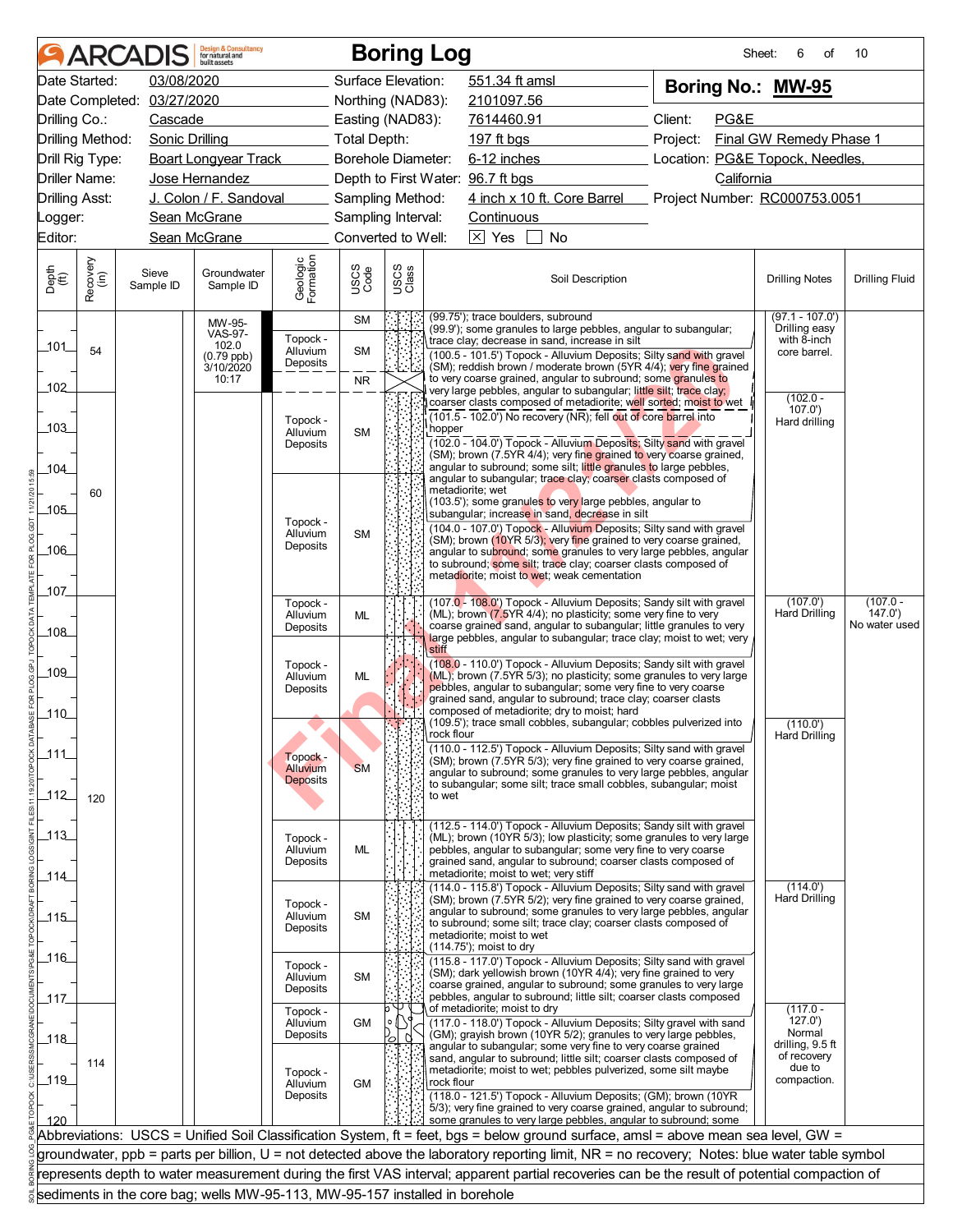| 03/08/2020<br>Date Started:<br>Surface Elevation:<br>551.34 ft amsl<br>Boring No.: MW-95<br>03/27/2020<br>Date Completed:<br>Northing (NAD83):<br>2101097.56<br>Client:<br>PG&E<br>Drilling Co.:<br>Cascade<br>Easting (NAD83):<br>7614460.91<br>Final GW Remedy Phase 1<br>Drilling Method:<br>Sonic Drilling<br><b>Total Depth:</b><br>197 ft bgs<br>Project:<br>6-12 inches<br>Location: PG&E Topock, Needles,<br>Drill Rig Type:<br><b>Boart Longyear Track</b><br>Borehole Diameter:<br>Driller Name:<br>Jose Hernandez<br>Depth to First Water: 96.7 ft bgs<br>California<br>J. Colon / F. Sandoval<br>4 inch x 10 ft. Core Barrel<br>Project Number: RC000753.0051<br><b>Drilling Asst:</b><br>Sampling Method:<br>Sean McGrane<br>Sampling Interval:<br>Continuous<br>_ogger:<br>$\boxed{\times}$ Yes<br>Editor:<br>Sean McGrane<br>Converted to Well:<br>No<br>Geologic<br>Formation<br>Recovery<br>(in)<br>USCS<br>Class<br>USCS<br>Code<br>Depth<br>(ft)<br>Sieve<br>Groundwater<br>Soil Description<br><b>Drilling Notes</b><br>Sample ID<br>Sample ID<br>silt; coarser clasts composed of metadiorite; moist to wet; weak<br>Topock -<br>cementation<br><b>GM</b><br>Alluvium<br>121<br>Deposits<br>(121.5 - 124.0') Topock - Alluvium Deposits; Silty sand with gravel<br>122<br>(SM); grayish brown (10YR 5/2); very fine grained to very coarse<br>grained, angular to subround; some granules to very large<br>Topock -<br>pebbles, angular to subround; some silt; trace small cobbles,<br>Alluvium<br><b>SM</b><br>subangular to subround; trace clay; coarser clasts composed of<br>123<br>Deposits<br>metadiorite; dry<br>(123'); and granules to very large pebbles, angular to subangular;<br>114<br>little silt; trace boulders, subangular; increase in sand<br>MW-95-<br>124<br>VAS-122-<br>(124.0 - 127.0') Topock - Alluvium Deposits; Silty sand with gravel<br>127<br>(SM); brown (7.5YR 4/4); very fine grained to very coarse grained,<br>(0.87 ppb)<br>3/10/2020<br>angular to subround; some granules to very large pebbles, angular<br>$-125$<br>to subround; little silt; trace clay; coarser clasts composed of<br>15:24<br>Topock -<br>metadiorite; wet<br>Alluvium<br><b>SM</b><br>Deposits<br>$-126$<br>127<br>$(127.0 -$<br>(127.0 - 129.5') Topock - Alluvium Deposits; Well graded gravel<br>with silt and sand (GW-GM); brown (7.5YR 5/3); granules to very<br>137.0'<br>Normal drilling<br>large pebbles, angular to subround; and very fine to very coarse<br>$-128$<br>Topock -<br>grained sand, angular to subround; little silt; trace clay; coarser<br>Alluvium<br>GW-GM<br>clasts composed of metadiorite; wet<br>Deposits<br>129<br>(129.5 - 132.5') Topock - Alluvium Deposits; Silty gravel with sand<br>$-130$<br>(GM); brown (7.5YR 5/3); granules to very large pebbles, angular<br>$(130.0 -$<br>to subangular; some very fine to very coarse grained sand,<br>140.0'<br>angular to subangular; some silt; coarser clasts composed of |  | <b>ARCADIS</b> | <b>Design &amp; Consultancy</b><br>for natural and<br>huilt assets |  |               | <b>Boring Log</b> | Sheet: | 7<br>οf | 10                    |
|-------------------------------------------------------------------------------------------------------------------------------------------------------------------------------------------------------------------------------------------------------------------------------------------------------------------------------------------------------------------------------------------------------------------------------------------------------------------------------------------------------------------------------------------------------------------------------------------------------------------------------------------------------------------------------------------------------------------------------------------------------------------------------------------------------------------------------------------------------------------------------------------------------------------------------------------------------------------------------------------------------------------------------------------------------------------------------------------------------------------------------------------------------------------------------------------------------------------------------------------------------------------------------------------------------------------------------------------------------------------------------------------------------------------------------------------------------------------------------------------------------------------------------------------------------------------------------------------------------------------------------------------------------------------------------------------------------------------------------------------------------------------------------------------------------------------------------------------------------------------------------------------------------------------------------------------------------------------------------------------------------------------------------------------------------------------------------------------------------------------------------------------------------------------------------------------------------------------------------------------------------------------------------------------------------------------------------------------------------------------------------------------------------------------------------------------------------------------------------------------------------------------------------------------------------------------------------------------------------------------------------------------------------------------------------------------------------------------------------------------------------------------------------------------------------------------------------------------------------------------------------------------------------------------------------------------------------------------------------------------------|--|----------------|--------------------------------------------------------------------|--|---------------|-------------------|--------|---------|-----------------------|
|                                                                                                                                                                                                                                                                                                                                                                                                                                                                                                                                                                                                                                                                                                                                                                                                                                                                                                                                                                                                                                                                                                                                                                                                                                                                                                                                                                                                                                                                                                                                                                                                                                                                                                                                                                                                                                                                                                                                                                                                                                                                                                                                                                                                                                                                                                                                                                                                                                                                                                                                                                                                                                                                                                                                                                                                                                                                                                                                                                                                 |  |                |                                                                    |  |               |                   |        |         |                       |
|                                                                                                                                                                                                                                                                                                                                                                                                                                                                                                                                                                                                                                                                                                                                                                                                                                                                                                                                                                                                                                                                                                                                                                                                                                                                                                                                                                                                                                                                                                                                                                                                                                                                                                                                                                                                                                                                                                                                                                                                                                                                                                                                                                                                                                                                                                                                                                                                                                                                                                                                                                                                                                                                                                                                                                                                                                                                                                                                                                                                 |  |                |                                                                    |  |               |                   |        |         |                       |
|                                                                                                                                                                                                                                                                                                                                                                                                                                                                                                                                                                                                                                                                                                                                                                                                                                                                                                                                                                                                                                                                                                                                                                                                                                                                                                                                                                                                                                                                                                                                                                                                                                                                                                                                                                                                                                                                                                                                                                                                                                                                                                                                                                                                                                                                                                                                                                                                                                                                                                                                                                                                                                                                                                                                                                                                                                                                                                                                                                                                 |  |                |                                                                    |  |               |                   |        |         |                       |
|                                                                                                                                                                                                                                                                                                                                                                                                                                                                                                                                                                                                                                                                                                                                                                                                                                                                                                                                                                                                                                                                                                                                                                                                                                                                                                                                                                                                                                                                                                                                                                                                                                                                                                                                                                                                                                                                                                                                                                                                                                                                                                                                                                                                                                                                                                                                                                                                                                                                                                                                                                                                                                                                                                                                                                                                                                                                                                                                                                                                 |  |                |                                                                    |  |               |                   |        |         |                       |
|                                                                                                                                                                                                                                                                                                                                                                                                                                                                                                                                                                                                                                                                                                                                                                                                                                                                                                                                                                                                                                                                                                                                                                                                                                                                                                                                                                                                                                                                                                                                                                                                                                                                                                                                                                                                                                                                                                                                                                                                                                                                                                                                                                                                                                                                                                                                                                                                                                                                                                                                                                                                                                                                                                                                                                                                                                                                                                                                                                                                 |  |                |                                                                    |  |               |                   |        |         |                       |
|                                                                                                                                                                                                                                                                                                                                                                                                                                                                                                                                                                                                                                                                                                                                                                                                                                                                                                                                                                                                                                                                                                                                                                                                                                                                                                                                                                                                                                                                                                                                                                                                                                                                                                                                                                                                                                                                                                                                                                                                                                                                                                                                                                                                                                                                                                                                                                                                                                                                                                                                                                                                                                                                                                                                                                                                                                                                                                                                                                                                 |  |                |                                                                    |  |               |                   |        |         |                       |
|                                                                                                                                                                                                                                                                                                                                                                                                                                                                                                                                                                                                                                                                                                                                                                                                                                                                                                                                                                                                                                                                                                                                                                                                                                                                                                                                                                                                                                                                                                                                                                                                                                                                                                                                                                                                                                                                                                                                                                                                                                                                                                                                                                                                                                                                                                                                                                                                                                                                                                                                                                                                                                                                                                                                                                                                                                                                                                                                                                                                 |  |                |                                                                    |  |               |                   |        |         |                       |
|                                                                                                                                                                                                                                                                                                                                                                                                                                                                                                                                                                                                                                                                                                                                                                                                                                                                                                                                                                                                                                                                                                                                                                                                                                                                                                                                                                                                                                                                                                                                                                                                                                                                                                                                                                                                                                                                                                                                                                                                                                                                                                                                                                                                                                                                                                                                                                                                                                                                                                                                                                                                                                                                                                                                                                                                                                                                                                                                                                                                 |  |                |                                                                    |  |               |                   |        |         |                       |
|                                                                                                                                                                                                                                                                                                                                                                                                                                                                                                                                                                                                                                                                                                                                                                                                                                                                                                                                                                                                                                                                                                                                                                                                                                                                                                                                                                                                                                                                                                                                                                                                                                                                                                                                                                                                                                                                                                                                                                                                                                                                                                                                                                                                                                                                                                                                                                                                                                                                                                                                                                                                                                                                                                                                                                                                                                                                                                                                                                                                 |  |                |                                                                    |  |               |                   |        |         |                       |
|                                                                                                                                                                                                                                                                                                                                                                                                                                                                                                                                                                                                                                                                                                                                                                                                                                                                                                                                                                                                                                                                                                                                                                                                                                                                                                                                                                                                                                                                                                                                                                                                                                                                                                                                                                                                                                                                                                                                                                                                                                                                                                                                                                                                                                                                                                                                                                                                                                                                                                                                                                                                                                                                                                                                                                                                                                                                                                                                                                                                 |  |                |                                                                    |  |               |                   |        |         | <b>Drilling Fluid</b> |
|                                                                                                                                                                                                                                                                                                                                                                                                                                                                                                                                                                                                                                                                                                                                                                                                                                                                                                                                                                                                                                                                                                                                                                                                                                                                                                                                                                                                                                                                                                                                                                                                                                                                                                                                                                                                                                                                                                                                                                                                                                                                                                                                                                                                                                                                                                                                                                                                                                                                                                                                                                                                                                                                                                                                                                                                                                                                                                                                                                                                 |  |                |                                                                    |  |               |                   |        |         |                       |
|                                                                                                                                                                                                                                                                                                                                                                                                                                                                                                                                                                                                                                                                                                                                                                                                                                                                                                                                                                                                                                                                                                                                                                                                                                                                                                                                                                                                                                                                                                                                                                                                                                                                                                                                                                                                                                                                                                                                                                                                                                                                                                                                                                                                                                                                                                                                                                                                                                                                                                                                                                                                                                                                                                                                                                                                                                                                                                                                                                                                 |  |                |                                                                    |  |               |                   |        |         |                       |
|                                                                                                                                                                                                                                                                                                                                                                                                                                                                                                                                                                                                                                                                                                                                                                                                                                                                                                                                                                                                                                                                                                                                                                                                                                                                                                                                                                                                                                                                                                                                                                                                                                                                                                                                                                                                                                                                                                                                                                                                                                                                                                                                                                                                                                                                                                                                                                                                                                                                                                                                                                                                                                                                                                                                                                                                                                                                                                                                                                                                 |  |                |                                                                    |  |               |                   |        |         |                       |
|                                                                                                                                                                                                                                                                                                                                                                                                                                                                                                                                                                                                                                                                                                                                                                                                                                                                                                                                                                                                                                                                                                                                                                                                                                                                                                                                                                                                                                                                                                                                                                                                                                                                                                                                                                                                                                                                                                                                                                                                                                                                                                                                                                                                                                                                                                                                                                                                                                                                                                                                                                                                                                                                                                                                                                                                                                                                                                                                                                                                 |  |                |                                                                    |  |               |                   |        |         |                       |
|                                                                                                                                                                                                                                                                                                                                                                                                                                                                                                                                                                                                                                                                                                                                                                                                                                                                                                                                                                                                                                                                                                                                                                                                                                                                                                                                                                                                                                                                                                                                                                                                                                                                                                                                                                                                                                                                                                                                                                                                                                                                                                                                                                                                                                                                                                                                                                                                                                                                                                                                                                                                                                                                                                                                                                                                                                                                                                                                                                                                 |  |                |                                                                    |  |               |                   |        |         |                       |
|                                                                                                                                                                                                                                                                                                                                                                                                                                                                                                                                                                                                                                                                                                                                                                                                                                                                                                                                                                                                                                                                                                                                                                                                                                                                                                                                                                                                                                                                                                                                                                                                                                                                                                                                                                                                                                                                                                                                                                                                                                                                                                                                                                                                                                                                                                                                                                                                                                                                                                                                                                                                                                                                                                                                                                                                                                                                                                                                                                                                 |  |                |                                                                    |  |               |                   |        |         |                       |
|                                                                                                                                                                                                                                                                                                                                                                                                                                                                                                                                                                                                                                                                                                                                                                                                                                                                                                                                                                                                                                                                                                                                                                                                                                                                                                                                                                                                                                                                                                                                                                                                                                                                                                                                                                                                                                                                                                                                                                                                                                                                                                                                                                                                                                                                                                                                                                                                                                                                                                                                                                                                                                                                                                                                                                                                                                                                                                                                                                                                 |  |                |                                                                    |  |               |                   |        |         |                       |
|                                                                                                                                                                                                                                                                                                                                                                                                                                                                                                                                                                                                                                                                                                                                                                                                                                                                                                                                                                                                                                                                                                                                                                                                                                                                                                                                                                                                                                                                                                                                                                                                                                                                                                                                                                                                                                                                                                                                                                                                                                                                                                                                                                                                                                                                                                                                                                                                                                                                                                                                                                                                                                                                                                                                                                                                                                                                                                                                                                                                 |  |                |                                                                    |  |               |                   |        |         |                       |
|                                                                                                                                                                                                                                                                                                                                                                                                                                                                                                                                                                                                                                                                                                                                                                                                                                                                                                                                                                                                                                                                                                                                                                                                                                                                                                                                                                                                                                                                                                                                                                                                                                                                                                                                                                                                                                                                                                                                                                                                                                                                                                                                                                                                                                                                                                                                                                                                                                                                                                                                                                                                                                                                                                                                                                                                                                                                                                                                                                                                 |  |                |                                                                    |  |               |                   |        |         |                       |
|                                                                                                                                                                                                                                                                                                                                                                                                                                                                                                                                                                                                                                                                                                                                                                                                                                                                                                                                                                                                                                                                                                                                                                                                                                                                                                                                                                                                                                                                                                                                                                                                                                                                                                                                                                                                                                                                                                                                                                                                                                                                                                                                                                                                                                                                                                                                                                                                                                                                                                                                                                                                                                                                                                                                                                                                                                                                                                                                                                                                 |  |                |                                                                    |  |               |                   |        |         |                       |
|                                                                                                                                                                                                                                                                                                                                                                                                                                                                                                                                                                                                                                                                                                                                                                                                                                                                                                                                                                                                                                                                                                                                                                                                                                                                                                                                                                                                                                                                                                                                                                                                                                                                                                                                                                                                                                                                                                                                                                                                                                                                                                                                                                                                                                                                                                                                                                                                                                                                                                                                                                                                                                                                                                                                                                                                                                                                                                                                                                                                 |  |                |                                                                    |  |               |                   |        |         |                       |
|                                                                                                                                                                                                                                                                                                                                                                                                                                                                                                                                                                                                                                                                                                                                                                                                                                                                                                                                                                                                                                                                                                                                                                                                                                                                                                                                                                                                                                                                                                                                                                                                                                                                                                                                                                                                                                                                                                                                                                                                                                                                                                                                                                                                                                                                                                                                                                                                                                                                                                                                                                                                                                                                                                                                                                                                                                                                                                                                                                                                 |  |                |                                                                    |  |               |                   |        |         |                       |
|                                                                                                                                                                                                                                                                                                                                                                                                                                                                                                                                                                                                                                                                                                                                                                                                                                                                                                                                                                                                                                                                                                                                                                                                                                                                                                                                                                                                                                                                                                                                                                                                                                                                                                                                                                                                                                                                                                                                                                                                                                                                                                                                                                                                                                                                                                                                                                                                                                                                                                                                                                                                                                                                                                                                                                                                                                                                                                                                                                                                 |  |                |                                                                    |  |               |                   |        |         |                       |
|                                                                                                                                                                                                                                                                                                                                                                                                                                                                                                                                                                                                                                                                                                                                                                                                                                                                                                                                                                                                                                                                                                                                                                                                                                                                                                                                                                                                                                                                                                                                                                                                                                                                                                                                                                                                                                                                                                                                                                                                                                                                                                                                                                                                                                                                                                                                                                                                                                                                                                                                                                                                                                                                                                                                                                                                                                                                                                                                                                                                 |  |                |                                                                    |  |               |                   |        |         |                       |
|                                                                                                                                                                                                                                                                                                                                                                                                                                                                                                                                                                                                                                                                                                                                                                                                                                                                                                                                                                                                                                                                                                                                                                                                                                                                                                                                                                                                                                                                                                                                                                                                                                                                                                                                                                                                                                                                                                                                                                                                                                                                                                                                                                                                                                                                                                                                                                                                                                                                                                                                                                                                                                                                                                                                                                                                                                                                                                                                                                                                 |  |                |                                                                    |  |               |                   |        |         |                       |
| Topock -<br><b>Borehole</b><br>metadiorite; wet<br>$-131$<br>Alluvium                                                                                                                                                                                                                                                                                                                                                                                                                                                                                                                                                                                                                                                                                                                                                                                                                                                                                                                                                                                                                                                                                                                                                                                                                                                                                                                                                                                                                                                                                                                                                                                                                                                                                                                                                                                                                                                                                                                                                                                                                                                                                                                                                                                                                                                                                                                                                                                                                                                                                                                                                                                                                                                                                                                                                                                                                                                                                                                           |  |                |                                                                    |  | $\frac{1}{6}$ |                   |        |         |                       |
| <b>GM</b><br>caving in<br>۱o<br>(130.5'); increase in granules and pebbles, increase in sand,<br><b>Deposits</b><br>during drilling<br>decrease in silt                                                                                                                                                                                                                                                                                                                                                                                                                                                                                                                                                                                                                                                                                                                                                                                                                                                                                                                                                                                                                                                                                                                                                                                                                                                                                                                                                                                                                                                                                                                                                                                                                                                                                                                                                                                                                                                                                                                                                                                                                                                                                                                                                                                                                                                                                                                                                                                                                                                                                                                                                                                                                                                                                                                                                                                                                                         |  |                |                                                                    |  |               |                   |        |         |                       |
| О<br>with 8-inch,<br>_132_<br>potential voids<br>120                                                                                                                                                                                                                                                                                                                                                                                                                                                                                                                                                                                                                                                                                                                                                                                                                                                                                                                                                                                                                                                                                                                                                                                                                                                                                                                                                                                                                                                                                                                                                                                                                                                                                                                                                                                                                                                                                                                                                                                                                                                                                                                                                                                                                                                                                                                                                                                                                                                                                                                                                                                                                                                                                                                                                                                                                                                                                                                                            |  |                |                                                                    |  |               |                   |        |         |                       |
| formina.<br>Advancing                                                                                                                                                                                                                                                                                                                                                                                                                                                                                                                                                                                                                                                                                                                                                                                                                                                                                                                                                                                                                                                                                                                                                                                                                                                                                                                                                                                                                                                                                                                                                                                                                                                                                                                                                                                                                                                                                                                                                                                                                                                                                                                                                                                                                                                                                                                                                                                                                                                                                                                                                                                                                                                                                                                                                                                                                                                                                                                                                                           |  |                |                                                                    |  |               |                   |        |         |                       |
| (132.5 - 133.5') Topock - Alluvium Deposits; Sandy silt with gravel<br>Topock -<br>10-inch casing<br>$-133$<br>(ML); brown (7.5YR 5/3); low plasticity; some granules to very                                                                                                                                                                                                                                                                                                                                                                                                                                                                                                                                                                                                                                                                                                                                                                                                                                                                                                                                                                                                                                                                                                                                                                                                                                                                                                                                                                                                                                                                                                                                                                                                                                                                                                                                                                                                                                                                                                                                                                                                                                                                                                                                                                                                                                                                                                                                                                                                                                                                                                                                                                                                                                                                                                                                                                                                                   |  |                |                                                                    |  |               |                   |        |         |                       |
| ML<br>Alluvium<br>hard.<br>large pebbles, angular to subround; some very fine to very coarse<br>Deposits                                                                                                                                                                                                                                                                                                                                                                                                                                                                                                                                                                                                                                                                                                                                                                                                                                                                                                                                                                                                                                                                                                                                                                                                                                                                                                                                                                                                                                                                                                                                                                                                                                                                                                                                                                                                                                                                                                                                                                                                                                                                                                                                                                                                                                                                                                                                                                                                                                                                                                                                                                                                                                                                                                                                                                                                                                                                                        |  |                |                                                                    |  |               |                   |        |         |                       |
| grained sand, angular to subround; trace clay; moist; very stiff<br>(133.5 - 137.0') Topock - Alluvium Deposits; Silty sand with gravel<br>_134_                                                                                                                                                                                                                                                                                                                                                                                                                                                                                                                                                                                                                                                                                                                                                                                                                                                                                                                                                                                                                                                                                                                                                                                                                                                                                                                                                                                                                                                                                                                                                                                                                                                                                                                                                                                                                                                                                                                                                                                                                                                                                                                                                                                                                                                                                                                                                                                                                                                                                                                                                                                                                                                                                                                                                                                                                                                |  |                |                                                                    |  |               |                   |        |         |                       |
| (SM); brown (7.5YR 5/3); very fine grained to very coarse grained,<br>angular to subangular; some granules to very large pebbles,                                                                                                                                                                                                                                                                                                                                                                                                                                                                                                                                                                                                                                                                                                                                                                                                                                                                                                                                                                                                                                                                                                                                                                                                                                                                                                                                                                                                                                                                                                                                                                                                                                                                                                                                                                                                                                                                                                                                                                                                                                                                                                                                                                                                                                                                                                                                                                                                                                                                                                                                                                                                                                                                                                                                                                                                                                                               |  |                |                                                                    |  |               |                   |        |         |                       |
| angular to subangular; some silt; trace clay; coarser clasts<br>_135_<br>Topock -                                                                                                                                                                                                                                                                                                                                                                                                                                                                                                                                                                                                                                                                                                                                                                                                                                                                                                                                                                                                                                                                                                                                                                                                                                                                                                                                                                                                                                                                                                                                                                                                                                                                                                                                                                                                                                                                                                                                                                                                                                                                                                                                                                                                                                                                                                                                                                                                                                                                                                                                                                                                                                                                                                                                                                                                                                                                                                               |  |                |                                                                    |  |               |                   |        |         |                       |
| composed of metadiorite; moist to moist<br>Alluvium<br><b>SM</b>                                                                                                                                                                                                                                                                                                                                                                                                                                                                                                                                                                                                                                                                                                                                                                                                                                                                                                                                                                                                                                                                                                                                                                                                                                                                                                                                                                                                                                                                                                                                                                                                                                                                                                                                                                                                                                                                                                                                                                                                                                                                                                                                                                                                                                                                                                                                                                                                                                                                                                                                                                                                                                                                                                                                                                                                                                                                                                                                |  |                |                                                                    |  |               |                   |        |         |                       |
| Deposits<br>$-136$                                                                                                                                                                                                                                                                                                                                                                                                                                                                                                                                                                                                                                                                                                                                                                                                                                                                                                                                                                                                                                                                                                                                                                                                                                                                                                                                                                                                                                                                                                                                                                                                                                                                                                                                                                                                                                                                                                                                                                                                                                                                                                                                                                                                                                                                                                                                                                                                                                                                                                                                                                                                                                                                                                                                                                                                                                                                                                                                                                              |  |                |                                                                    |  |               |                   |        |         |                       |
|                                                                                                                                                                                                                                                                                                                                                                                                                                                                                                                                                                                                                                                                                                                                                                                                                                                                                                                                                                                                                                                                                                                                                                                                                                                                                                                                                                                                                                                                                                                                                                                                                                                                                                                                                                                                                                                                                                                                                                                                                                                                                                                                                                                                                                                                                                                                                                                                                                                                                                                                                                                                                                                                                                                                                                                                                                                                                                                                                                                                 |  |                |                                                                    |  |               |                   |        |         |                       |
| 137                                                                                                                                                                                                                                                                                                                                                                                                                                                                                                                                                                                                                                                                                                                                                                                                                                                                                                                                                                                                                                                                                                                                                                                                                                                                                                                                                                                                                                                                                                                                                                                                                                                                                                                                                                                                                                                                                                                                                                                                                                                                                                                                                                                                                                                                                                                                                                                                                                                                                                                                                                                                                                                                                                                                                                                                                                                                                                                                                                                             |  |                |                                                                    |  |               |                   |        |         |                       |
| (137.0 - 140.0') Topock - Alluvium Deposits; Sandy silt with gravel<br>$(137.0 -$<br>(ML); dark yellowish brown (10YR 4/4) with reddish brown (5YR<br>147.0')                                                                                                                                                                                                                                                                                                                                                                                                                                                                                                                                                                                                                                                                                                                                                                                                                                                                                                                                                                                                                                                                                                                                                                                                                                                                                                                                                                                                                                                                                                                                                                                                                                                                                                                                                                                                                                                                                                                                                                                                                                                                                                                                                                                                                                                                                                                                                                                                                                                                                                                                                                                                                                                                                                                                                                                                                                   |  |                |                                                                    |  |               |                   |        |         |                       |
| 5/4); medium plasticity; and very fine to very coarse grained sand,<br>Normal<br>$138$                                                                                                                                                                                                                                                                                                                                                                                                                                                                                                                                                                                                                                                                                                                                                                                                                                                                                                                                                                                                                                                                                                                                                                                                                                                                                                                                                                                                                                                                                                                                                                                                                                                                                                                                                                                                                                                                                                                                                                                                                                                                                                                                                                                                                                                                                                                                                                                                                                                                                                                                                                                                                                                                                                                                                                                                                                                                                                          |  |                |                                                                    |  |               |                   |        |         |                       |
| angular to round; little granules to very large pebbles, angular to<br>Drilling, 9.5 ft<br>Topock -<br>subround; coarser clasts composed of metadiorite; moist to wet;<br>of recovery<br>114<br>ML<br>Alluvium                                                                                                                                                                                                                                                                                                                                                                                                                                                                                                                                                                                                                                                                                                                                                                                                                                                                                                                                                                                                                                                                                                                                                                                                                                                                                                                                                                                                                                                                                                                                                                                                                                                                                                                                                                                                                                                                                                                                                                                                                                                                                                                                                                                                                                                                                                                                                                                                                                                                                                                                                                                                                                                                                                                                                                                  |  |                |                                                                    |  |               |                   |        |         |                       |
| due to<br>soft: mottled<br>Deposits<br>$-139$<br>compaction.                                                                                                                                                                                                                                                                                                                                                                                                                                                                                                                                                                                                                                                                                                                                                                                                                                                                                                                                                                                                                                                                                                                                                                                                                                                                                                                                                                                                                                                                                                                                                                                                                                                                                                                                                                                                                                                                                                                                                                                                                                                                                                                                                                                                                                                                                                                                                                                                                                                                                                                                                                                                                                                                                                                                                                                                                                                                                                                                    |  |                |                                                                    |  |               |                   |        |         |                       |
| (138.0')                                                                                                                                                                                                                                                                                                                                                                                                                                                                                                                                                                                                                                                                                                                                                                                                                                                                                                                                                                                                                                                                                                                                                                                                                                                                                                                                                                                                                                                                                                                                                                                                                                                                                                                                                                                                                                                                                                                                                                                                                                                                                                                                                                                                                                                                                                                                                                                                                                                                                                                                                                                                                                                                                                                                                                                                                                                                                                                                                                                        |  |                |                                                                    |  |               |                   |        |         |                       |
| Encountered<br>potential<br>140                                                                                                                                                                                                                                                                                                                                                                                                                                                                                                                                                                                                                                                                                                                                                                                                                                                                                                                                                                                                                                                                                                                                                                                                                                                                                                                                                                                                                                                                                                                                                                                                                                                                                                                                                                                                                                                                                                                                                                                                                                                                                                                                                                                                                                                                                                                                                                                                                                                                                                                                                                                                                                                                                                                                                                                                                                                                                                                                                                 |  |                |                                                                    |  |               |                   |        |         |                       |
| Abbreviations: USCS = Unified Soil Classification System, ft = feet, bgs = below ground surface, amsl = above mean sea level, GW =                                                                                                                                                                                                                                                                                                                                                                                                                                                                                                                                                                                                                                                                                                                                                                                                                                                                                                                                                                                                                                                                                                                                                                                                                                                                                                                                                                                                                                                                                                                                                                                                                                                                                                                                                                                                                                                                                                                                                                                                                                                                                                                                                                                                                                                                                                                                                                                                                                                                                                                                                                                                                                                                                                                                                                                                                                                              |  |                |                                                                    |  |               |                   |        |         |                       |
| groundwater, ppb = parts per billion, U = not detected above the laboratory reporting limit, NR = no recovery; Notes: blue water table symbol                                                                                                                                                                                                                                                                                                                                                                                                                                                                                                                                                                                                                                                                                                                                                                                                                                                                                                                                                                                                                                                                                                                                                                                                                                                                                                                                                                                                                                                                                                                                                                                                                                                                                                                                                                                                                                                                                                                                                                                                                                                                                                                                                                                                                                                                                                                                                                                                                                                                                                                                                                                                                                                                                                                                                                                                                                                   |  |                |                                                                    |  |               |                   |        |         |                       |
| represents depth to water measurement during the first VAS interval; apparent partial recoveries can be the result of potential compaction of                                                                                                                                                                                                                                                                                                                                                                                                                                                                                                                                                                                                                                                                                                                                                                                                                                                                                                                                                                                                                                                                                                                                                                                                                                                                                                                                                                                                                                                                                                                                                                                                                                                                                                                                                                                                                                                                                                                                                                                                                                                                                                                                                                                                                                                                                                                                                                                                                                                                                                                                                                                                                                                                                                                                                                                                                                                   |  |                |                                                                    |  |               |                   |        |         |                       |
| sediments in the core bag; wells MW-95-113, MW-95-157 installed in borehole                                                                                                                                                                                                                                                                                                                                                                                                                                                                                                                                                                                                                                                                                                                                                                                                                                                                                                                                                                                                                                                                                                                                                                                                                                                                                                                                                                                                                                                                                                                                                                                                                                                                                                                                                                                                                                                                                                                                                                                                                                                                                                                                                                                                                                                                                                                                                                                                                                                                                                                                                                                                                                                                                                                                                                                                                                                                                                                     |  |                |                                                                    |  |               |                   |        |         |                       |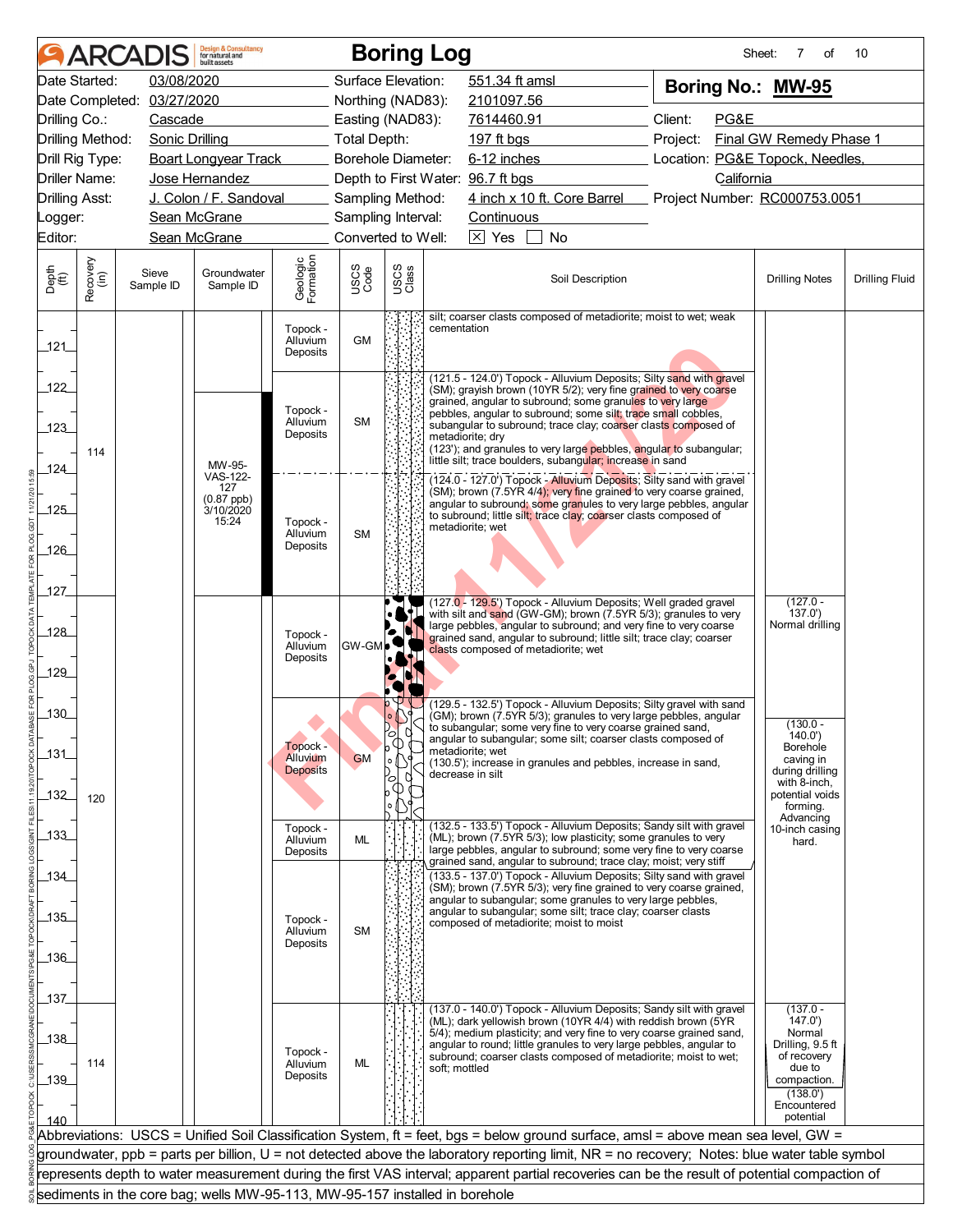|                                                 | <b>ARCADIS</b>                                                              | <b>Design &amp; Consultancy</b><br>for natural and<br>huilt assets |                                  |                    | <b>Boring Log</b> |     |                                                                                                                                                                                                                                                                                                                                                                             |                                 | Sheet:     | 8<br>οf                                                                                                | 10                                    |
|-------------------------------------------------|-----------------------------------------------------------------------------|--------------------------------------------------------------------|----------------------------------|--------------------|-------------------|-----|-----------------------------------------------------------------------------------------------------------------------------------------------------------------------------------------------------------------------------------------------------------------------------------------------------------------------------------------------------------------------------|---------------------------------|------------|--------------------------------------------------------------------------------------------------------|---------------------------------------|
| Date Started:                                   | 03/08/2020                                                                  |                                                                    |                                  | Surface Elevation: |                   |     | 551.34 ft amsl                                                                                                                                                                                                                                                                                                                                                              | Boring No.: MW-95               |            |                                                                                                        |                                       |
|                                                 | Date Completed: 03/27/2020                                                  |                                                                    |                                  | Northing (NAD83):  |                   |     | 2101097.56                                                                                                                                                                                                                                                                                                                                                                  |                                 |            |                                                                                                        |                                       |
| Drilling Co.:                                   | Cascade                                                                     |                                                                    |                                  | Easting (NAD83):   |                   |     | 7614460.91                                                                                                                                                                                                                                                                                                                                                                  | Client:<br>PG&E                 |            |                                                                                                        |                                       |
| Drilling Method:                                | Sonic Drilling                                                              |                                                                    | <b>Total Depth:</b>              |                    |                   |     | 197 ft bgs                                                                                                                                                                                                                                                                                                                                                                  | Project:                        |            | Final GW Remedy Phase 1                                                                                |                                       |
| Drill Rig Type:                                 |                                                                             | <b>Boart Longyear Track</b>                                        |                                  | Borehole Diameter: |                   |     | 6-12 inches                                                                                                                                                                                                                                                                                                                                                                 | Location: PG&E Topock, Needles, |            |                                                                                                        |                                       |
| Driller Name:                                   |                                                                             | Jose Hernandez                                                     |                                  |                    |                   |     | Depth to First Water: 96.7 ft bgs                                                                                                                                                                                                                                                                                                                                           |                                 | California |                                                                                                        |                                       |
| <b>Drilling Asst:</b>                           |                                                                             | J. Colon / F. Sandoval                                             |                                  | Sampling Method:   |                   |     | 4 inch x 10 ft. Core Barrel Project Number: RC000753.0051                                                                                                                                                                                                                                                                                                                   |                                 |            |                                                                                                        |                                       |
| Logger:                                         |                                                                             | Sean McGrane                                                       |                                  | Sampling Interval: |                   |     | Continuous                                                                                                                                                                                                                                                                                                                                                                  |                                 |            |                                                                                                        |                                       |
| Editor:                                         |                                                                             | Sean McGrane                                                       |                                  | Converted to Well: |                   |     | $\overline{\times}$ Yes<br>No                                                                                                                                                                                                                                                                                                                                               |                                 |            |                                                                                                        |                                       |
| Recovery<br>(in)<br>Depth<br>$\widetilde{f(t)}$ | Sieve<br>Sample ID                                                          | Groundwater<br>Sample ID                                           | Geologic<br>Formation            | USCS<br>Code       | USCS<br>Class     |     | Soil Description                                                                                                                                                                                                                                                                                                                                                            |                                 |            | <b>Drilling Notes</b>                                                                                  | <b>Drilling Fluid</b>                 |
| 141                                             |                                                                             |                                                                    | Topock -<br>Alluvium<br>Deposits | SW-SM              |                   |     | (140.0 - 141.0') Topock - Alluvium Deposits; Well graded sand<br>with silt and gravel (SW-SM); brown (7.5YR 5/2); very fine grained<br>to very coarse grained, angular to subround; and granules to very<br>large pebbles, angular to subround; little silt; trace clay; coarser                                                                                            |                                 |            | boulder<br>advancing 10-<br>inch casing.<br>$(140.0 -$                                                 |                                       |
| 142<br>143<br>114                               |                                                                             |                                                                    | Topock -<br>Alluvium<br>Deposits | ML                 |                   |     | clasts composed of metadiorite; moist to wet<br>(141.0 - 144.0') Topock - Alluvium Deposits; Sandy silt with gravel<br>(ML); brown (7.5YR 4/4); low plasticity; and very fine to very<br>coarse grained sand, angular to subround; little granules to very<br>large pebbles, angular to subround; trace clay; coarser clasts<br>composed of metadiorite; moist to wet; soft |                                 |            | 150.0'<br>Normal drilling<br>advancing<br>10-inch<br>casing.                                           |                                       |
| 144<br>$-145$                                   |                                                                             |                                                                    | Topock -<br>Alluvium             | SW-SM              |                   |     | (143.8'); trace small cobbles, subangular<br>(144.0 - 147.0') Topock - Alluvium Deposits; Well graded sand<br>with silt and gravel (SW-SM); brown (7.5YR 4/3); very fine grained<br>to very coarse grained, angular to round; some granules to very<br>large pebbles, angular to subround; little silt; some coarser clasts<br>composed of metadiorite; moist to wet        |                                 |            |                                                                                                        |                                       |
| 146<br>147                                      |                                                                             |                                                                    | Deposits                         |                    |                   |     | (146.5'); trace small cobbles, subangular                                                                                                                                                                                                                                                                                                                                   |                                 |            |                                                                                                        |                                       |
| _148_<br>149_                                   |                                                                             |                                                                    | Topock -<br>Alluvium<br>Deposits | ML                 |                   |     | (147.0 - 149.0') Topock - Alluvium Deposits; Sandy silt with gravel<br>(ML); brown (7.5YR 4/4); low plasticity; some very fine to very<br>coarse grained sand, angular to subround; little granules to very<br>large pebbles, angular to subangular; trace clay; coarser clasts<br>composed of metadiorite; moist; very stiff                                               |                                 |            | $(147.0 -$<br>153.0'<br>Hard Drilling,<br>5.2 ft of<br>recovery due<br>to compaction<br>in sample bag. | $(147.0 -$<br>157.0'<br>No water used |
| $-150$<br>62.4                                  |                                                                             |                                                                    | Topock -                         |                    |                   |     | (149.0 - 153.0') Topock - Alluvium Deposits; Silty sand with gravel<br>(SM); brown (7.5YR 4/3); very fine grained to very coarse grained,<br>angular to subround; some granules to very large pebbles, angular<br>to subangular; some silt; trace clay; coarser clasts composed of<br>metadiorite; moist                                                                    |                                 |            |                                                                                                        |                                       |
| 151<br>$-152$                                   |                                                                             |                                                                    | Alluvium<br><b>Deposits</b>      | <b>SM</b>          |                   |     | (151.5'); increase in sand, no clay                                                                                                                                                                                                                                                                                                                                         |                                 |            |                                                                                                        |                                       |
| 153                                             |                                                                             |                                                                    |                                  |                    |                   |     | (153.0 - 157.0') Topock - Alluvium Deposits; Well graded sand                                                                                                                                                                                                                                                                                                               |                                 |            | $(153.0 -$                                                                                             |                                       |
| _154_                                           |                                                                             | MW-95-<br>VAS152-157<br>$(0.033 \text{ U}$<br>ppb)<br>3/12/2020    | Topock -                         |                    |                   |     | with silt and gravel (SW-SM); brown (7.5YR 4/4); very fine grained<br>to very coarse grained, angular to subround; some granules to<br>very large pebbles, angular to subangular; little silt; coarser clasts<br>composed of metadiorite; wet<br>(154.5'); trace small cobbles, subangular                                                                                  |                                 |            | 157.0'<br>Normal<br>drilling, 3.5 ft<br>recovery due<br>to compaction                                  |                                       |
| 155<br>42                                       |                                                                             | 09:57                                                              | Alluvium<br>Deposits             | SW-SM              |                   |     | (155'); trace clay; decrease in sand                                                                                                                                                                                                                                                                                                                                        |                                 |            | of sediments<br>in bag.                                                                                |                                       |
|                                                 |                                                                             |                                                                    |                                  |                    |                   |     |                                                                                                                                                                                                                                                                                                                                                                             |                                 |            |                                                                                                        |                                       |
| _156_                                           |                                                                             |                                                                    |                                  |                    |                   |     |                                                                                                                                                                                                                                                                                                                                                                             |                                 |            |                                                                                                        |                                       |
|                                                 |                                                                             |                                                                    |                                  |                    |                   |     |                                                                                                                                                                                                                                                                                                                                                                             |                                 |            |                                                                                                        |                                       |
| _157_<br>$\_158$                                |                                                                             |                                                                    | Topock -                         | <b>SM</b>          |                   | wet | (157.0 - 163.0') Topock - Alluvium Deposits; Silty sand with gravel<br>(SM); brown (10YR 4/3); very fine grained to very coarse grained,<br>angular to subround; some granules to very large pebbles, angular<br>to subangular; little silt; coarser clasts composed of metadiorite;                                                                                        |                                 |            | $(157.0 -$<br>175.0'<br>Normal drilling                                                                | $(157.0 -$<br>175.0'<br>No water used |
| 216<br>$-159$<br>160                            |                                                                             |                                                                    | Alluvium<br>Deposits             |                    |                   |     | (159'); some silt; decrease in sand                                                                                                                                                                                                                                                                                                                                         |                                 |            |                                                                                                        |                                       |
|                                                 |                                                                             |                                                                    |                                  |                    |                   |     | Abbreviations: USCS = Unified Soil Classification System, ft = feet, bgs = below ground surface, amsl = above mean sea level, GW =                                                                                                                                                                                                                                          |                                 |            |                                                                                                        |                                       |
|                                                 |                                                                             |                                                                    |                                  |                    |                   |     | groundwater, ppb = parts per billion, U = not detected above the laboratory reporting limit, NR = no recovery; Notes: blue water table symbol                                                                                                                                                                                                                               |                                 |            |                                                                                                        |                                       |
|                                                 |                                                                             |                                                                    |                                  |                    |                   |     | represents depth to water measurement during the first VAS interval; apparent partial recoveries can be the result of potential compaction of                                                                                                                                                                                                                               |                                 |            |                                                                                                        |                                       |
|                                                 | sediments in the core bag; wells MW-95-113, MW-95-157 installed in borehole |                                                                    |                                  |                    |                   |     |                                                                                                                                                                                                                                                                                                                                                                             |                                 |            |                                                                                                        |                                       |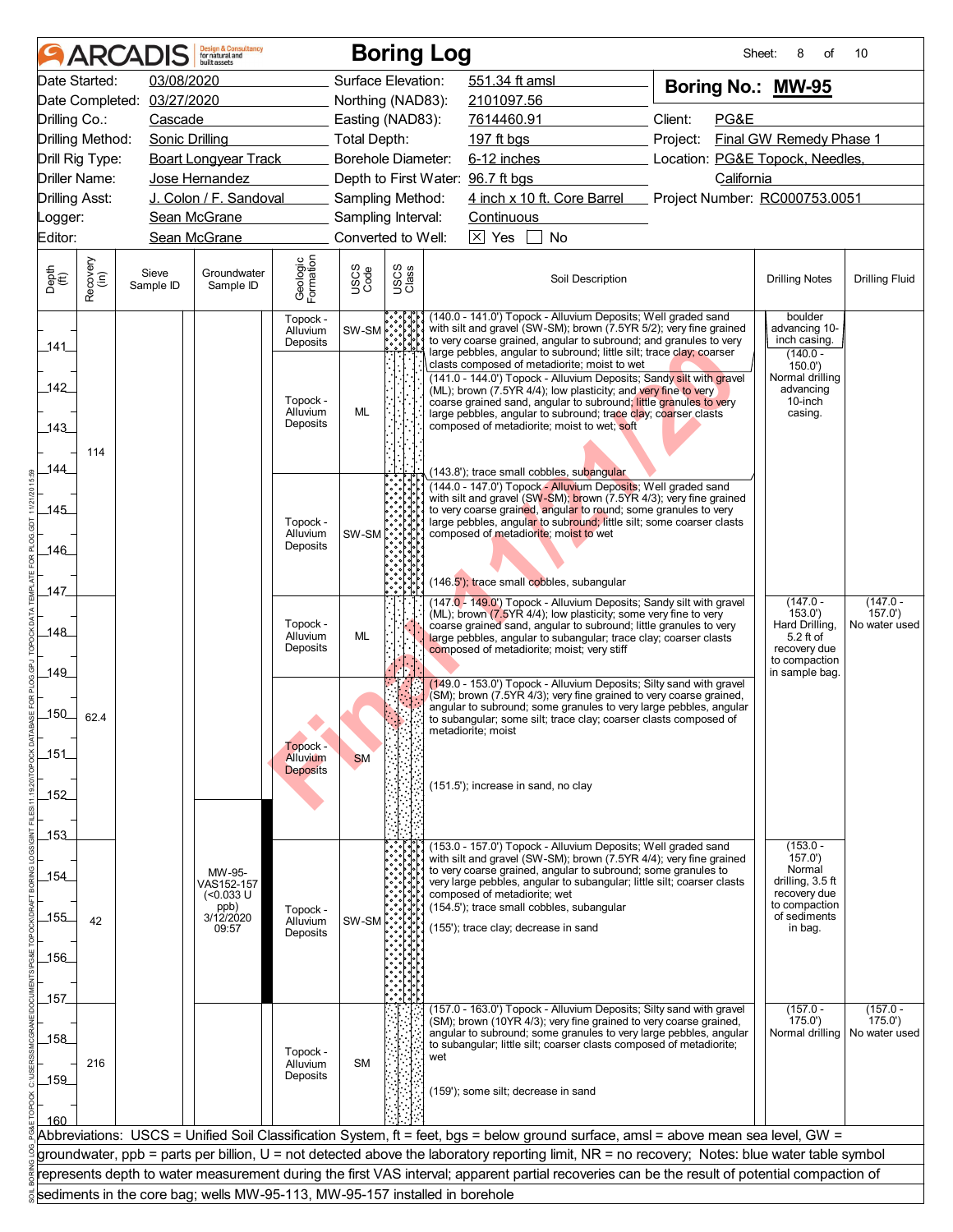|                                        | <b>AR</b>            |                    | <b>Design &amp; Consultancy</b><br>for natural and<br>huilt assets          |                                         |                           |               | <b>Boring Log</b> |                                                                                                                                                                                                                                                                                                                                                                                                                                                                             |                                 | Sheet:<br>9<br>οf                     | 10                    |
|----------------------------------------|----------------------|--------------------|-----------------------------------------------------------------------------|-----------------------------------------|---------------------------|---------------|-------------------|-----------------------------------------------------------------------------------------------------------------------------------------------------------------------------------------------------------------------------------------------------------------------------------------------------------------------------------------------------------------------------------------------------------------------------------------------------------------------------|---------------------------------|---------------------------------------|-----------------------|
|                                        | Date Started:        | 03/08/2020         |                                                                             |                                         | Surface Elevation:        |               |                   | 551.34 ft amsl                                                                                                                                                                                                                                                                                                                                                                                                                                                              | Boring No.: MW-95               |                                       |                       |
|                                        | Date Completed:      | 03/27/2020         |                                                                             |                                         | Northing (NAD83):         |               |                   | 2101097.56                                                                                                                                                                                                                                                                                                                                                                                                                                                                  |                                 |                                       |                       |
| Drilling Co.:                          |                      | Cascade            |                                                                             |                                         | Easting (NAD83):          |               |                   | 7614460.91                                                                                                                                                                                                                                                                                                                                                                                                                                                                  | Client:<br>PG&E                 |                                       |                       |
| Drilling Method:                       |                      | Sonic Drilling     |                                                                             |                                         | Total Depth:              |               |                   | 197 ft bgs                                                                                                                                                                                                                                                                                                                                                                                                                                                                  | Project:                        | Final GW Remedy Phase 1               |                       |
|                                        | Drill Rig Type:      |                    | <b>Boart Longyear Track</b>                                                 |                                         | <b>Borehole Diameter:</b> |               |                   | $6-12$ inches                                                                                                                                                                                                                                                                                                                                                                                                                                                               | Location: PG&E Topock, Needles, |                                       |                       |
|                                        | <b>Driller Name:</b> |                    | Jose Hernandez                                                              |                                         |                           |               |                   | Depth to First Water: 96.7 ft bgs                                                                                                                                                                                                                                                                                                                                                                                                                                           | California                      |                                       |                       |
| <b>Drilling Asst:</b>                  |                      |                    | J. Colon / F. Sandoval                                                      |                                         | Sampling Method:          |               |                   | 4 inch x 10 ft. Core Barrel                                                                                                                                                                                                                                                                                                                                                                                                                                                 | Project Number: RC000753.0051   |                                       |                       |
| Logger:                                |                      |                    | Sean McGrane                                                                |                                         | Sampling Interval:        |               |                   | Continuous                                                                                                                                                                                                                                                                                                                                                                                                                                                                  |                                 |                                       |                       |
| Editor:                                |                      |                    | Sean McGrane                                                                |                                         | Converted to Well:        |               |                   | $\boxtimes$ Yes<br>No                                                                                                                                                                                                                                                                                                                                                                                                                                                       |                                 |                                       |                       |
| Depth<br>(ft)                          | Recovery<br>(in)     | Sieve<br>Sample ID | Groundwater<br>Sample ID                                                    | Geologic<br>Formation                   | USCS<br>Code              | USCS<br>Class |                   | Soil Description                                                                                                                                                                                                                                                                                                                                                                                                                                                            |                                 | <b>Drilling Notes</b>                 | <b>Drilling Fluid</b> |
| 161<br>162<br>163                      |                      |                    |                                                                             | Topock -<br>Alluvium<br>Deposits        | <b>SM</b>                 |               |                   | (161.5'); little silt; increase in sand                                                                                                                                                                                                                                                                                                                                                                                                                                     |                                 |                                       |                       |
| 164_<br>_165_                          |                      |                    |                                                                             | Topock -<br>Alluvium<br>Deposits        | <b>ML</b>                 |               |                   | (163.0 - 166.0') Topock - Alluvium Deposits; Sandy silt with gravel<br>(ML); brown (10YR 4/3); medium plasticity; and very fine to very<br>coarse grained sand, angular to subround; little granules to very<br>large pebbles, angular to subangular; coarser clasts composed of<br>metadiorite; soft                                                                                                                                                                       |                                 | (165.0')<br>Hard drilling             |                       |
| 166.<br>_167_<br>_168_<br>_169_<br>170 | 216                  |                    |                                                                             | Topock -<br>Alluvium<br>Deposits        | SM                        |               | sand              | (166.0 - 170.0') Topock - Alluvium Deposits; Silty sand with gravel<br>(SM); dark yellowish brown (10YR 4/4); very fine grained to very<br>coarse grained, angular to subround; little granules to very large<br>pebbles, angular to subangular; little silt; coarser clasts composed<br>of metadiorite; wet<br>(167.5'); increase in silt, decrease in sand<br>(169') brown (10YR 4/3); some silt; trace clay; moist; decrease in                                          |                                 |                                       |                       |
| 171<br>$-172$                          |                      |                    |                                                                             | Topock -<br>Alluvium<br><b>Deposits</b> | <b>ML</b>                 | N 11          |                   | (170.0 - 171.0') Topock - Alluvium Deposits; Sandy silt with gravel<br>(ML); very dark grayish brown (10YR 3/2); medium plasticity;<br>some very fine to very coarse grained sand, angular to round; little<br>granules to very large pebbles, angular to subround; trace small<br>cobbles, subangular; trace silt; wet; soft<br>(171.0 - 175.8') Topock - Alluvium Deposits; Silty sand with gravel<br>(SM); very dark grayish brown (10YR 3/2); very fine grained to very |                                 |                                       |                       |
| $-173$<br>_174_                        |                      |                    |                                                                             | Topock -<br>Alluvium<br>Deposits        | <b>SM</b>                 |               |                   | coarse grained, angular to subround; some granules to very large<br>pebbles, angular to subangular; some silt; coarser clasts<br>composed of metadiorite; wet<br>(172'); and silt; trace clay; decrease in sand<br>(173'); no clay, increase in sand                                                                                                                                                                                                                        |                                 |                                       |                       |
| 175                                    |                      |                    |                                                                             |                                         |                           |               |                   |                                                                                                                                                                                                                                                                                                                                                                                                                                                                             |                                 |                                       |                       |
|                                        |                      |                    |                                                                             |                                         |                           |               |                   |                                                                                                                                                                                                                                                                                                                                                                                                                                                                             |                                 | $(175.0 -$<br>182.0'                  | $(175.0 -$<br>187.0'  |
| $-176$                                 |                      |                    |                                                                             | Topock -                                |                           |               |                   | (175.5'); trace clay; decrease in sand                                                                                                                                                                                                                                                                                                                                                                                                                                      |                                 | Normal                                | No water used         |
|                                        |                      |                    |                                                                             | Alluvium<br>Deposits                    | SM                        |               |                   | (175.8 - 176.5') Topock - Alluvium Deposits; Silty sand with gravel<br>(SM); dark grayish brown / dark yellowish brown (10YR 4/2); very                                                                                                                                                                                                                                                                                                                                     |                                 | drilling, driller<br>said lost 1 foot |                       |
| _177_                                  |                      |                    |                                                                             |                                         |                           |               |                   | fine grained to very coarse grained, angular to round; some<br>granules to very large pebbles, angular to subround; some silt;                                                                                                                                                                                                                                                                                                                                              |                                 | of core out of<br>bottom of core      |                       |
| 178<br>$-179$                          | 74.4                 |                    |                                                                             | Topock -<br>Alluvium<br>Deposits        | ML                        |               |                   | trace clay; coarser clasts composed of metadiorite; wet<br>(176.5 - 179.0') Topock - Alluvium Deposits; Sandy silt with gravel<br>(ML); dark grayish brown / dark yellowish brown (10YR 4/2);<br>medium plasticity; some very fine to very coarse grained sand,<br>angular to subround; little granules to very large pebbles, angular<br>to subangular; trace clay; coarser clasts composed of metadiorite;<br>moist; very stiff; some metadiorite is weathered            |                                 | barrel.                               |                       |
| 180                                    |                      |                    |                                                                             | Topock -<br>Alluvium<br>Deposits        | SM                        |               |                   | (179.0 - 182.0') Topock - Alluvium Deposits; Silty sand with gravel<br>(SM); very dark grayish brown (10YR 3/2); very fine grained to very                                                                                                                                                                                                                                                                                                                                  |                                 |                                       |                       |
|                                        |                      |                    |                                                                             |                                         |                           |               |                   | Abbreviations: USCS = Unified Soil Classification System, ft = feet, bgs = below ground surface, amsl = above mean sea level, GW =                                                                                                                                                                                                                                                                                                                                          |                                 |                                       |                       |
|                                        |                      |                    |                                                                             |                                         |                           |               |                   | groundwater, ppb = parts per billion, U = not detected above the laboratory reporting limit, NR = no recovery; Notes: blue water table symbol                                                                                                                                                                                                                                                                                                                               |                                 |                                       |                       |
|                                        |                      |                    |                                                                             |                                         |                           |               |                   | represents depth to water measurement during the first VAS interval; apparent partial recoveries can be the result of potential compaction of                                                                                                                                                                                                                                                                                                                               |                                 |                                       |                       |
|                                        |                      |                    | sediments in the core bag; wells MW-95-113, MW-95-157 installed in borehole |                                         |                           |               |                   |                                                                                                                                                                                                                                                                                                                                                                                                                                                                             |                                 |                                       |                       |